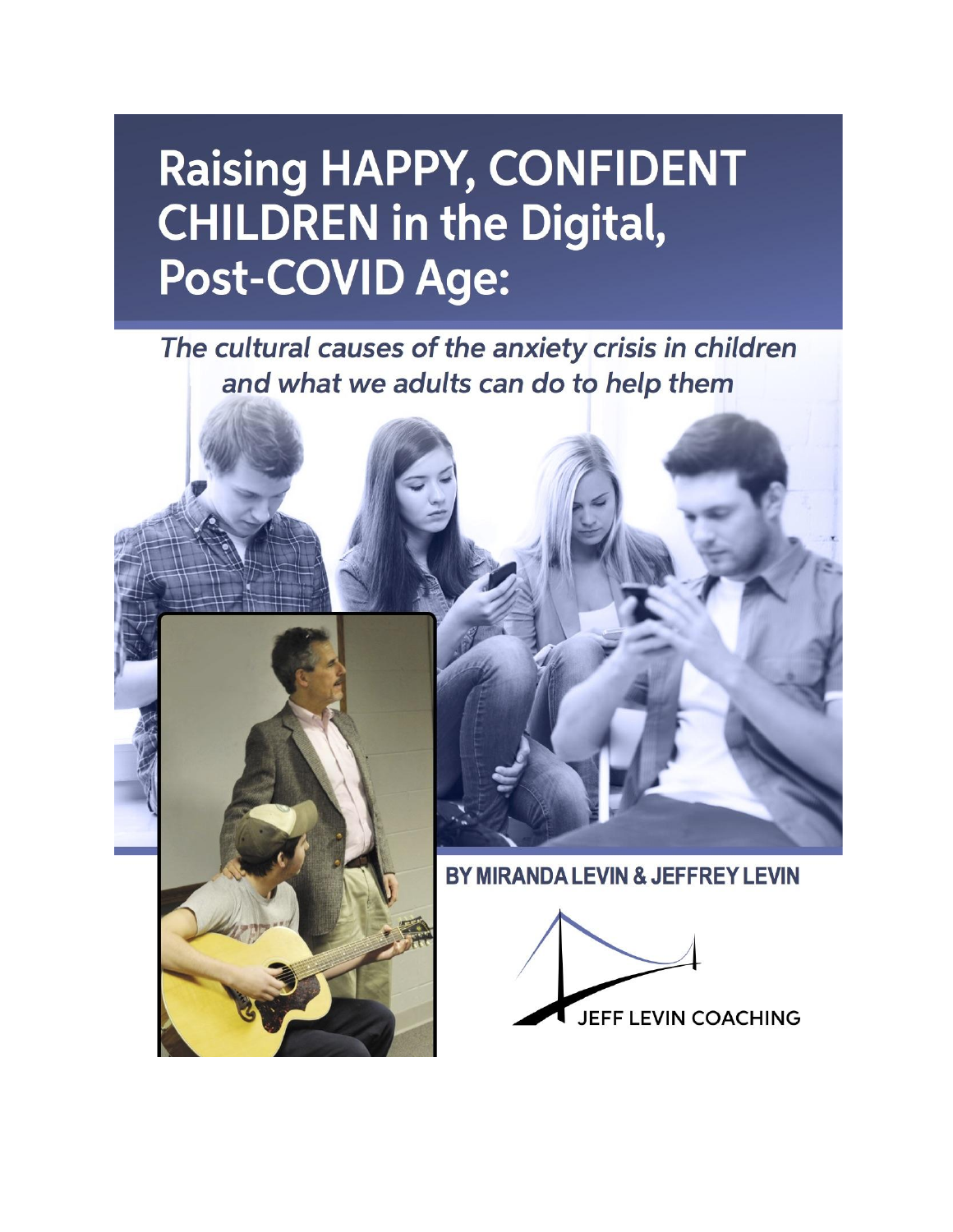# **Raising Happy, Confident Children in the Digital, Post-COVID Age:**

## **The cultural causes of the anxiety crisis in children and what we adults can do to help them**

© 2021 Miranda and Jeffrey Levin

*"The privilege of a lifetime is to become who you truly are." C.G. Jung*

### **The Titanic Problem: How to Avoid Icebergs**

#### **Kids Are Not OK**

Every two years since 1991, the Centers for Disease Control and Prevention have conducted a survey of high school students. The Youth Risk Behavior Surveillance System (YRBSS) "was developed in 1990 to monitor health behaviors that contribute markedly to the leading causes of death, disability, and social problems among youth and adults in the United States." $^1$ 

Since 1991, the YRBSS has collected data from more than 4.9 million high school students in more than 2,100 separate surveys. Here is the national summary of their 2019 data: https://www.cdc.gov/healthyyouth/data/yrbs/yrbs\_data\_summary\_and\_trends.htm Many states and school systems participate in this survey—we encourage you to get the results from your state and community.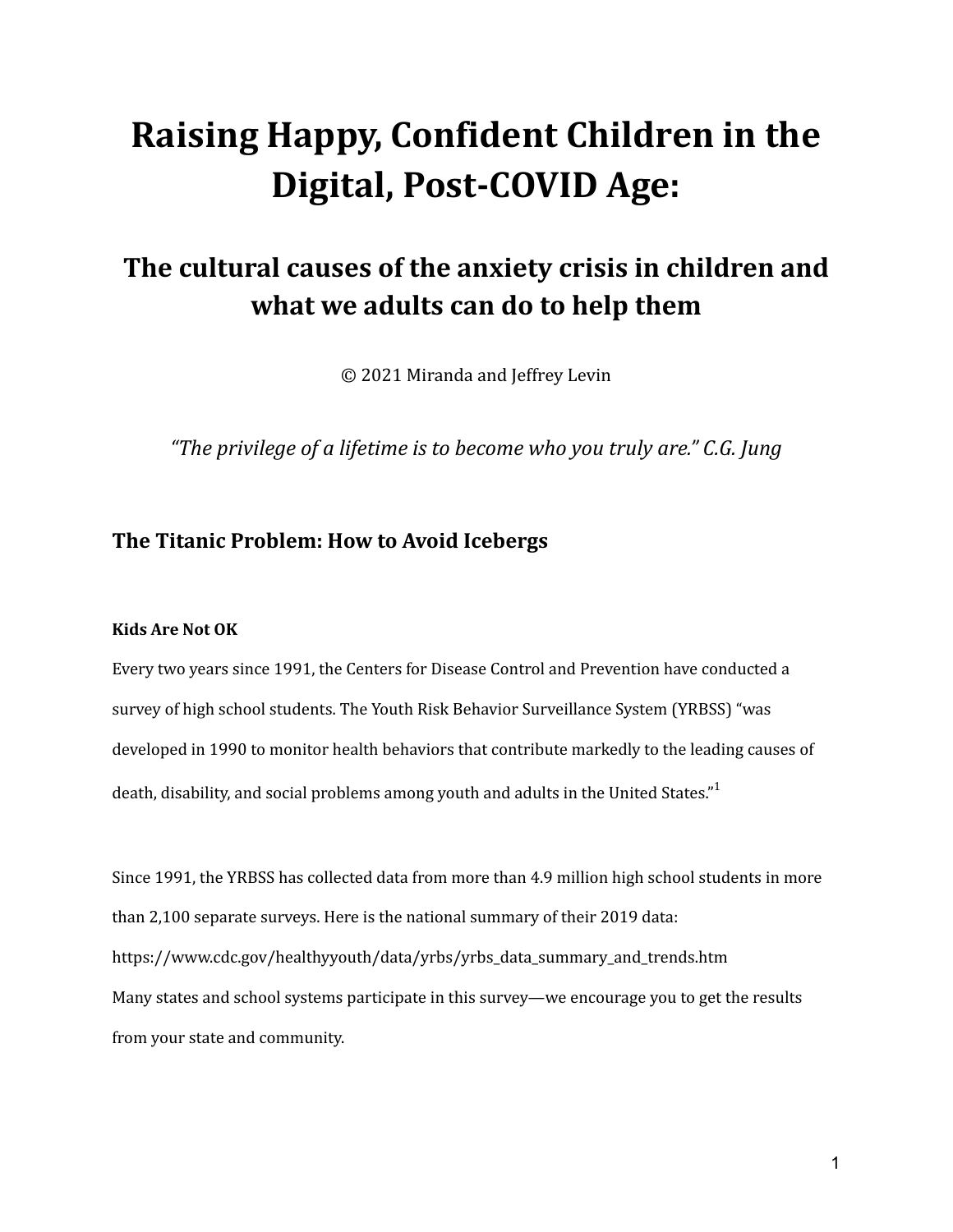The Survey has four focus areas: sexual behavior, high-risk substance use, experiencing violence, and mental health and suicide. Broken out here are the national mental health and suicide numbers from the surveys in 2009 and 2019:

The percentage of high-school students who

Experienced persistent feelings of sadness and hopelessness:

| $2009 - 26.1$                            | $2019 - 36.7$ |
|------------------------------------------|---------------|
| Seriously considered attempting suicide: |               |
| $2009 - 13.8$                            | 2019 -- 18.8  |
| Made a suicide plan:                     |               |
| $2009 - 10.9$                            | $2019 - 15.7$ |
| $1+1$                                    |               |

Attempted suicide

| $2009 - 6.3$ | $2019 - 8.9$ |  |
|--------------|--------------|--|
|--------------|--------------|--|

Were injured in a suicide attempt that required treatment:

2009 -- 1.9 2019 -- 2.5

There are many numbers in the other categories that are equally as disturbing.

Not surprisingly, since COVID, things have gotten a lot worse. In one survey taken in summer 2020 $^2$ , 62.9% of 18–24 year olds said they were suffering from anxiety or depressive disorder. Forty-six percent said they were suffering from a COVID-related TSRD (trauma- and stressor-related disorder). Almost a quarter (24.7%), said they had started or increased substance use to cope with pandemic-related stress or emotions. The percentage of those seriously considering suicide was 25.5%. All in all, 74.9% of respondents reported experiencing at least one mental health or behavioral health symptom.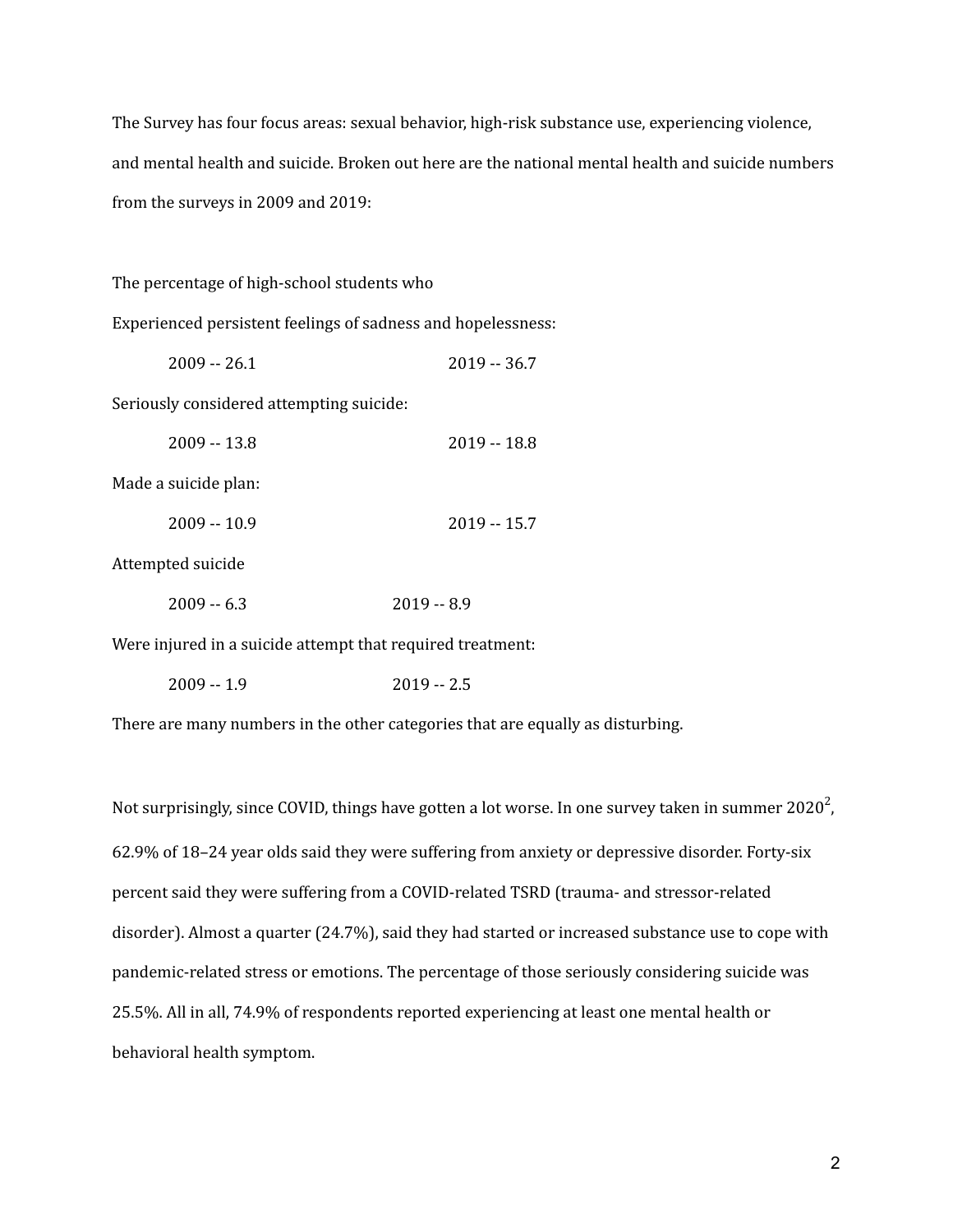These statistics are not surprising to many teachers, coaches, and school administrators, who deal with so many students who are stressed, anxious, and have other mental health problems. The challenge is widespread and cuts across geographic and socioeconomic lines. And it started before COVID: the pandemic has exacerbated this problem, not caused it.

My name is Jeff Levin, and for my almost-forty-year career, I have been helping young people and families. I started as a middle-school teacher, then went to social work school and worked as a school counselor and psychotherapist. Frustrated that therapy often didn't work well with these age groups, I became a life coach, as the flexibility and focus on fixing problems in real time was a much better modality for young people. I currently work not only with individuals and families but with teams and schools, so it is accurate to say that I work with thousands of kids a year, across the socioeconomic and diversity spectrums. I have written this booklet with my business partner and wife, Miranda Levin.

What I have noticed over the past 20 years is what the YRBSS and, more importantly, the kids have been telling us: that there is a growing number of young people who are stressed and anxious. Kids who lack resilience and confidence. Kids who never have fun. Kids who are dependent on their devices and their parents, but certainly not themselves. Kids whose lives are already part of the rat race and who are focused on results, not the journey. They are overwhelmed when they are out of their comfort zone. Many of them experience almost everything in their world through their devices. They don't know how to push themselves. Or they can push themselves in the service of what others want, because they are terrified to fail and disappoint adults—but joylessly. They are supremely focused on goals and ambitions (as mentioned, often those of their parents, not their own) but not so much their dreams and simple joy. They appear to be successful, yet so many are sad. They achieve, yet they often feel completely powerless. These kids are not OK.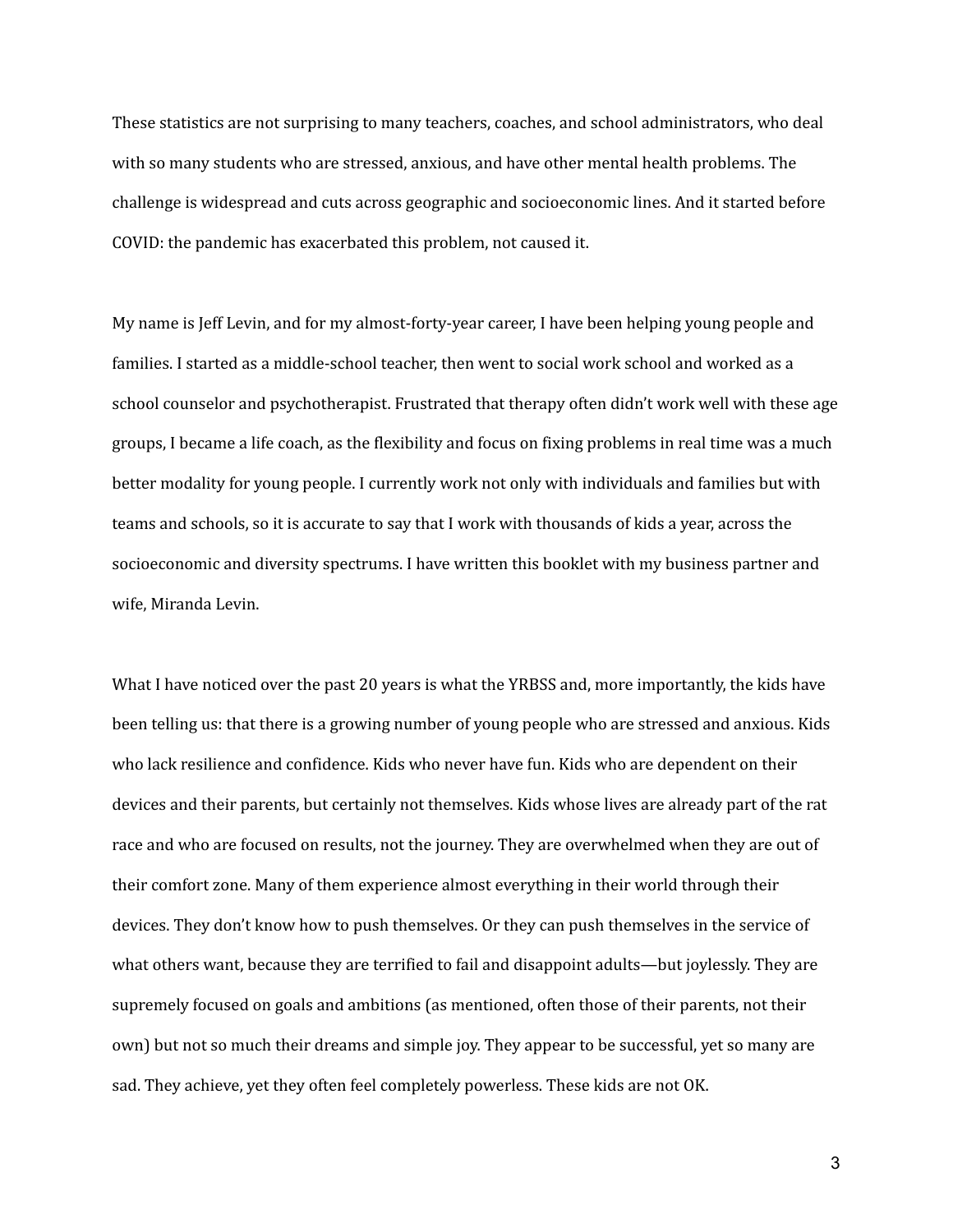They are worried about what is going on in the world: Terrorism. Climate change. Our political system. Shootings. These geopolitical phenomena, which the adult community is clearly not handling—what we at Jeff Levin Coaching call the *[Overwhelming](https://www.jefflevincoaching.com/the-overwhelming-tragedy-list/) Tragedy List*—are a big reason why so many kids are stressed, anxious, and depressed. And, because they do not want to disappoint their parents, they can be very good at hiding it.

Kids are telling us in other ways they are not OK, every day. They are in pain and don't feel alive, so they try to numb their pain—or to feel through their numbness—through vaping, drugs, sexting (using the Internet to send or receive sexually explicit photos—which, in the cases I hear about, more often than not, are selfies), sex, cyber-bullying, cutting, or thinking about killing themselves and, too often, attempting it. Others cope through over-achievement and unhealthy competition, whether in the classroom or in athletics, music, or whatever. Or they just sit in their parents' homes and play video games, often right into their 20s.

I am not the only person who is reporting this: most of the professionals with whom I talk—pediatricians, teachers, coaches, school administrators, and some worried parents—are all seeing the same things. And the YRBSS and other research are bearing our observations out.

These behaviors are what we call both the elephant in the room and the proverbial tip of the iceberg. What's below the water—and what is driving these behaviors—is tremendous stress and disconnection, not just in children, but in all corners of our communities. But children feel it the most.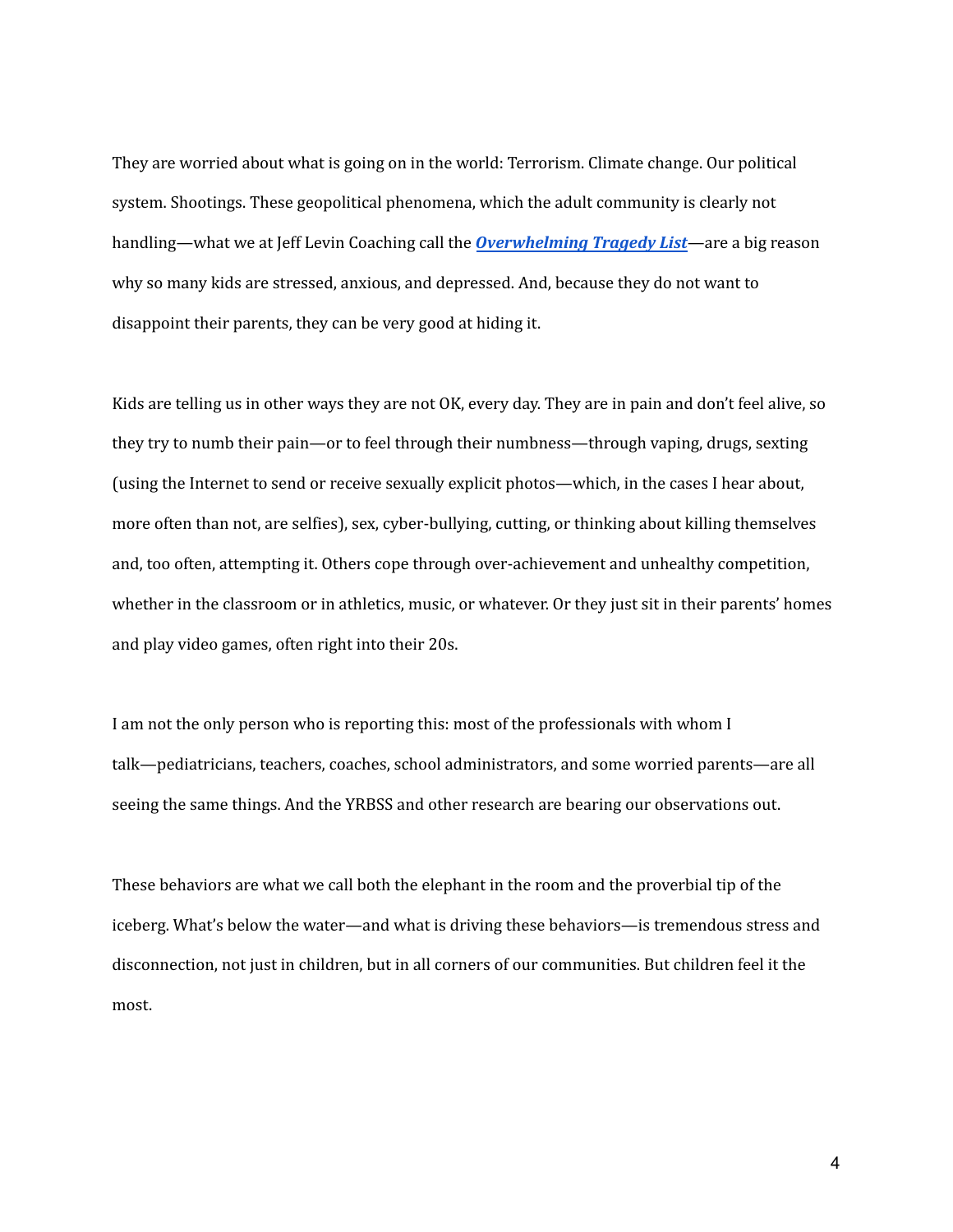In this booklet, we are going to tell you what is causing these terrible changes in our kids, which we call *Digititis*, and provide its psychological underpinnings. We'll also give you a couple of tips on how to help your kids—and yourselves. Because we adults are also victims of the Digititis problem.

We'll discuss the cultural factors that affect our kids directly and also cause parents to parent differently (and educators and coaches to ply their trades differently) from previous generations, which, of course, greatly affects kids. Although it has always been hard to be a teenager—and to parent them—these cultural factors make it even tougher for everyone. We'll discuss how this Digital Age causes parents to use (with the best of intentions) what we call the *New [Parenting](https://www.jefflevincoaching.com/failure-to-launch-young-adults/) [Playbook](https://www.jefflevincoaching.com/failure-to-launch-young-adults/)*, which veers from supporting normal development in children and goes against decades of psychological research. This playbook encourages parents to "prepare the road for the child instead of the child for the road" and negatively impacts children.

#### **The Good News**

Fortunately, there are a lot of things we can do to mitigate the problems caused by the Overwhelming Tragedy List and the New Parenting Playbook. Kids are hard-wired the same way they have always been, with the same needs for connection, support, limits, and independence. As long as we meet those needs, ideally collaborating with the other adults in our kids' lives, even if we have to do remedial work, our kids will be OK. We just need to learn new ways to meet their needs while not driving ourselves crazy with worry.

We wrote this booklet to both name the problems and to let you know that there are solutions to these problems. We will suggest ways of building family, school, and team cultures that *reduce* kids' anxiety, as well as build face-to-face connections and generally reconnect us, bringing us back from the Digital Age precipice. We include schools and coaches because the more everyone in the child's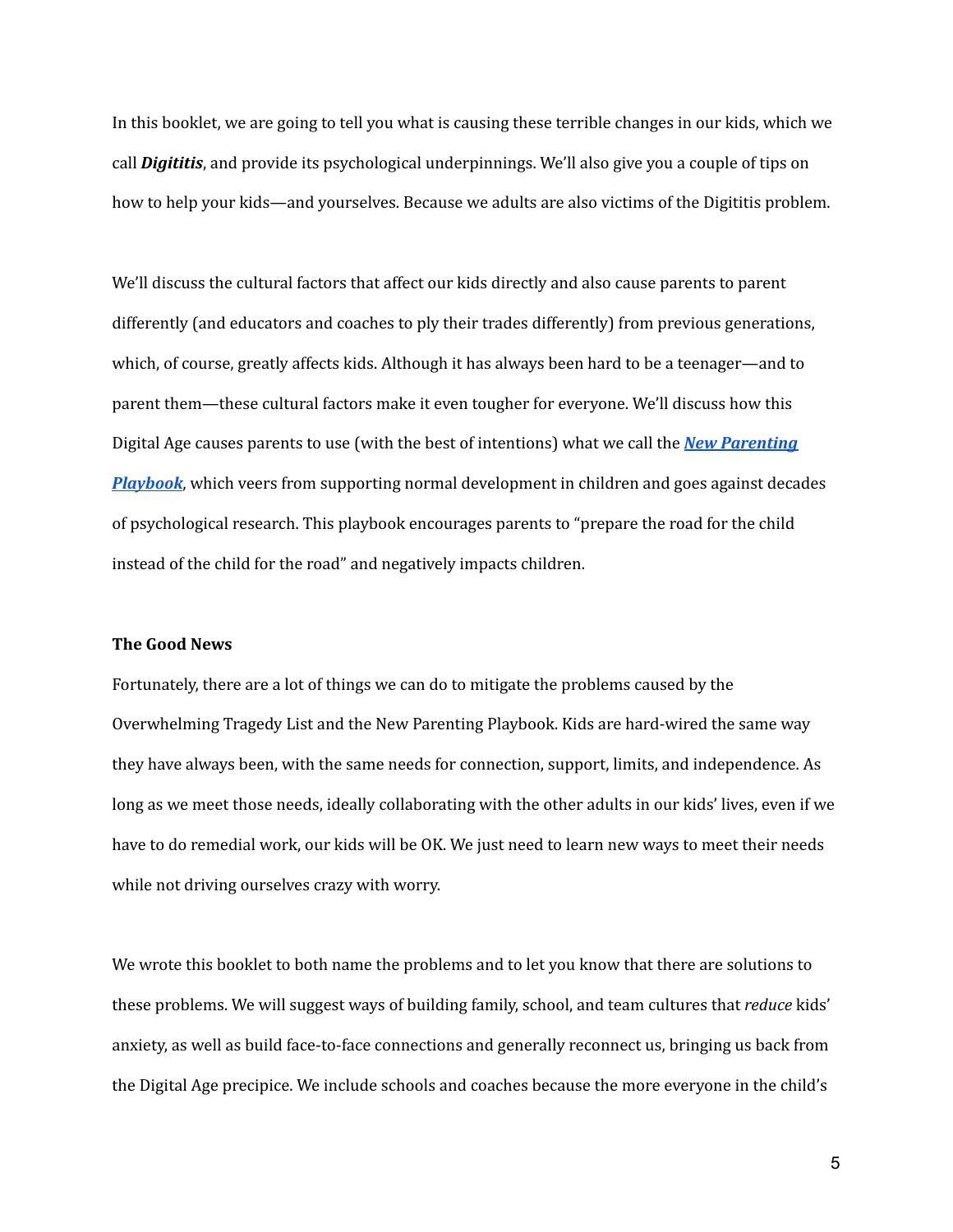life—parents, school, team—can collaborate, the better the outcome. By so doing, we make it much easier for children to resolve the life challenges we all face and develop the solid identities so critical to a happy and truly productive adulthood.

#### **The Cause of the Problem**

One thing I frequently ask parents is to talk about their childhoods. They often wax poetic about playing with their friends after school or on weekends and having to be "home by six" so the family could have dinner together. They talk about secret places no adults knew about and playing with their friends in their neighborhood—or beyond—without adult supervision. They weren't thinking about—or even aware of—the news, or anything except what they were doing. They were experts in "the inefficient use of time," as former New Hampshire Supreme Court Chief Justice and mental-health crusader John Broderick likes to put it; they had minimal extracurricular activities and could spend time as they wished. Their parents couldn't check up on them (and, for the most part, didn't feel the need to). They were figuring things out on their own, creating worlds in their imaginations, resolving problems with their friends or situations they got into. They usually speak fondly of their childhoods.

Then I ask them whether their child is having a similar childhood, with the same great memories.

You know the answer: they're not. They often have little or no unsupervised play in the neighborhood or even free time. They almost never get out of their own heads to be completely in the moment without worrying about what has happened or is going to happen in their lives or the world. Their parents can reach them at any time, check up on them, or even track their movements.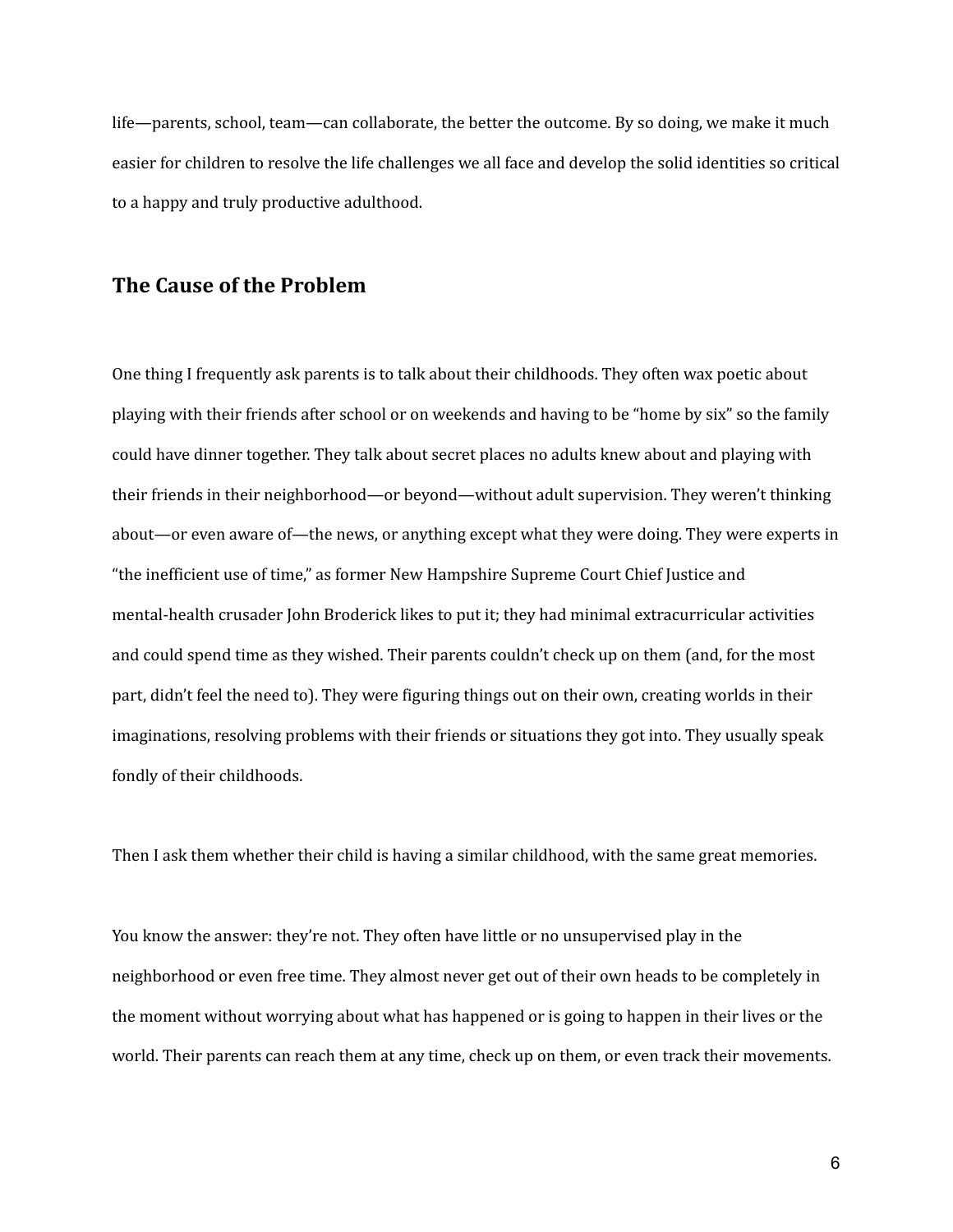Many kids are given few opportunities to figure things out on their own, use their imaginations, resolve problems, or get in or out of trouble.

In short, children today are not having much of a childhood.

I know I sound like just another old fart who is nostalgic about the "good old days." Although I *am* an old fart, I am not being nostalgic. People have always had problems, even back in the good old days (whenever those were). Life has never been perfect for any generation. What I am saying is there are things that are different today—the Overwhelming Tragedy List, for one—that exponentially amplify problems and make them harder to solve. Digititis adds a baseline level of anxiety that kids in previous generations never had. Life really is tougher for both kids and adults, and because it's come on so quickly, we haven't even come to terms with its repercussions. But we need to if we're going to help our kids.

How did we get here? *The Bombardment* is our term for the amalgam of cultural and societal issues that have changed kids and parenting over the last 20 years or so. The Bombardment affects kids in two ways: directly, of course, but, as I've said, it also causes parents to parent differently, often without even realizing it. Much of my work with families addresses these challenges.

#### **What The Bombardment Has Done to Kids**

Unlike previous generations, which often had limited exposure to the news, because of our phones, kids know exactly what is going on in the world today. So, as we have said, they have to contend with

#### the *Overwhelming Tragedy List:*

● Global warming: We have climate change that is already creating extreme weather patterns that cause devastation and immigration.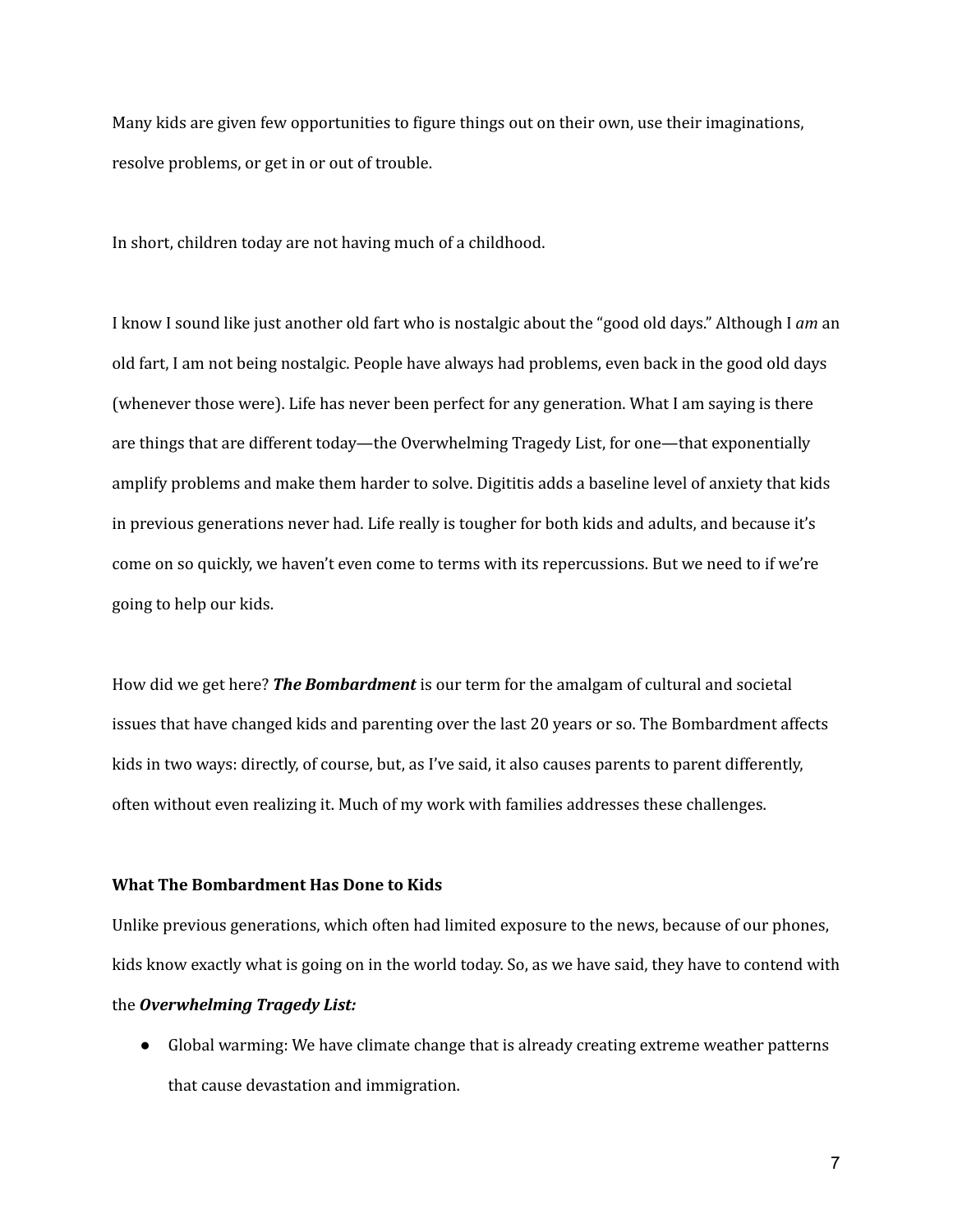- Mass shootings, most particularly at schools: We have regular fatal attacks in places that used to be 100% safe: schools, movie theaters, houses of worship, shopping areas, etc., and kids now have to ask for their basic safety needs to be met.
- Terrorism—domestic, international, extremist, etc.
- The opioid epidemic: When I do workshops for high school and college athletes, I often ask the kids how many have lost a friend or family member to a drug overdose. It isn't uncommon for 50-75% to raise their hands.
- A drastically rising suicide rate across the board, from young kids to teens to adults.
- A society where just about everybody, child and adult, is addicted to the computers in their pockets.
- Massive political rancor, corruption, and hypocrisy.
- An unprecedented and seemingly insurmountable wealth gap where everyone, rich and poor, feels financially insecure.

And now you can add to the list:

- COVID
- Our current reckoning with social justice and the preservation of our democracy, with everyone being a witness.

These are scary times. And kids know all about these things.

It is no surprise that young people are wondering, consciously or not, whether the adults in their lives have things under control.

Included on the Overwhelming Tragedy List is our political system. Politics used to be a process where people with divergent beliefs peacefully resolved their differences through discussion and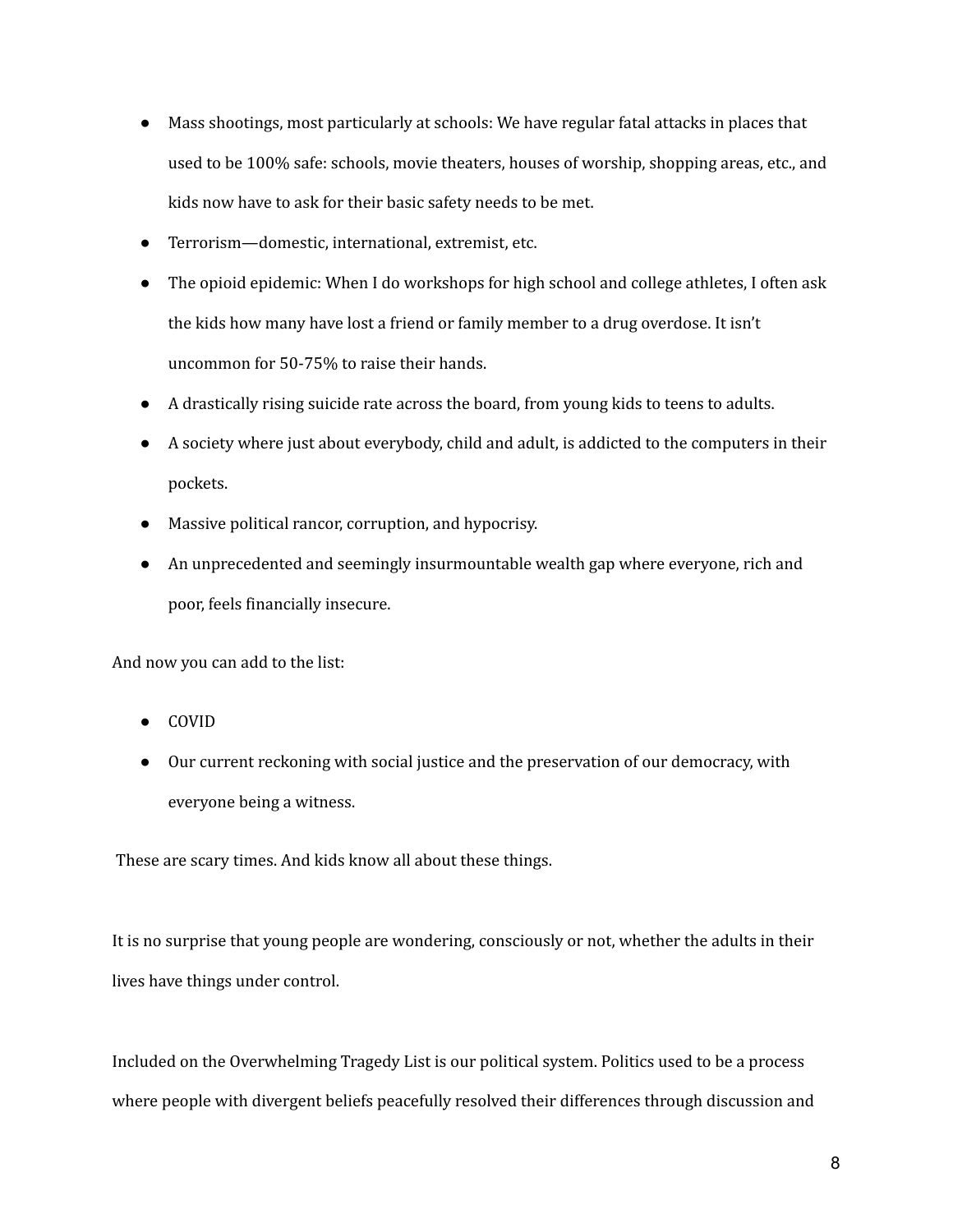compromise. Now it's zero-sum, winner-take-all, and more than a few individuals put personal gain over the common good. Compromise and common decency are quickly becoming anachronisms. Honest disagreements—you know, where people used to be able to have a discussion when they were on opposite sides of an issue and, at worst, respectfully agreed to disagree—are also things of the past. Different viewpoints now become tribal wars. And, while we castigate our politicians for acting this way, in reality they are only a reflection of society—of us—where we are teaching our children that achievement rules all, winners take all, the world should be viewed in black-and-white, and that every expression of disagreement is a personal attack. So we have a generation of kids whose fight-or-flight response is triggered every time someone expresses an opinion different from their own and who live in fear of being "cancelled." Increasingly, so do we, their parents, teachers, and coaches.

But the biggest change is we have phones in our pockets. Nearly 95% of teenagers have access to a smart phone, according to the Pew Research Center<sup>3</sup>. And 45% say they are online constantly.

This points to the biggest problem with devices: we never shut them off, not kids and not adults, either. (This makes Albert Einstein, who said, "I fear the day when the technology overlaps with our humanity. The world will only have a generation of idiots," very prescient, indeed.)

So although people argue that world events were just as scary in earlier generations, the difference today is our devices remind us about the scary things 24 hours a day, every day, often in real time. Not too many years ago, that kind of news would only be seen during a 6:00 or 11:00 news report, or in the morning papers. We got a break from the news for the rest of the day.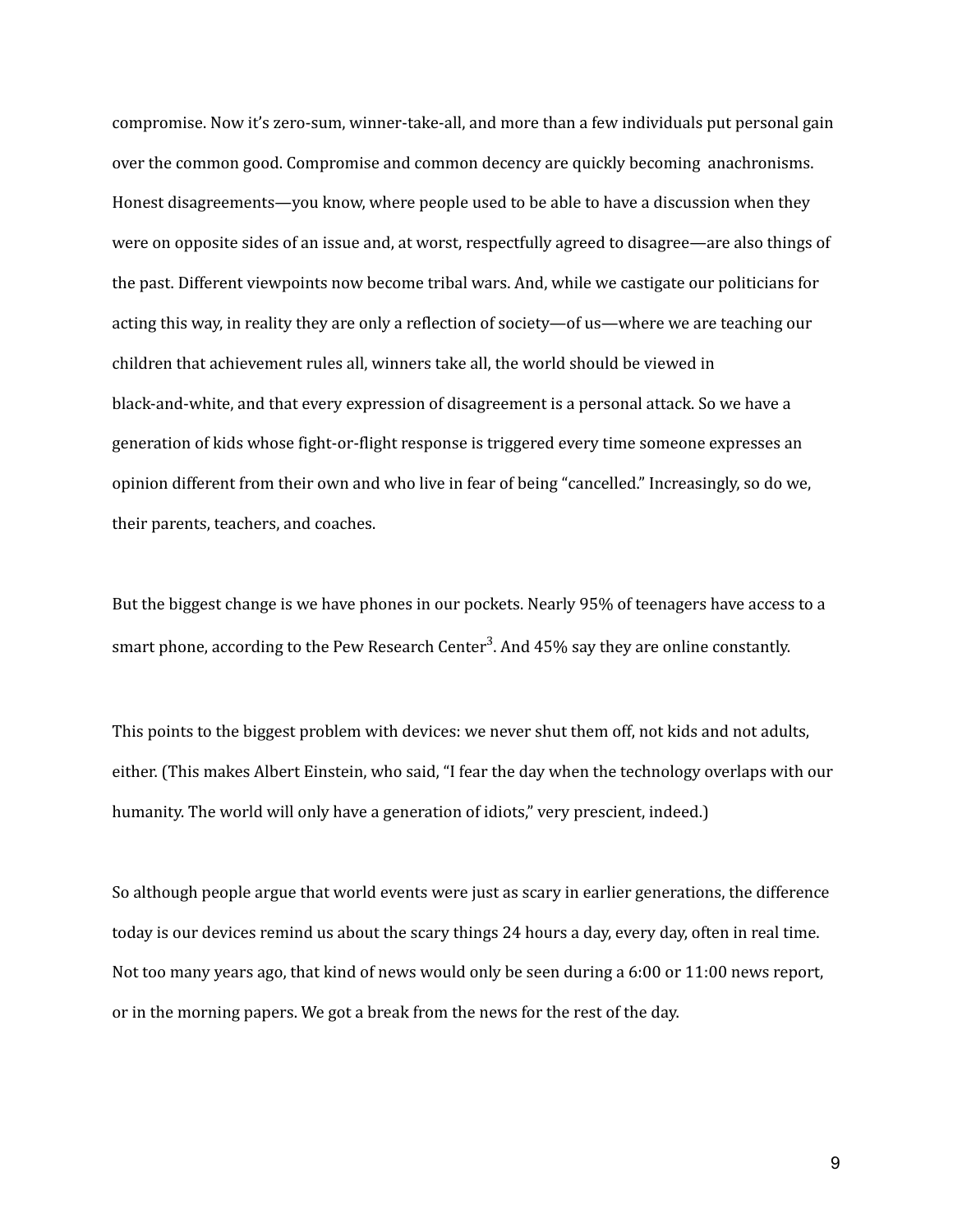Not only is news available all of the time now, it is unedited. So when ISIS beheads a reporter, it is online for everyone to see, including our kids.

Even when we don't consciously seek out the news, it is there, such as when it streams on a social media feed. News outlets are no longer seen as the objective bastions they once were; fear-mongering and sensationalism sells. Polarization sells. So our kids never get a break from the fear, rancor, and confusion. Never.

As our society gets more polarized, kids learn less about shades of grey and are taught only to see the world in black and white. Not only does that hurt critical thinking and the ability to work with others, when we believe that all those who disagree with us are "scary," we experience more stress.

It's not just the news. Social media also never allows children to unplug from the stress of being kids. Kids used to worry about not being popular at school but could be themselves at home or hanging out with their friends. Smartphones for our kids have become weapons that allow the "24-hour judgement cycle," as educator Ryan Brown has coined it, where there is never a break from bullying or trying to impress peers whose curated social media personas always make the real lives of those reading them feel inferior. Now the "cool" kids follow the "uncool" kids everywhere via their phone feeds. Children used to be bullied on the playground; now they are bullied everywhere, for everyone to see, on social media. Needless to say, all of these things cause constant stress, anxiety, and depression.

Finally, kids try to use *communication* devices as *connection* devices. It doesn't work, leaving them feeling disconnected and depressed. As Carl Jung said: "Loneliness does not come from having no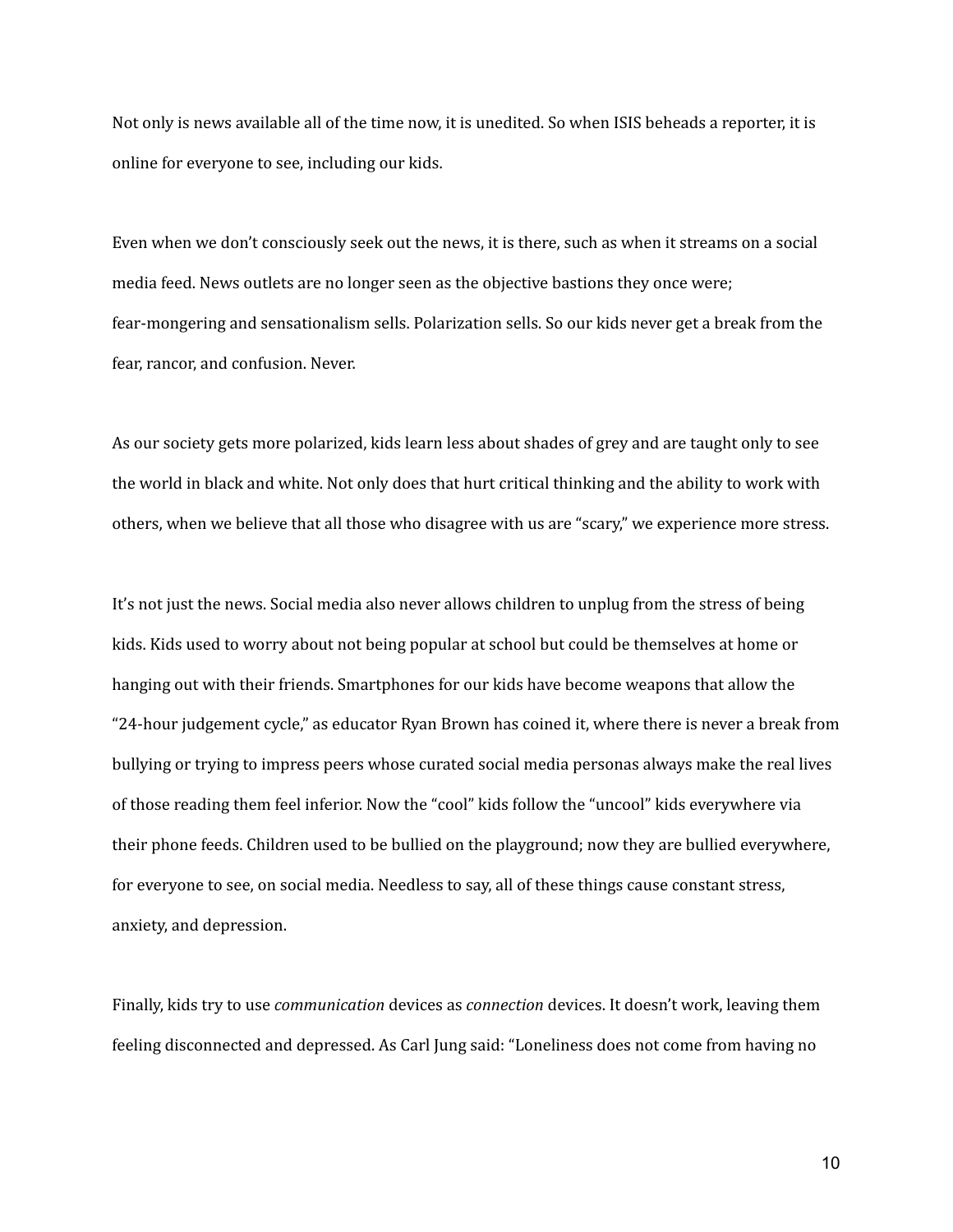people around, but from being unable to communicate the things that seem important to oneself, or from holding certain views which others find inadmissible."

In short, the smart phone is a developmental/psychological Trojan Horse that has invaded our homes, schools, and our kids' minds and hearts. No matter how much time you spend with it, there's no emotional growth on a screen.

#### **What The Bombardment Has Done to Parents**

The other part of the problem for kids is what The Bombardment has done to parents. Kids are not the only stressed-out people in our culture: adults are plenty stressed as well. Many things are the same for both groups, but adults have additional problems:

The every-second news feed feeds parental fears. Parents also see the Overwhelming Tragedy list, which makes them feel as though the world is a dangerous and scary place. One example of this is every child abduction that takes place around the country gets coverage.<sup>4</sup> Even though research has shown that there are actually very few child abductions by strangers, and the vast majority of abductions are carried out by family friends or family members of the victims, many parents still have the impression that child abductions by strangers are a significant threat and do not ever allow their children to play outside unsupervised. Walk to school? No way. So the messages parents (often unconsciously) send their children is, "The world is not safe…you can't handle it…we must protect you…we don't dare let you explore or even go out on your own." The developmental/psychological implications of this message are catastrophic for kids.

Another huge source of fear is financial. In the 20 $^{\text{th}}$  century, this country prided itself that each generation exceeded the standard of living of the preceding generation. That's the American Dream,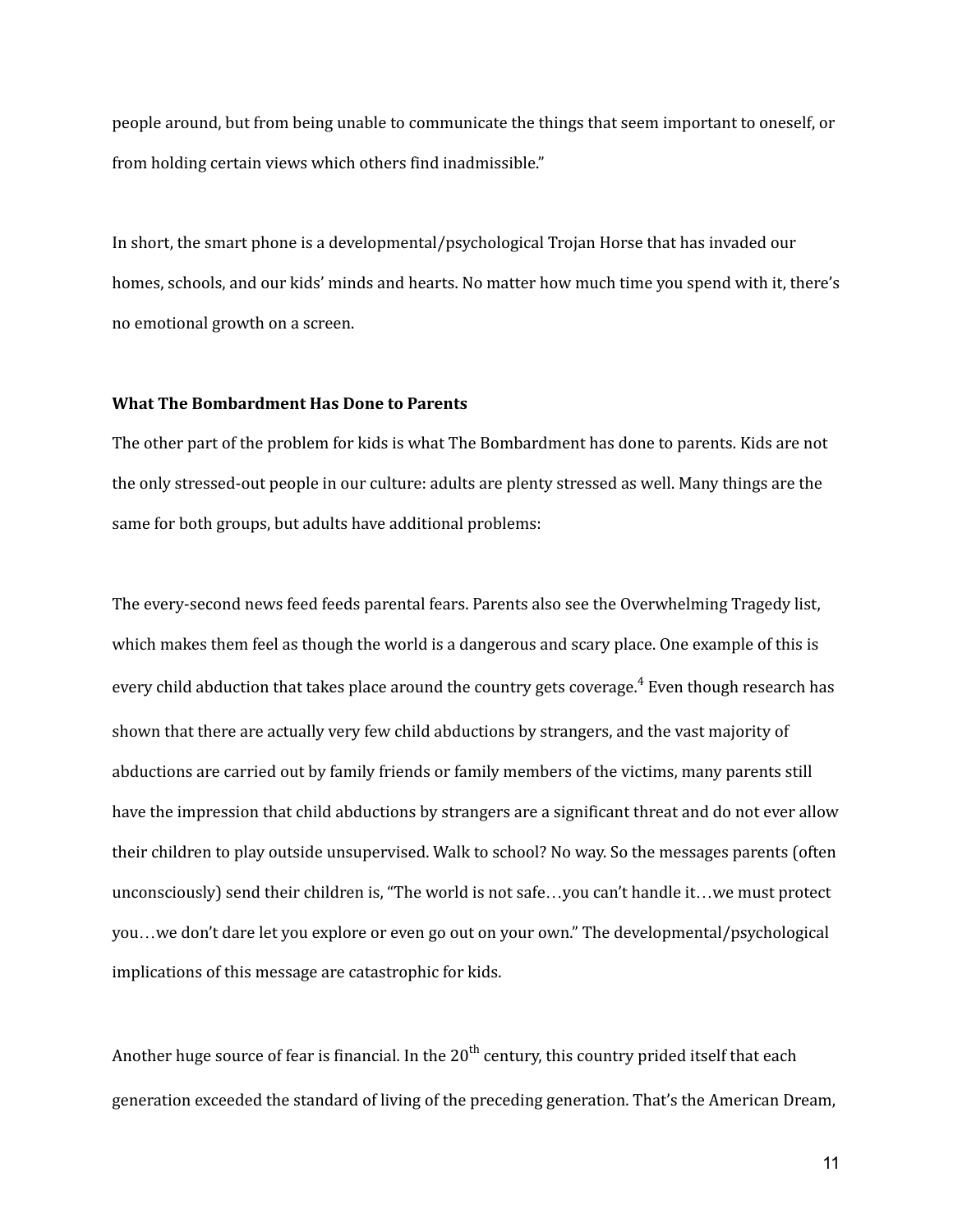the very definition of success in the U.S. The problem is that over time, people in all economic strata—even those who have "made it" financially by any definition—started to think that, to be successful, kids needed to do as well or better than their parents no matter how well the parents did.

Unfortunately, these days often both parents need to work full-time (or more) to maintain their lifestyle, or even just get by, which is stressful, especially with the expectations that exist in the workplace today for long hours, high productivity, and being on call all day, every day, through our devices. This lack of boundaries around work often distract parents from fully attending to their kids.

The widening wealth gap is also a huge problem for those whose parents and grandparents were not given the economic and educational opportunities of the 19th and 20th centuries and who have struggled as a result. Needless to say, not having enough money is extremely stressful in and of itself, and a lot of families don't have enough resources these days. Some are understandably still hoping to board that American Dream Train and pin their hopes on their children lifting up the entire family, so they put pressure on their children that way.

One of the biggest sources of stress is the cost of college, which is a significant financial burden these days for even upper-middle-class families. Many jobs that used to require only a high school degree or GED now weed out candidates without a college degree. So not going to college, or not doing well in college, is no longer an option in many cases. For young people in college, many parents feel they must get "a return on investment" by having their kids be financially successful. They don't believe their children will be able to make it unless they make a ton of money. Students with loans must get a high-enough paying job in order to be able to pay back those loans, which can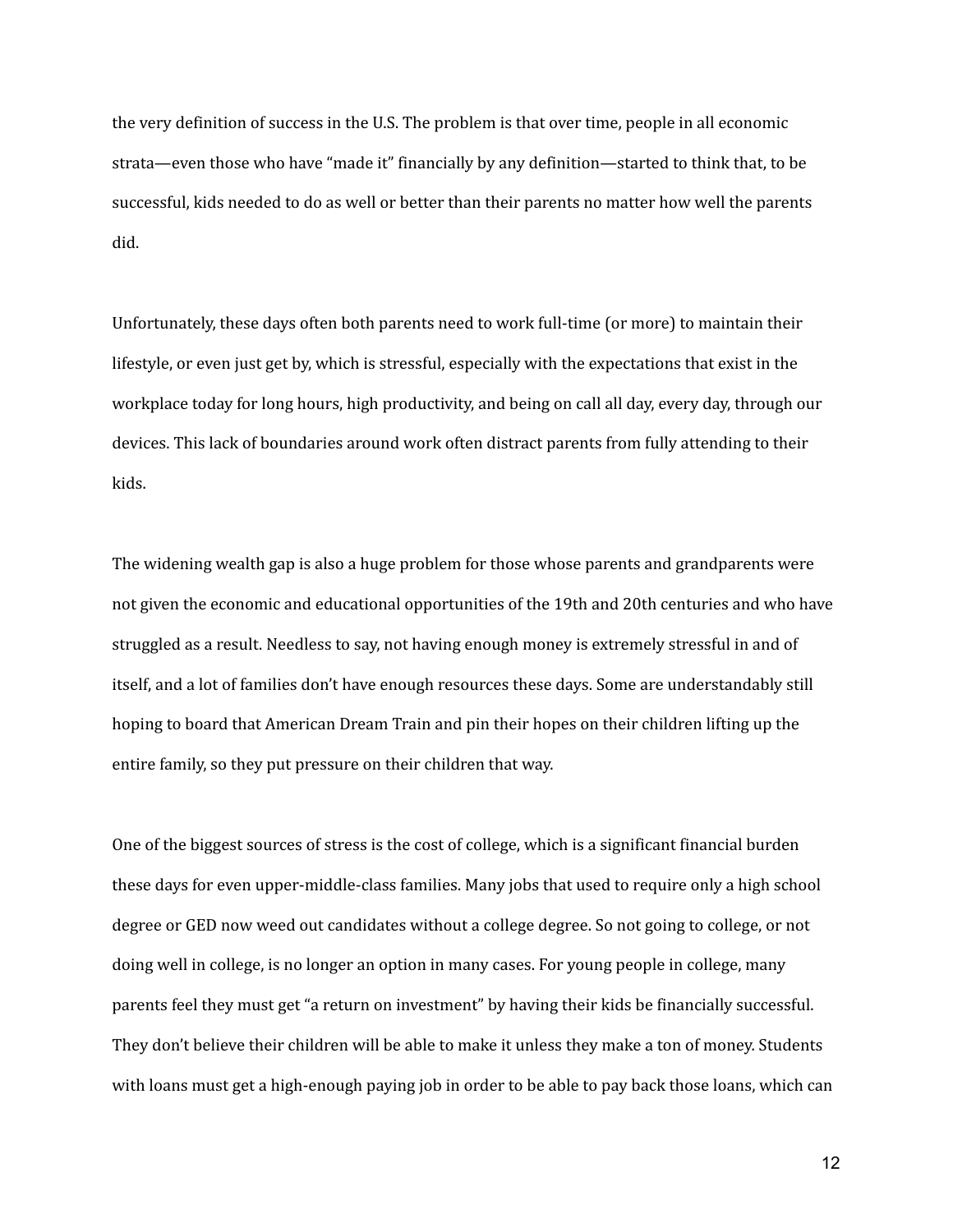get to be a staggering amount quickly. And children who don't do well in college, thus wasting so much of their and/or their parents' money, feel ashamed.

#### **The Result**

Essentially, what we have are parents who parent from fear: fear that some harm is going to come to their child if they are out on their own. Fear that the world is too scary a place and their child needs to be protected from it. Fear that their child will not be successful in life unless they go to an Ivy League college and work on Wall Street. Fear that their child won't succeed on their own or is going to fall behind.

As a result, Digital Age parents create a cocoon, where only the immediate family matters. Life becomes a state of siege where the wagons are circled, and all perceived "attacks" from the outside world—a bad grade, not enough playing time on the soccer field, and other parts of normal childhood—are responded to as if they were actual attacks. And normal childhood development goes out the window.

## *The upshot is many parents are so focused on protecting their children from this scary world they neglect to prepare them for it.*

It is this fear that has caused the development of the *New Parenting Playbook*, where enabling parents snowplow obstacles away from their kids to make sure they never fail, thus reversing parenting patterns and mores that had lasted generations. Many parents are not teaching their kids morals, values, and emotional skills, but preparing them for financial success only. Sometimes it seems that they are managing their kids' careers more than they are parenting them. They get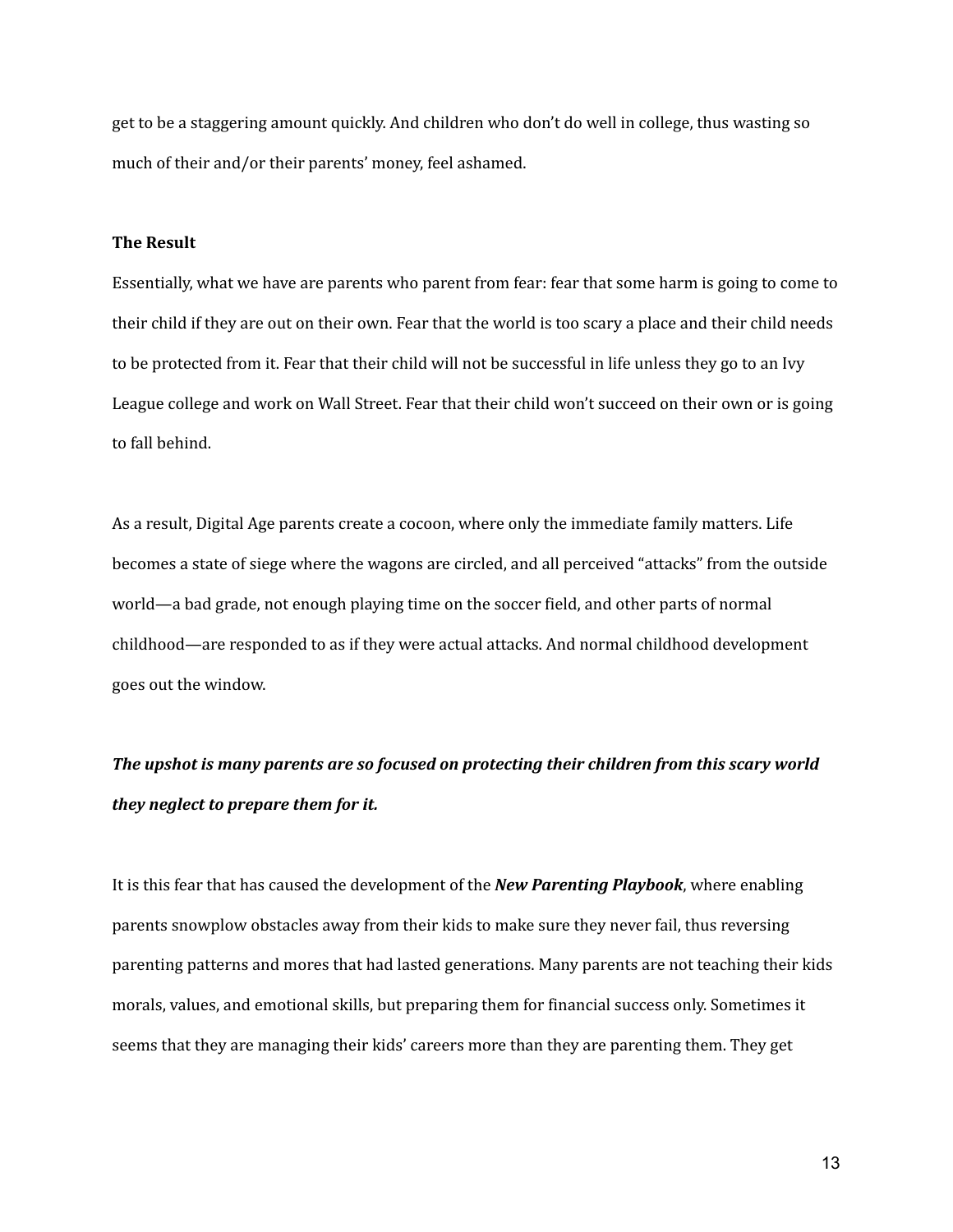infected with what we call *[Outcome](https://www.jefflevincoaching.com/opiates-outcome-fever/) Fever,* where they focus on appearances and outcomes, on what their child accomplishes instead of who they are.

In their efforts to protect their children, many parents haven't allowed their kids to be kids. If "it takes a village" to raise a child, many parents cut their children off from that village and can count on one hand the number of times they let another adult supervise their child outside of school. And when do they let their children go out on their own? *Never* is the answer a lot of parents would give these days. Kids are hardly, if ever, allowed to go out and get themselves into trouble, get themselves out of trouble, problem solve, or find out who they are as individuals. They have not been allowed to fail or face consequences. To take risks. To have fun with their friends in unstructured, unsupervised play. Their parents have big goals and ambitions for them, but they haven't allowed their kids to pursue *their own* dreams, where true pursuit comes from the heart and involves certain risks of disappointment and failure. Parents load children with material goods and "quality time," yet ironically are so distracted with their phones and work they aren't present emotionally even when they are spending that "quality time" with their kids.

In short, imagination, independence, intestinal fortitude (courage, guts, or grit), intimacy, and integrity—all crucial for identity formation—what we call the *6Is*, have been thrown out the window. And the result is stressed-out, anxious, sad kids who do not enjoy contentment and do not experience excitement about the whole of living**. Because they don't know who they are or feel they have any control over their own lives.**

Children need unstructured play. They need increasing autonomy from their parents. They need to take risks appropriate for their age. They need to learn how to fail and how to persevere. They need to learn how to tell truth from lies and how to resolve conflicts. They need to separate from their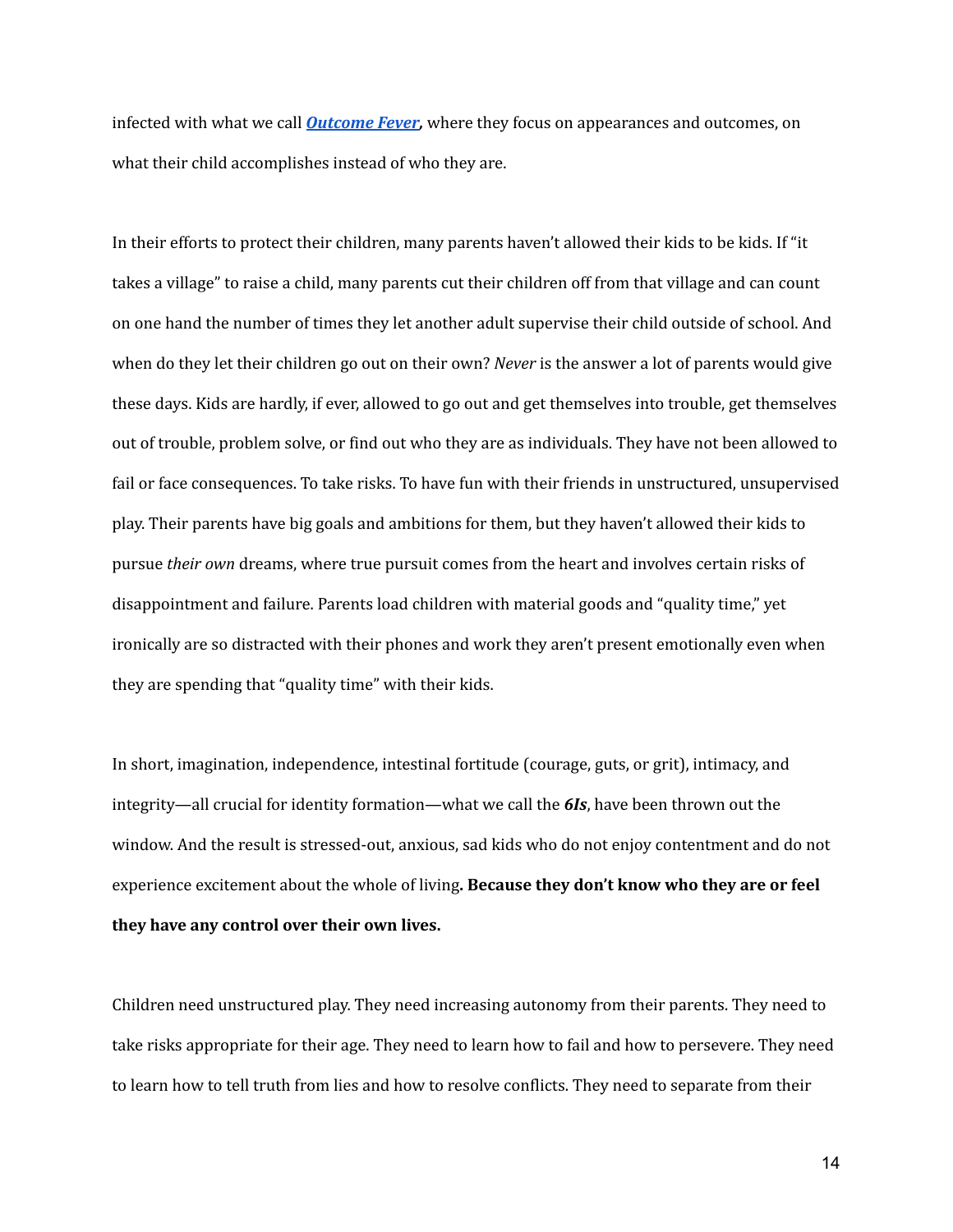parents and learn what makes themselves tick. By not allowing children to learn these things, which previous generations learned by osmosis, New Parenting Playbook parenting interferes with every stage of healthy childhood development our founding fathers of psychology wrote about and research has confirmed.

*Suburban Boston parents living in a solidly middle- and upper-class town receive a phone call, mid-COVID, from their twenty-year-old son's dean at a prestigious university. The dean says the young* man is failing his classes; in fact, it seems he hasn't been to class in at least six weeks, and the dean is *deeply concerned, having met with this bright, high-achieving college sophomore and found him depressed, disheveled, and floundering.*

*The parents immediately fly out and find their son crying, claiming to be "addicted" to marijuana, "depressed," ashamed, and wanting to come home.*

*I'm brought in and discover well-intentioned, very capable, bright middle-class parents who have been* swept up into thinking that outcome = value, that if one attends a "fine" college or university one's path *is pretty well guaranteed, even though they, like 90% of Baby Boomers and Gen X'ers, weren't raised that way and didn't follow that path themselves.*

*The Outcome Fever route to success actually worked well with two of the boy's siblings; his third, however, also struggled through childhood with much more visible clinical anxiety. The family's "story,"* if you will, was that the sister's struggles were who she is—all good. As for the boy, even as he now *acknowledges and clearly HAS true Generalized Anxiety (clinically), and a pretty moderate case of ADHD, was never able to acknowledge that struggle and ask for help. Was he moody? Obsessive?*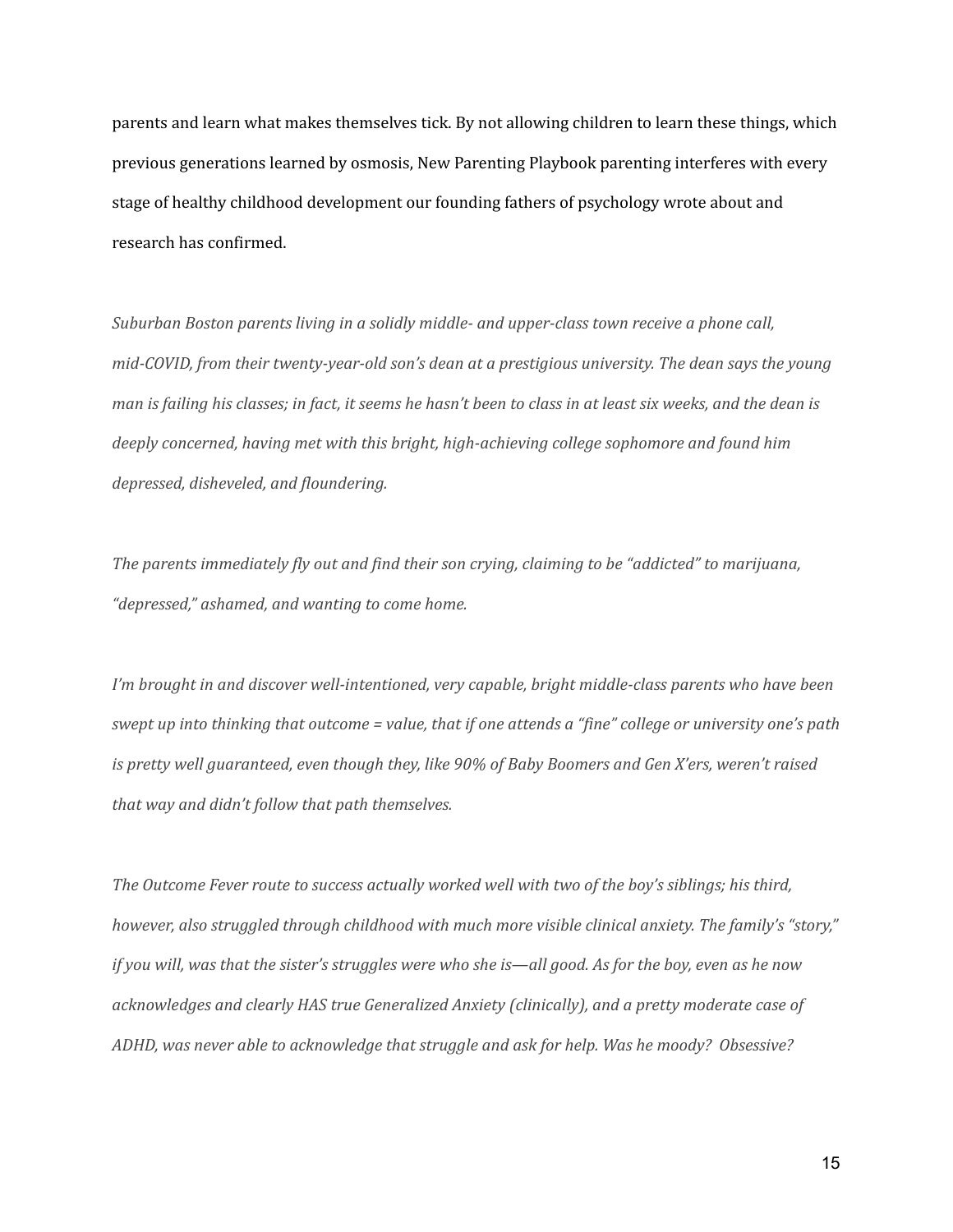Increasingly angry and high? Yes, but the "story" here became, "He is lazy; He doesn't get it; He's not *trying."*

It's clear his only remaining option was to shut down to the point of suicidal ideation and despair.

This doesn't stop with childhood: now, adult children have to estrange themselves from their parents long-term, just to separate from them, as Joshua Coleman writes:

*But in other cases, estrangement is born from love. One of the downsides of the careful, conscientious, anxious parenting that has become common in the United States is that our children sometimes get too much of us—not only our time and dedication, but our worry, our concern. Sometimes the steady current of our movement toward children creates a wave so powerful that it threatens to push them of their own moorings; it leaves them unable to find their footing until they're safely beyond the parent's reach. Sometimes they need to leave the parent to find themselves.*

> "A Shift in American Family Values Is Fueling Estrangement" *The Atlantic*, Jan. 10, 2021

This is why we're raising a generation of kids who are using devices, Snapchat, sex, work, working out, stress, drugs, alcohol, cutting themselves, and achievement to feel alive or numb their pain because they were not allowed to use normal channels to figure out who they are. Kids who don't know how to truly connect. Kids who don't have a healthy, external "secret" life separate from their parents. So what happens? They develop an unhealthy, *internal* secret life in order to attempt to separate. This is a life enshrouded, a life unwittingly full of dangerous risks that fuel kids' innate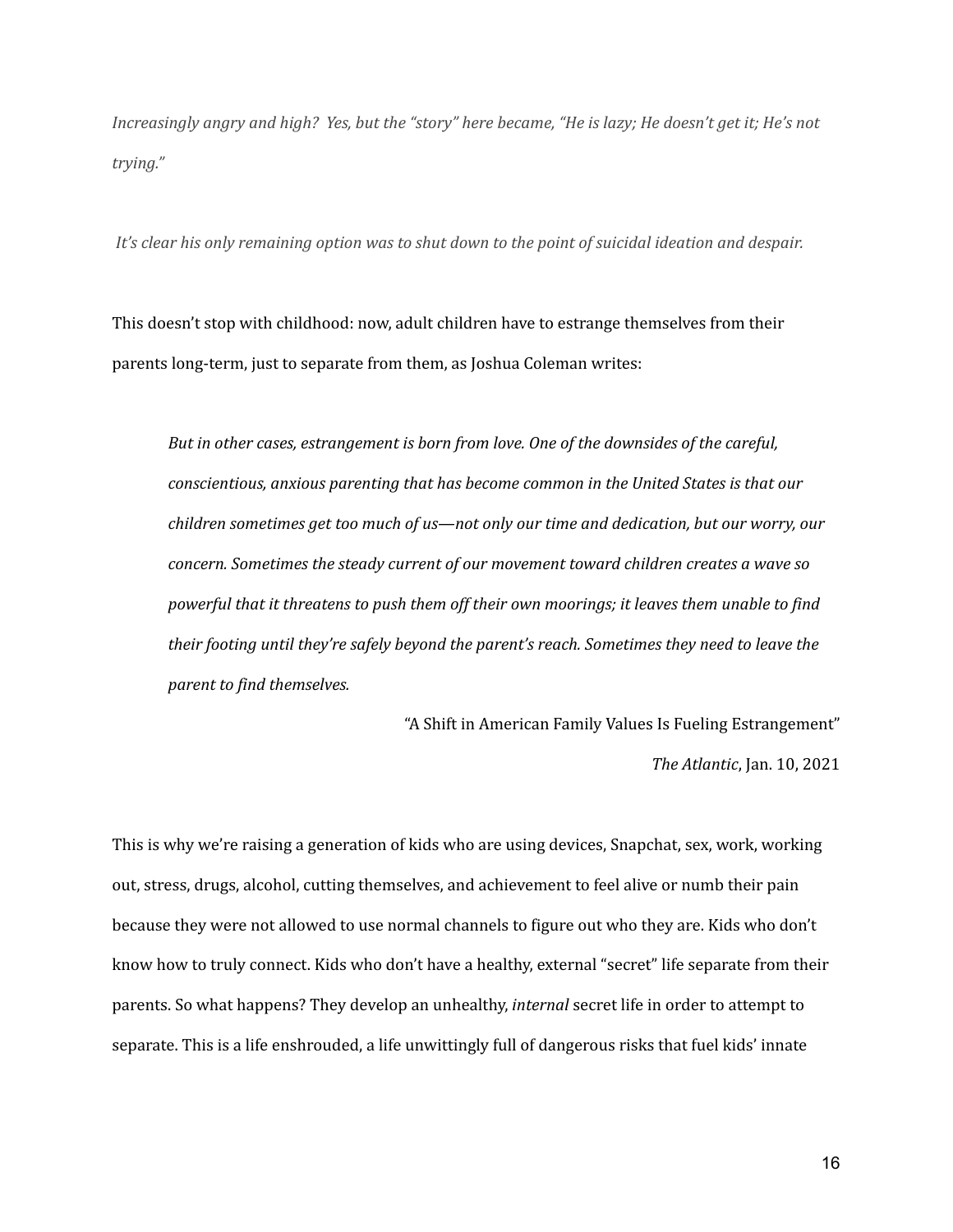need to push limits. And many parents don't have a clue what is going on or how their children really feel.

I worked with a junior hockey team for a couple days last winter. During lunch, a few boys were laughing in such a way that I knew they wanted me to hear. "What's this about?" I asked with a smile. Turns out one kid, age 19, disclosed to me that he had had sex—though that's not the way he put it—with 17 different girls he hooked up with on Tinder. He's a "good kid." Why was he compelled to have meaningless, serial sex with 17 girls?

**There are thousands of high-achieving, yet miserable children, many of whom put on a brave face to avoid disappointing their over-invested parents or become stressed because they think that their parents will only love them if they achieve.**

Once you get them talking, youngsters will tell you how stressed and worried they are. Many young people secretly feel very doubtful, ashamed, guilty, and inferior. Here's what I hear all the time:

- "I think I'm connected, but I don't *feel* connected, so maybe something's wrong with me."
- Academic, athletic, and extra-curricular achievement, as a means to the end of being "successful" by their parents' definition, is to be achieved at the expense of relaxing, experiencing, and growing. "I better do well at everything, or I'm a big disappointment—I can tell how much my parents, teachers, and coaches care about how I do, but not who I am."
- Parents that are on the same treadmill model this kind of life—"It's go, go, go for all of us: achieve, achieve, achieve! I can never relax; I must always do well, and, if I don't, I probably don't have what it takes."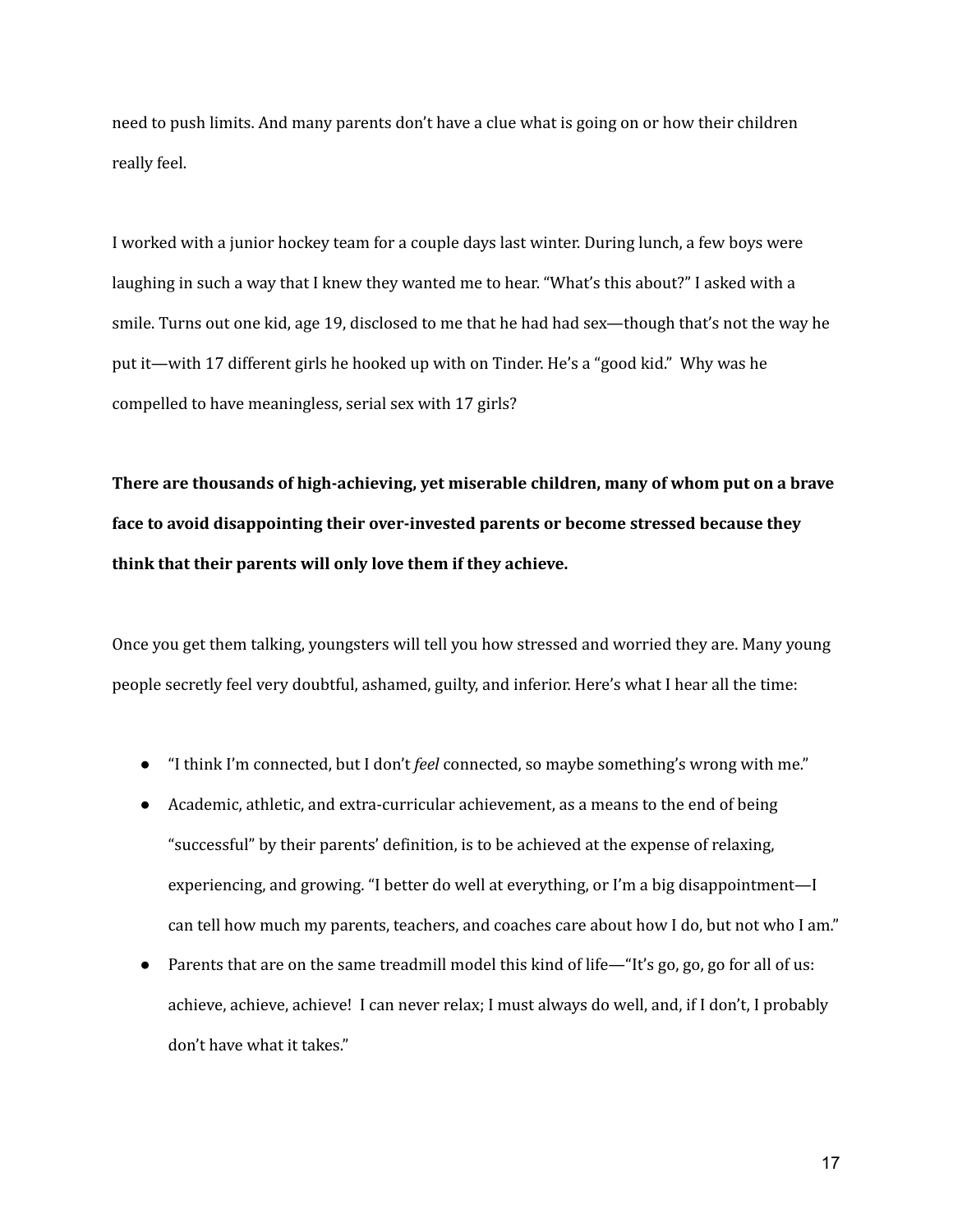Another critical point is the Iron Age took hundreds of years to arrive and end. The Industrial Revolution—cotton gins, steam engines, internal combustion—took decades to be part of our culture. But the Digital Age/Bombardment has taken us by storm, like a silent tornado whose damage has been wrought only over a couple of decades. Never mind the kids—so many adults are way more frazzled, disconnected, rushed, addicted to devices, and stressed than we used to be. We adults, whether we are parents, education professionals, or even academics, have not had the time to acknowledge, discuss, digest, process, and understand the Digital Age's ramifications on kids, ourselves, our families, and our communities.

We haven't even begun to process all this, let alone discuss why it happened or think about solutions. We're enjoying the "convenience" of instant, Amazonian, iPhonian results; we can navigate, promulgate, Tweet, Facebook, and Netflix to our hearts' delight, but the fact remains that we are often not even aware of the changes we have allowed and seemingly, particularly in the eyes of our kids, fully endorsed. **So more and more of us are not really OK, and, of course, our kids sense it.**

As for our kids, the Digital Age is all they know. Young people are the barometer of the Digital Age, the canaries in this mostly undiscussed, poorly understood Digital-Age coal mine. As we've unwittingly gone with the digital flow and become distracted from the essentials of giving our attention to our kids, inviting them to try, to strive, to fail, to be imaginative and independent, we have, in some measure, lost them to a world they mediate through their phones. When you add parents infected with Outcome Fever, who carefully curate their childrens' choices and growth—the kids end up in a world full of anxiousness marked by a lack of confidence and voice.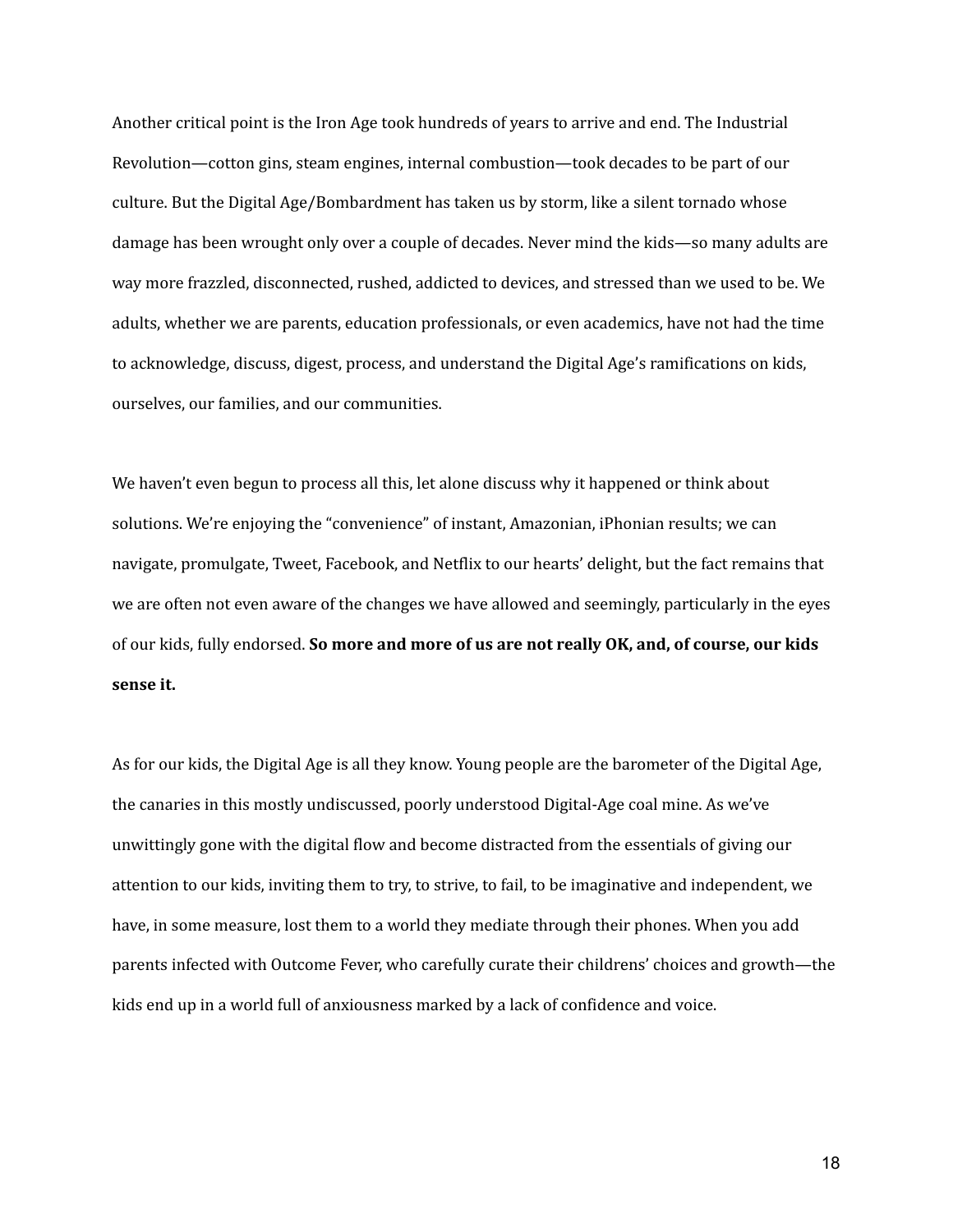What's important to note is all of these things are part of the same syndrome—the iceberg: The things you can see, such as the suicide rate, drug abuse, over-protective parenting, etc., are the part above the water. But what's underneath the water—the pain, the stress, the loss of the 6I's, (imagination, independence, intestinal fortitude, integrity, intimacy, and identity), and more—is a much bigger problem that affects many more people than those who exhibit the signs you can see. It affects all of us.

Noted psychiatrist D.W. Winnicott (1896–1971) coined the term *holding environment* for that positive, safe, predictable environment parents create in their home for a baby. Well, the fabric of the cultural holding environment, in a scant generation, has begun to radically tear.

Kids haven't changed: they still crave connection, communication, and acceptance, and they love to help one another and the people in their lives. This is both the challenge and the key to the solution. The challenge is they not only have to have these critical human experiences, their motivation has to come from within, not just to please their parents. So, for instance, while they might have actually gone through the motions of "service" for their college résumé, without an underlying connection to their own motivations and dreams, they often don't really experience the great, visceral joys of connection, of communication, of striving and accomplishment, of working with others on a collective goal, of truly being of service to another. If we can get them to experience and truly feel the real emotions of a healthy adolescence, connected to other people, they will get better. It's that simple.

The problem seems big, even overwhelming, but the solutions are simple (although not necessarily easy). And there are small steps parents, teachers, and coaches can start immediately that can have a huge impact. We'll give you some suggestions later in this booklet.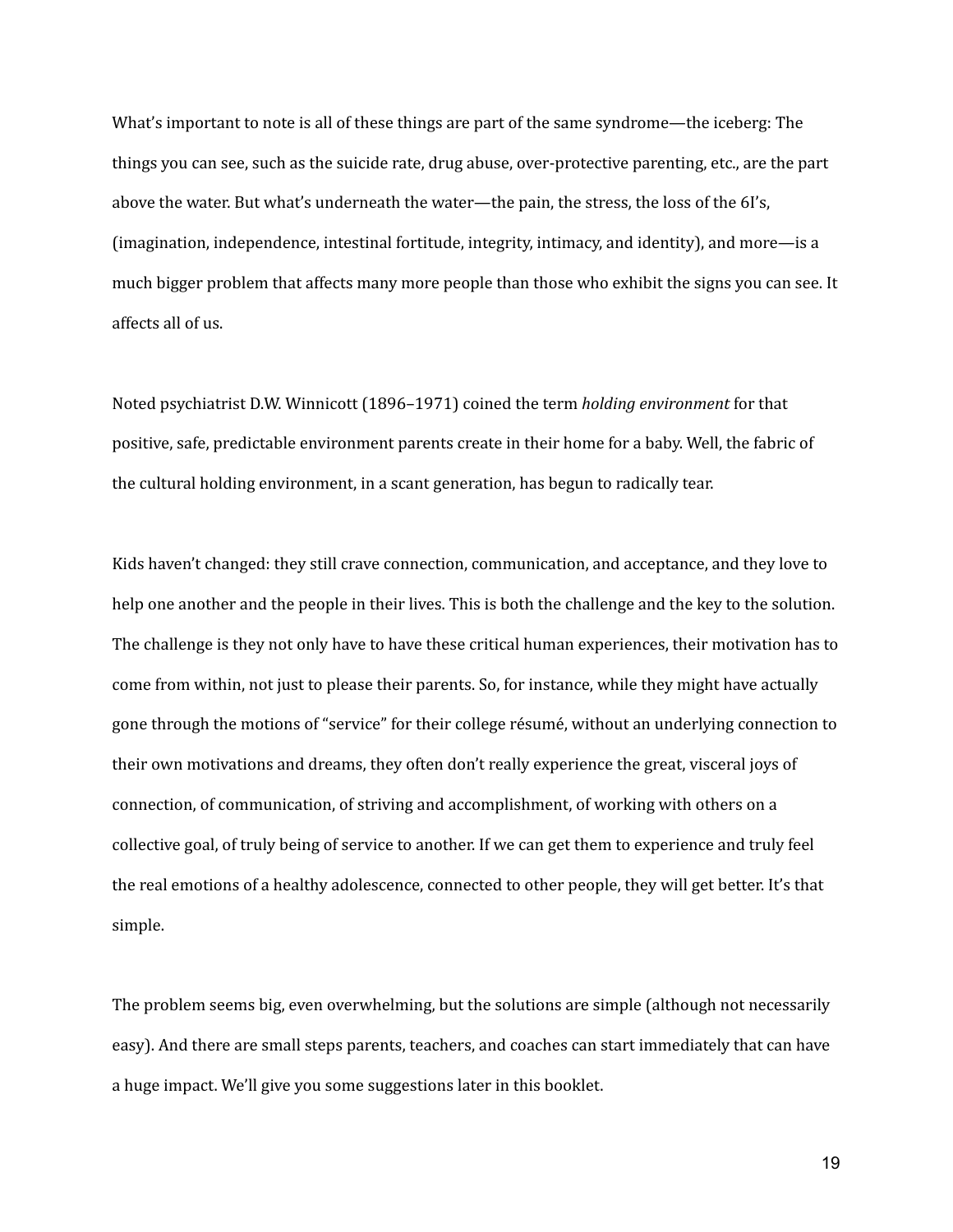### **The Psychological Underpinnings**

*"We cannot change anything unless we accept it. Condemnation does not liberate, it oppresses." C.G. Jung*

In my almost 40 years of working with kids, the single greatest predictor of whether a hurting child will get better is their parents' willingness to change. In this Bombardment of the Digital Age, the adult community *must* be willing to change for the sake of the kids. The first step is to admit that there is a problem, both for kids and adults.

The Bombardment and our reaction to it (or lack thereof) represents a nightmare for any developmental psychologist; not only are the 5I's in jeopardy and the holding environment in tatters with no acknowledgement from the adults in kids' lives, but other bedrock psychological theory tells us how far off-course we are. As an example, we will take a look at Erik Erikson's *Eight Ages of Man*.

#### **The Eight Ages**

In the mid-eighties, I was terribly confused in social work graduate school. I found Freud and a lot of the other material I was trying to learn really thick and inaccessible. The one shining light, however—the one psychological theory I found simple, elegant, and extremely powerful—was Erik Erikson's (1902–1994) *Eight Ages of Man*. His simple distillation of all the most complex, mystifying psychology I've ever studied rings true to this day.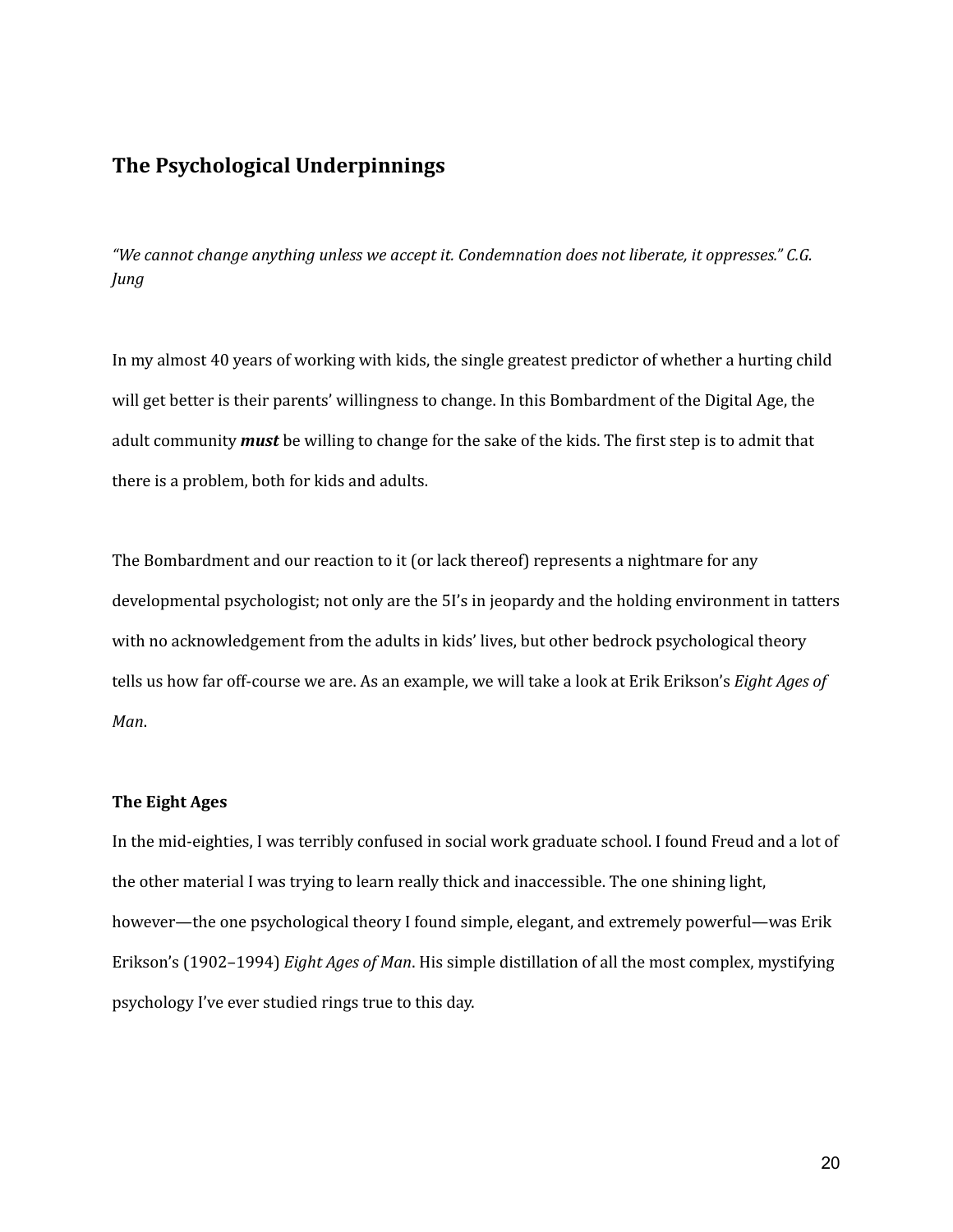I am not going to go in depth here on The Eight Ages. However, there are some crucial things about it that anyone who spends time with kids needs to know.

First of all, the Eight Ages themselves:

Basic Trust vs. Basic Mistrust Autonomy vs. Shame & Doubt Initiative vs. Guilt Industry vs. Inferiority Identity vs. Role Confusion Intimacy vs. Isolation Generativity vs. Self-Absorption Integrity vs. Despair

And then the Benefits or Deficits Conferred by each age:

1. Trust and Hope vs. Mistrust and Despair 2. Autonomy and Will vs. Shame, Doubt, and Weariness 3. Initiative and Purpose vs. Guilt and Meaninglessness 4. Industry and Competence vs. Inferiority and Incompetence 5. Identity and Fidelity vs. Isolation and Infidelity 6. Intimacy and Love vs. Role Confusion and Hatred 7. Generativity and Care vs. Stagnation and Self-Centeredness 8. Integrity and Wisdom vs. Despair and Confusion

Erikson's Eight Ages encompass the entire lifespan, and each step builds on the one before. You enter life at Stage One, Basic Trust vs. Basic Mistrust, and finish at the eighth stage, Integrity vs.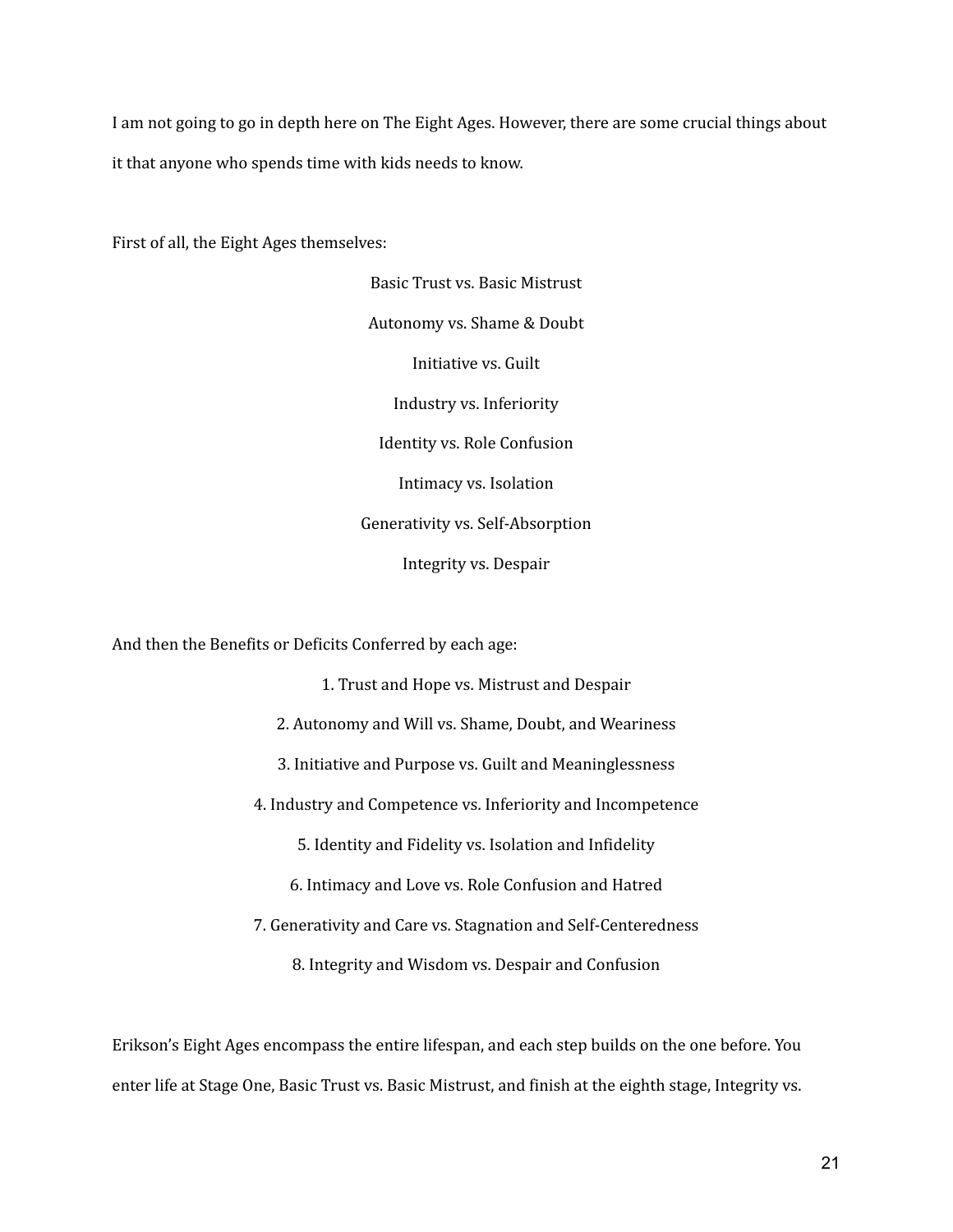Despair. You "negotiate" Ages 1–5 in childhood and adolescence, with a lot of help from your parents and other fundamental caretakers, if all goes well. For example, in the first Age, the newborn develops trust, but only if they have nurturing caregivers. If not, the baby develops mistrust. It is the same in each succeeding Age: The toddler starts exploring their world and finds some autonomy and initiative. The kindergartner learns how to do things on their own. The teenager begins to figure out who they are and gets truly close—physically, intellectually, and emotionally—with friends and lovers. The adult makes their mark in the world and then carries an integrity into old age that nothing can shake. Those are the words on the left side of the "vs."

The words on the right side describe when things don't go so well. Ideally, you will be predominantly on the left side so you can be filled with and empowered by trust, autonomy, initiative, industry, identity, intimacy, generativity, and integrity. Sounds good, no? Way better than mistrust, shame and doubt, inferiority, isolation, role confusion, stagnation, and despair. But what if your experiences put you on that side?

The foundation of the Eight Ages is the first Age: newborns, to grow up happy and healthy, need to develop basic trust in their caretakers and, eventually, themselves. Every other stage builds on this: it's hard to enjoy autonomy, initiative, industry, and so on without what Erikson called "basic trust." The little child sensing and knowing that they can trust their caretakers, the world, and themselves—this is the fundamental building block of the child's psychological life. Without the establishment of that basic trust, a child doesn't do well in the ensuing stages.

Leaving the Bombardment out of the discussion for a moment, in a happy home where parents and other adults involved in the child's life either had the benefits of a trustworthy, integrated, largely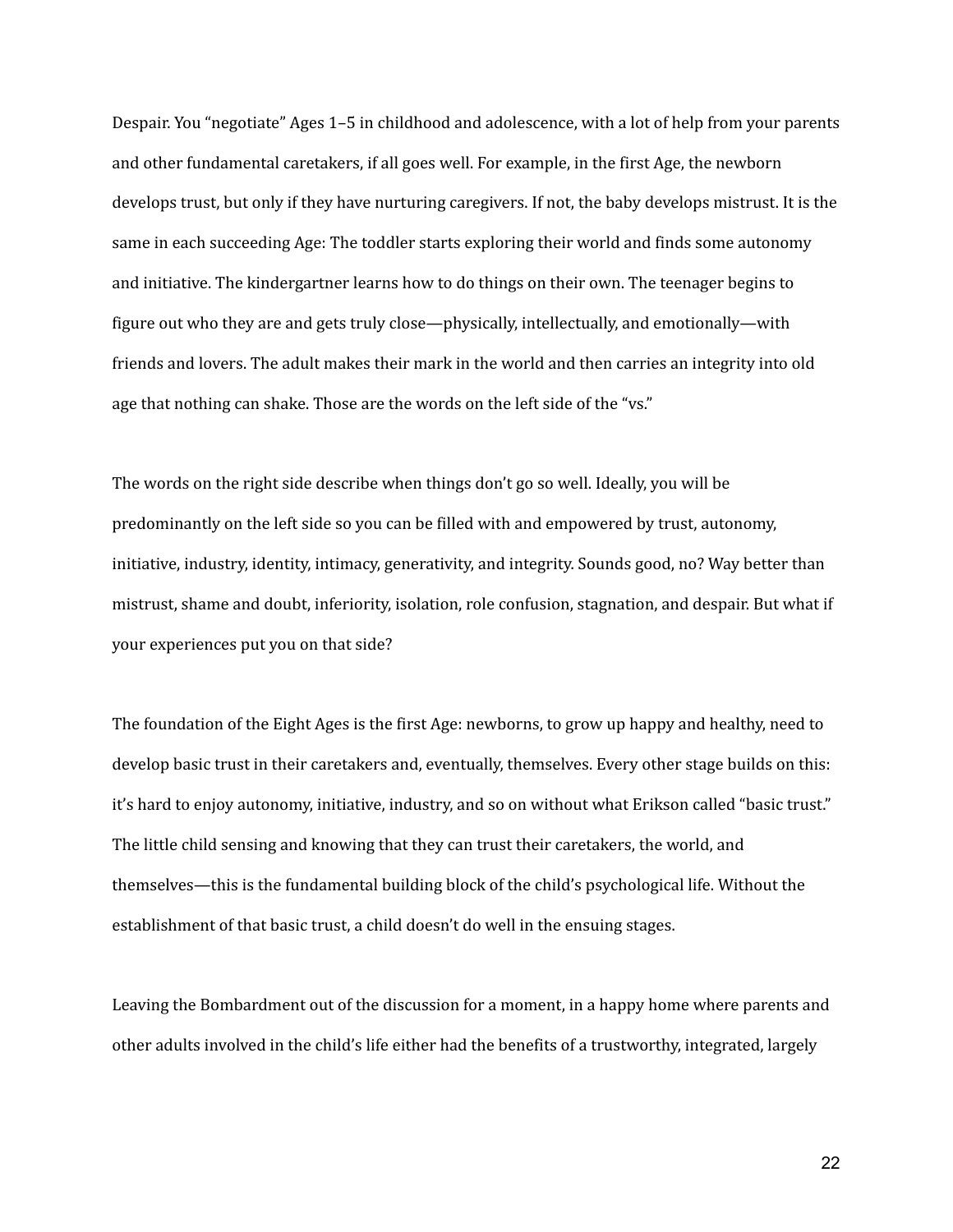nurturant, peaceful childhood themselves or have fought their way back from familial/childhood adversity, a child will spend most of their time on the left side of the versus.

And can I add my own equation to this? You've already seen The 6I's: Imagination + Independence + Intestinal Fortitude + Integrity + Intimacy = Identity.

If you "pass" Erikson's Ages, you develop the first five I's, and these are the components of identity: who you are. But if you fail to develop the needed trust, autonomy, initiative, and industry, then you enter adulthood without a solid, growing identity—which is precisely what is happening to so many children today.

As we mentioned, with previous generations (what we call the "Analog Age"), negotiating Erikson's stages depended largely on your caretakers at home and a known local community, one where parents and teachers/coaches collaborated, one where family, neighborhoods, and religious institutions helped instill the critical Eriksonian and 6I intangibles. Today, however, in the Digital Age, with the Bombardment, many kids no longer learn some basic emotional skills that allow people to successfully negotiate everyday life. It's no one's fault that this happened. And, thankfully, as we've said, these skills can be taught remedially—most of the time you can go back and fix even early Age problems.

#### **What Are Parents Missing?**

No parent wakes up in the morning intending to do bad things to their kids. However, we're all caught up in the Digital Age, and, because it has come up on all of us so quickly, we haven't thought through its implications. Thankfully, our kids are amazingly resilient, so thinking about these problems now—and even just slightly changing our course—can make a huge difference. If you are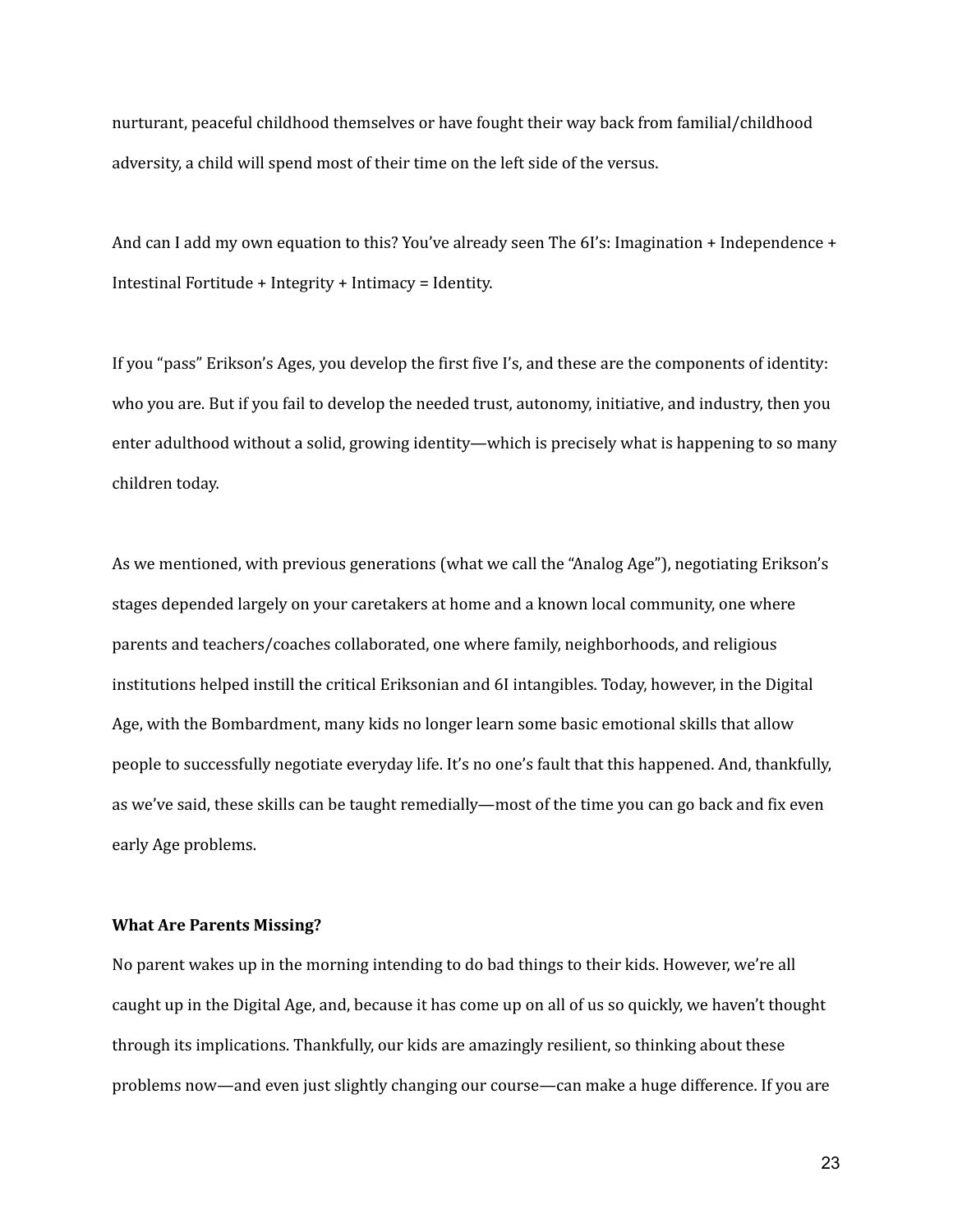feeling that you might have made some mistakes in an early stage, the beautiful thing about Erikson's Ages is, for most people, it is never too late to go back and correct deficits.

There are three dynamics of parenting in the Digital Age that contribute fundamentally to today's children's more challenging negotiation of the Eriksonian ages and resultant anxiety:

**Problem #1 is that parents are digitally distracted and not mirroring on a granular level**. A parent with a phone in one hand and a baby in the other is looking at the phone, not returning that baby's gaze. Doing emails instead of playing with their seven-year-old or helping their thirteen-year-old who is stuck on a homework problem. Never sitting down together, so the sad look in a child's eye is missed. Parents aren't consciously deciding to ignore their children—it just happens because of the nature of devices and how we use them.

If parents and other key adults in a kid's life are fundamentally distracted by their phones or other devices, that baby, toddler, tween, or teen literally doesn't get properly held and consistently "mirrored."

What is mirroring? Think goo-goo, gaa-gaa; deep, undistracted eye contact and presence; parents on a daily basis automatically knowing what kids are feeling and going through, letting the kid know they know, and physically and emotionally being there for the child. That's mirroring, and the child ends up, so to speak, carrying their mom and dad around in their heart. They trust that their key adults have their back forever and with no questions asked. That constant feeling inside is much of what Erikson meant with "Basic Trust." Lack of mirroring—that is, the lack of focused, attentive parenting—does not result in that Basic Trust children need in the first Age.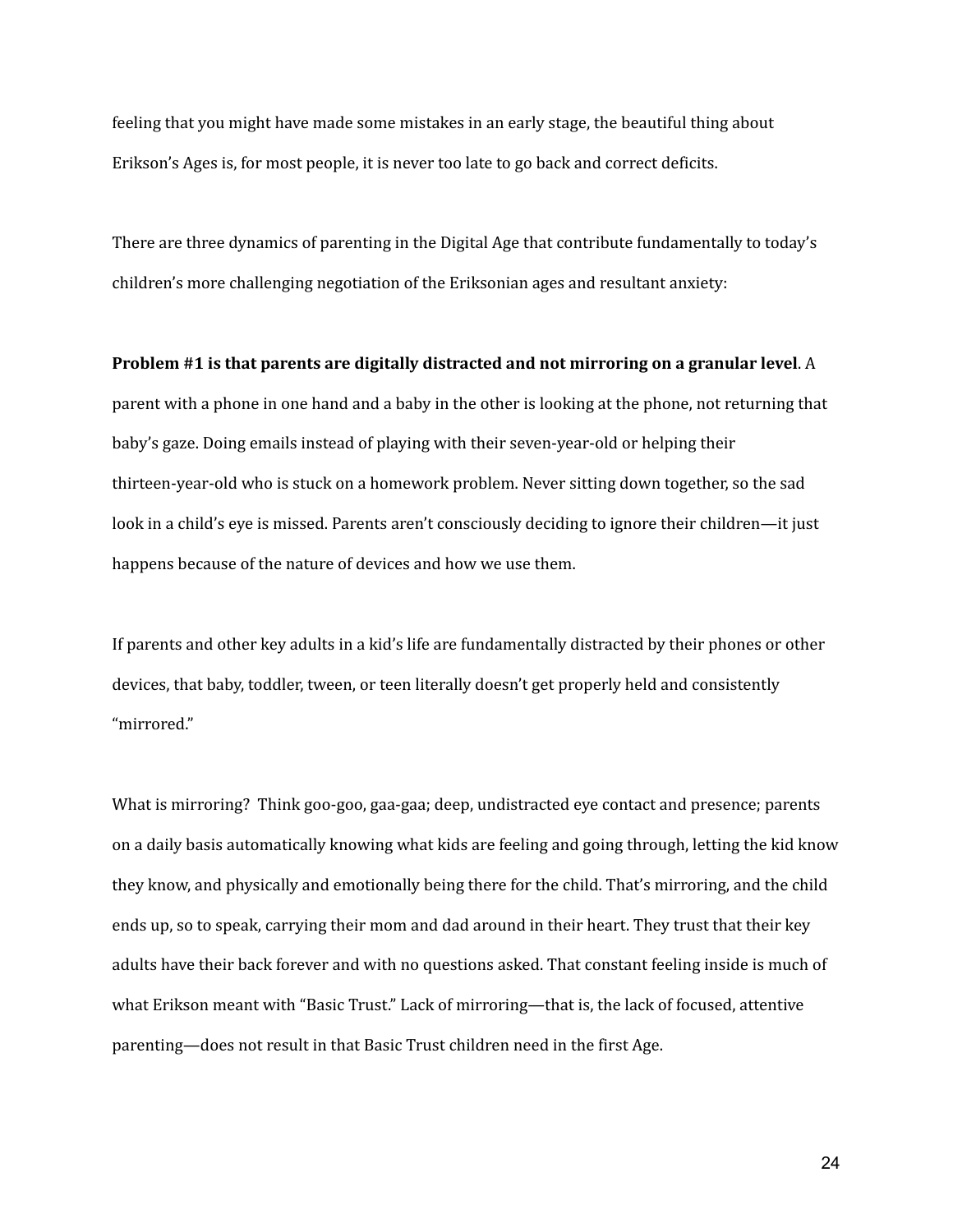**The second problem is the use of the New Parenting Playbook—enabling kids, solving their problems for them, overly smoothing their paths or "snowplowing," removing them from adversity—and thus hamstringing their ability to navigate the world**. By smoothing everything out, parents rob their kids of the chance to successfully succeed at Ages 2–4, which cripples them for the later Ages.

The truth is most of these children are simultaneously *spoiled and neglected*: spoiled from the snowplowing and helicoptering, and neglected because of their parents' distraction caused by devices.

One of my clients, a dad of a 17- and 15-year-old, has learned this the hard way. "Jeff, I simultaneously spoiled my son and expected way too much of him! He got everything, from the best hockey skates money could buy every year to a new car at 16-and-a-half to trips all over the world twice a year. At the same time, I rode him too hard with grades, with hockey; I see now I was living through my son, but I confused the heck out of him, and we're both paying the price."

When they should develop organic autonomy and initiative, our trust-challenged toddlers suffer, as they are not able to take those first steps of initiative and autonomy because Mommy and Daddy are over-involved and hyper-focused on results. Our tweens struggle to negotiate autonomy and initiative vs. shame, doubt, and guilt as they answer constant questions about results, not whether they had fun, tried their best, or learned how to be patient or kind.

As our teenagers seek true internal industry and identity, a heartfelt sense of purpose and meaning, their struggles intensify. Many teenagers are addicted to their phones. They have learned from their parents to be obsessed with the outcome of their work and are comparing themselves to the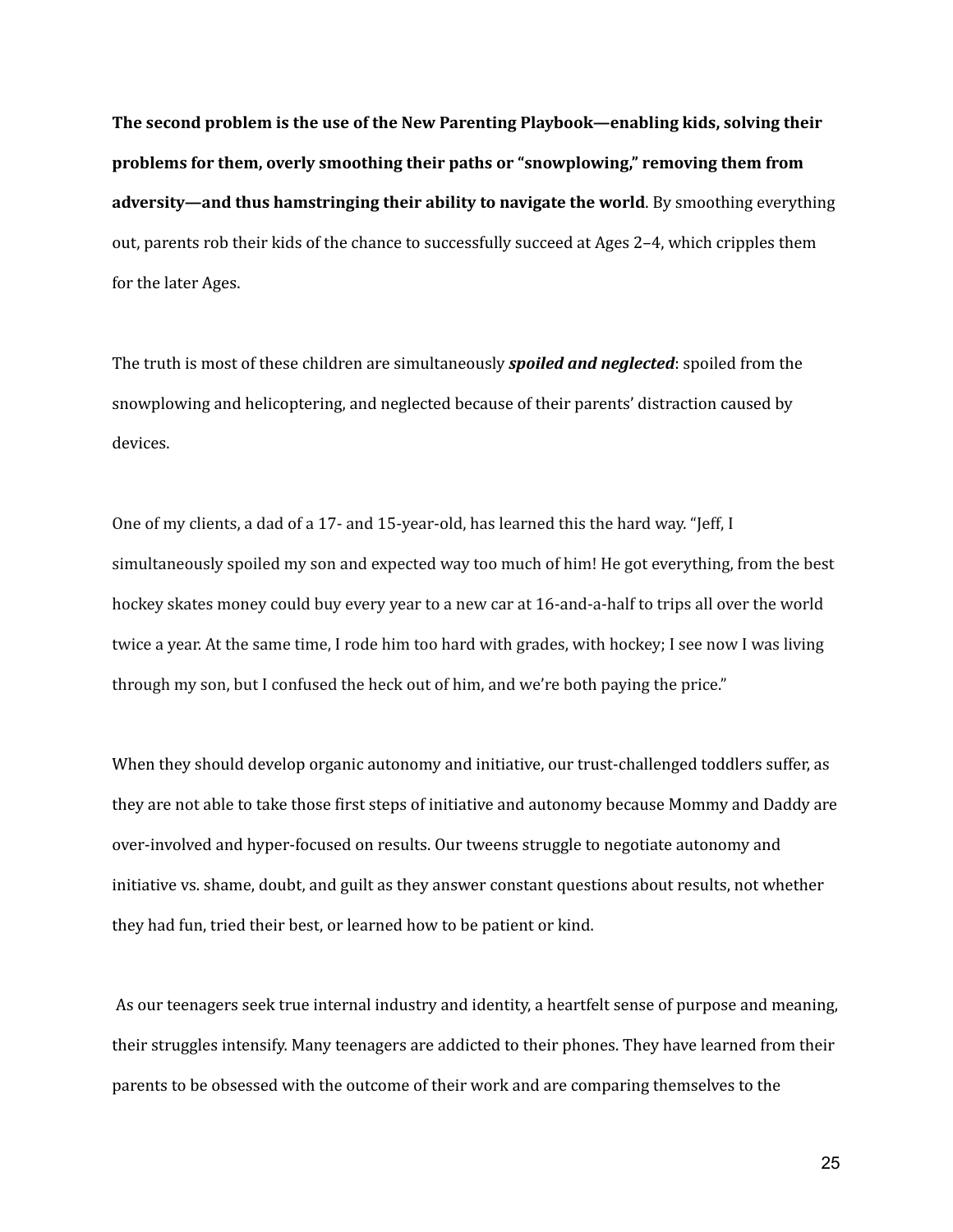idealized digital versions of peers they see on social media. As mentioned, they are being raised by distracted, stressed parents, who suffer from Outcome Fever. Our teens are often surrounded by other adults—teachers and coaches and bosses and members of their extended family—who are also feeling and behaving stressed and stretched.

And don't think they don't know it. I had one teenager tell me he was being raised by his phone and his friends.

Moreover, many teenagers—and I hear this constantly and in huge numbers—are terrified to disappoint their parents. They have sensed since Day One that the adults in their lives are living through them, gushing about every success and trying to make every struggle disappear. The problem with Outcome Fever is that kids start to feel that if they let their parents down, their parents will stop loving them—that their parents' love is conditional. Carl Jung said, "*Nothing has a stronger influence psychologically on their children than the unlived life of the parent."* Outcome Fever is a common manifestation of this phenomenon.

Nick, a twenty-year-old junior hockey player, stood up in a recent team-building session with his teammates and me and announced, "I'm done living for my parents, trying to please them all the time." Breaking into tears, he continued, "It's too much pressure! If I f\*\*ed up in hockey, I'd be miserable the whole rest of the game and even into the next one. If I did sh\*\*y on a test, same. I just can't do this anymore; I can't!" he exclaimed while his teammates and I watched in amazement and utter respect.

Seen through the lens of the Eight Ages, it's clear his parents had unconsciously torpedoed Nick's ability to trust his own abilities, to develop autonomy, initiative, and industry—independence, in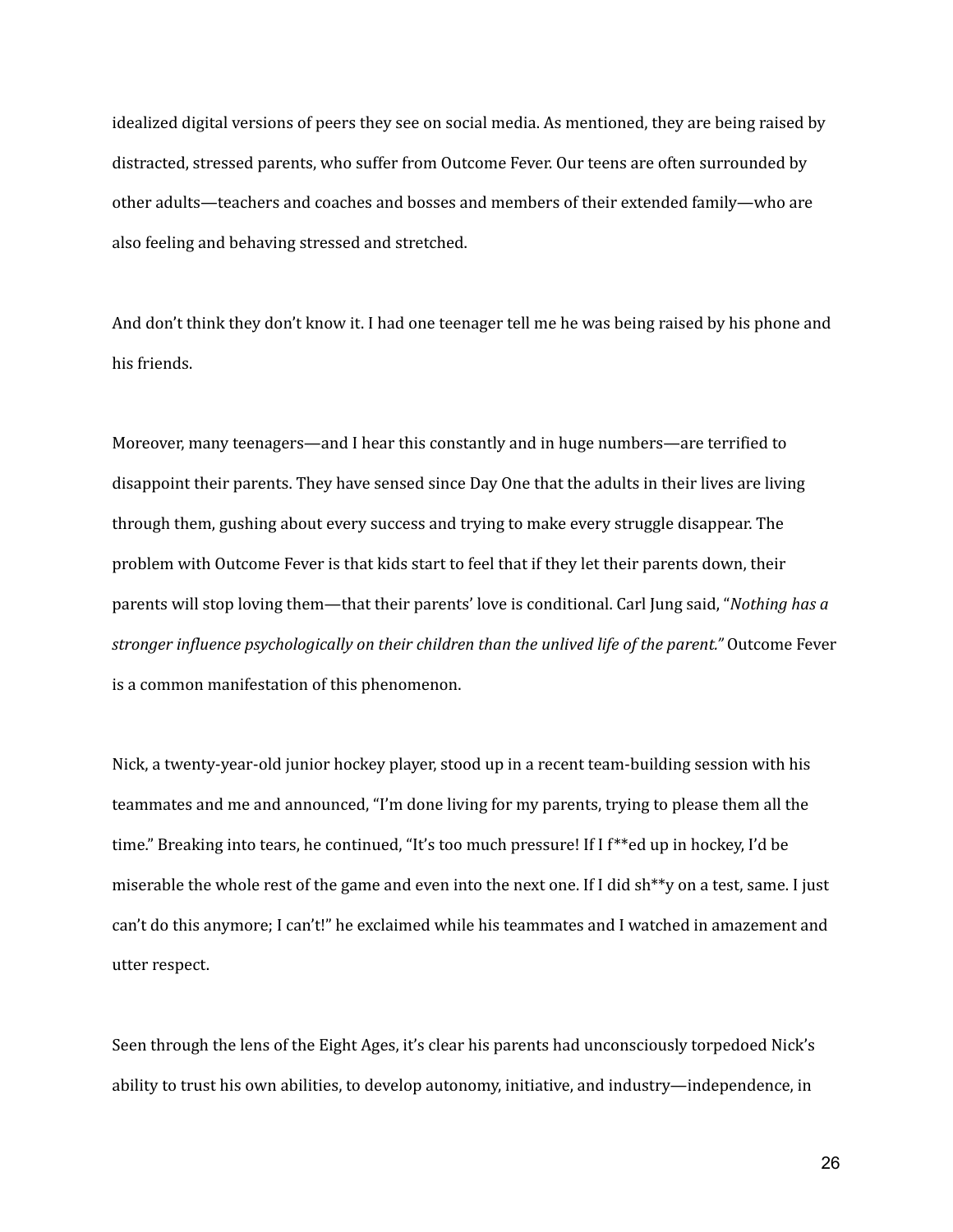other words. They'd imbued his psyche with the unseen directive, "Don't screw up, because if you do, you'll lose our approval," which, in the New Parenting Playbook is the prime engine of the kid's success. Achievement = happy parents, and failure = unhappy parents. No wonder today's kids are so afraid to fail.

As they move to college, young people will ideally have intimate, smooth relationships; the critical skills of problem-solving and conflict resolution; the ability to strive for independence; and a sense of self that is strong enough for them to think creatively, imaginatively, and courageously without worrying about people's opinions. They should be able to turn distraction into composure, over-stimulation into calm, and anxiety into confidence. Instead, our nineteen-year-olds are hampered by not having accrued sufficient trust, autonomy, initiative, and industry to develop that solid identity upon which intimacy, generativity, and integrity grow. **In short, many kids lack courage, imagination, independence, and grit to see and feel who they want to be and go for it.**

Digital Age parenting results in a vicious circle: the kids never progress, so their parents don't let go to give them more autonomy or independence. Giving your kids the gift of autonomy, initiative, and industry—drive, independence, imagination—requires trust. You have to trust that the world is safe enough for you to let your kids go at appropriate times. You have to trust your kids so they'll feel they can take off safely when you let them go. And you have to trust that you have taught them to have enough heart, good instincts, and sense to do OK on their own. Simple, right? For many parents, the thought of all this is terrifying.

The New Parenting Playbook is not working. It's no one's fault—it's a cultural problem that snuck up on us unawares. But that doesn't mean it doesn't need fixing. The great thing is it is fixable.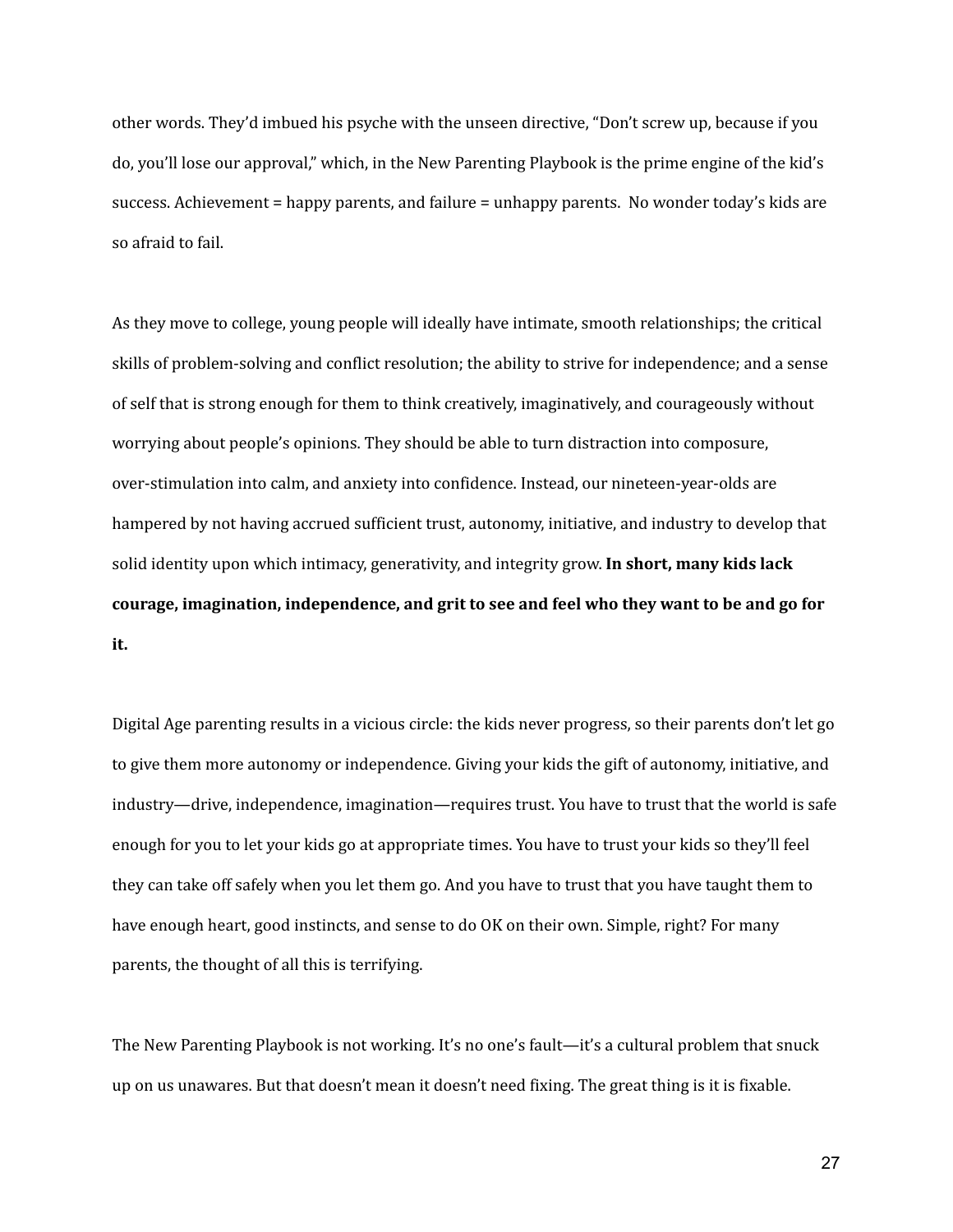There are other psychological keystones that have cracked in the Digital Age generation:

#### **The Holding Environment**

I've already mentioned it, but the theory of Donald Winnicott's (1896–1971) that I think is most applicable to our Digital Age problems is the holding environment.

According to the American Psychological Association

[\(https://dictionary.apa.org/holding-environment\)](https://dictionary.apa.org/holding-environment), the holding environment is "that aspect of the mother experienced by the infant as the environment that literally—and figuratively, by demonstrating highly focused attention and concern—holds him or her comfortingly during calm states." In other words, the holding environment is the support and feeling of safety an infant's family—especially the primary caretaker, which is usually the mother—give to that infant. This is done by responding to the infant, holding the infant, even just paying attention to the infant. It includes attending to the infant's needs promptly and fully.

The holding environment extends beyond the caretaker and the family into the community in which a child lives. Children do best when their holding environment writ large is consistent and consistently supportive (but not enabling).

What we see today is an *inconsistent* holding environment—New Parenting Playbook parents and schools rowing in opposite directions. For instance, parents who want their children to succeed at any cost so give them too much help with their schoolwork and interfere with the learning process. Parents who, ironically, both put too much pressure on their kids ("you must get all A's so you get into an Ivy League college") and protect their kids too much ("how dare you only give my child a B+?"). These Outcome Fever parents are a source of a child's baseline anxiety because they are sending opposite messages from their school. Also, more importantly, as we have said, their love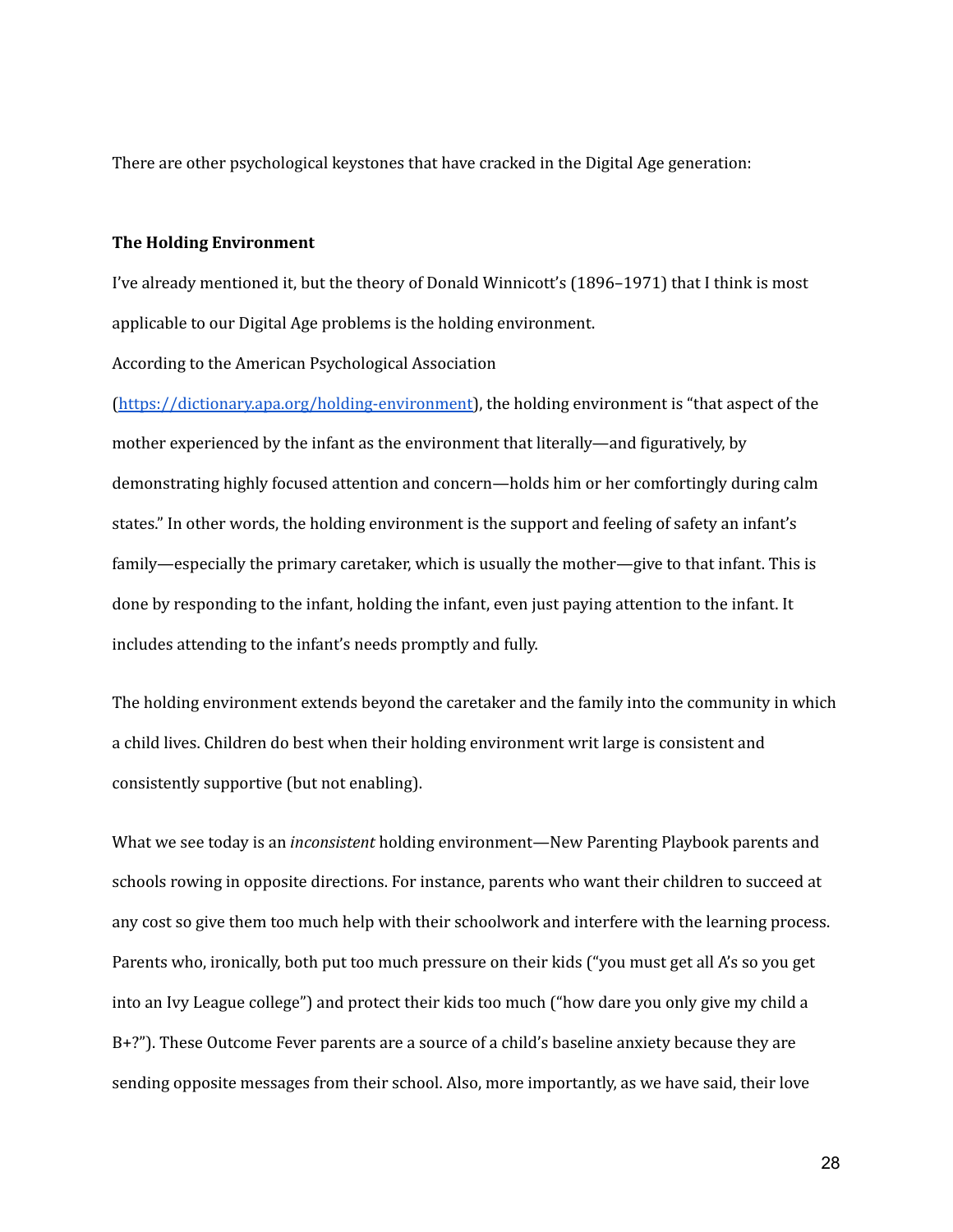feels so conditional—that they will only love their child if their child produces the outcomes they want. That is a huge tear in the holding environment.

#### **Locus of Control**

*"I am not what happened to me, I am what I choose to become." C.G. Jung*

The third psychological principle I want to mention is locus of control. Developed by Julian B. Rotter (1916–2014), locus of control is basically an individual's perception of their own destiny. People with an internal locus of control feel that they have the ability to control their own futures. People with an external locus of control feel as though fate, luck, or more powerful people are what drive their destiny and there is very little they can do about it.

I can't explain it any better than Wikipedia:

*Internals tend to attribute outcomes of events to their own control. People who have internal locus of control believe that the outcomes of their actions are results of their own abilities. Internals believe that their hard work would lead them to obtain positive outcomes. They also believe that every action has its consequence, which makes them accept the fact that things happen and it depends on them if they want to have control over it or not. Externals attribute outcomes of events to external circumstances. People with an external locus of control tend to believe that the things which happen in their lives are out of their control, and even that their own actions are a result of external factors, such as fate, luck, the influence of powerful others (such as doctors, the police, or government of icials) and/or a belief that the world is too complex for one to predict or successfully control its outcomes. Such people tend to blame others rather than themselves for their lives' outcomes.*

*[https://en.wikipedia.org/wiki/Locus\\_of\\_control](https://en.wikipedia.org/wiki/Locus_of_control)*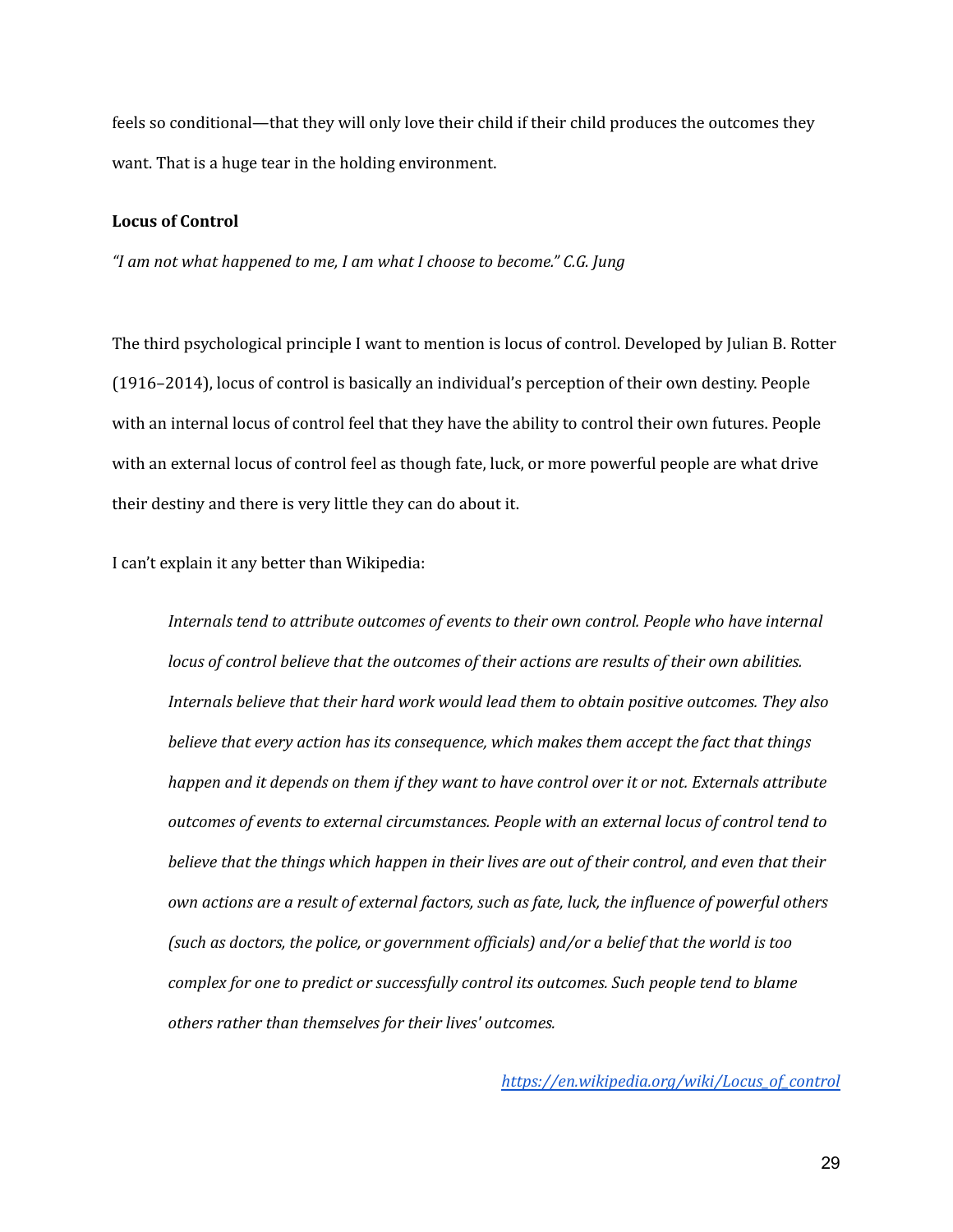So many children develop an external locus of control and feel powerless because their parents never allow them to do things for themselves. The beauty of doing something for yourself, including facing adversity, is the feeling you get when you overcome the problem and complete the task yourself—in other words, master it. But so many children never have that experience so never acquire the confidence and feeling of mastery that are crucial to learning that they, not other more powerful people or circumstance, can steer their own futures. They never learn the Serenity Prayer—"God, grant me the serenity to accept the things I cannot change, courage to change the things I can, and wisdom to know the difference." Since everything to them is something they cannot change, they don't experience too much serenity.

#### **Carl Jung**

You may have noticed that this booklet is peppered with quotes from Carl Gustav Jung (1875–1961). Jung was most famous for his writings on extraversion and introversion, archetypes, and the collective unconscious. But, for me, and most important to this discussion, Jung brought the heart and soul into the therapeutic conversation. Of course mental health or illness is related to biology, affected by genes, infectious agents, neurological imbalances, etc. It can be an intellectual problem. But it goes so much deeper than that—so many young people are lost in the search for themselves, their hearts and their souls. So when it comes to collaborating to create change, we have to heal hearts and spirits as well as minds.

#### **Emotional Baggage and the Digital Age**

Let's go back to this Carl Jung quote: *"Nothing has a stronger influence psychologically on their environment and especially on their children than the unlived life of the parent."*

As mentioned, people of every generation have had emotional struggles, be it trauma, neglect, abandonment, abuse, addiction, damaged self-esteem, or whatever, and these struggles have always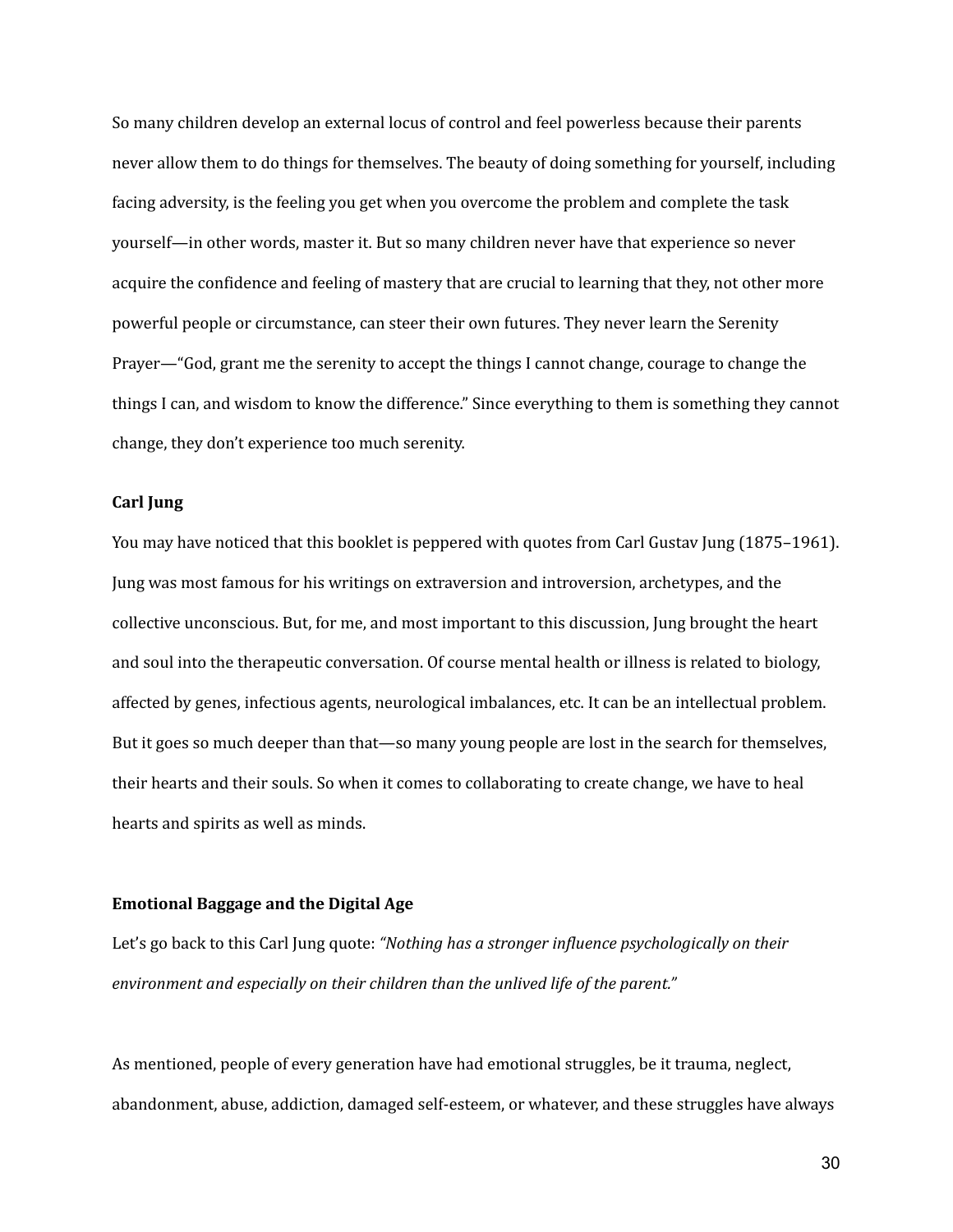affected how people parent and have had profound, often lifelong, effects on their children. But the Digital Age compounds it all. Here's why:

At a minimum, devices are great distractors. How often are you alone with your thoughts? For a lot of people, they now spend time scrolling on their phones they used to spend thinking about things. At their worst, devices are addictive. Like any addiction, they are an excuse to numb out or avoid painful emotions and real challenges of everyday life that, when overcome, produce internal locus of control. Everyone needs to process experiences; in the case of negative experiences, this can be crucial to getting past them and engendering initiative and strengthening intestinal fortitude.

Avoidance tactics rarely work to heal wounds, as just about any addict in recovery can tell you. In addition, trauma (and I am using this term broadly and psychologically) causes coping behaviors that were created out of necessity when the trauma happened in order to help the victim survive—physically, psychologically, or both. Often these coping behaviors do not work well in adulthood.

One example is a client of mine whose very challenging childhood included a mother who was mentally ill, a father who left, and an emotionally abusive grandmother. Our man, needing to shield himself from all this pain, adopted a "come hell or high water" approach to life, promising himself he'd make a million dollars by age 30, and get out of his way!

He made his money, but alienated all those close to him. When he slowed down enough for his emotions to catch up with him, he was afflicted with anxiety and deep sadness, the very emotions from which he ran all those years ago. His philosophy got him through his difficult childhood but was deeply counterproductive in his adult life. He was compelled to repeat the abandonment and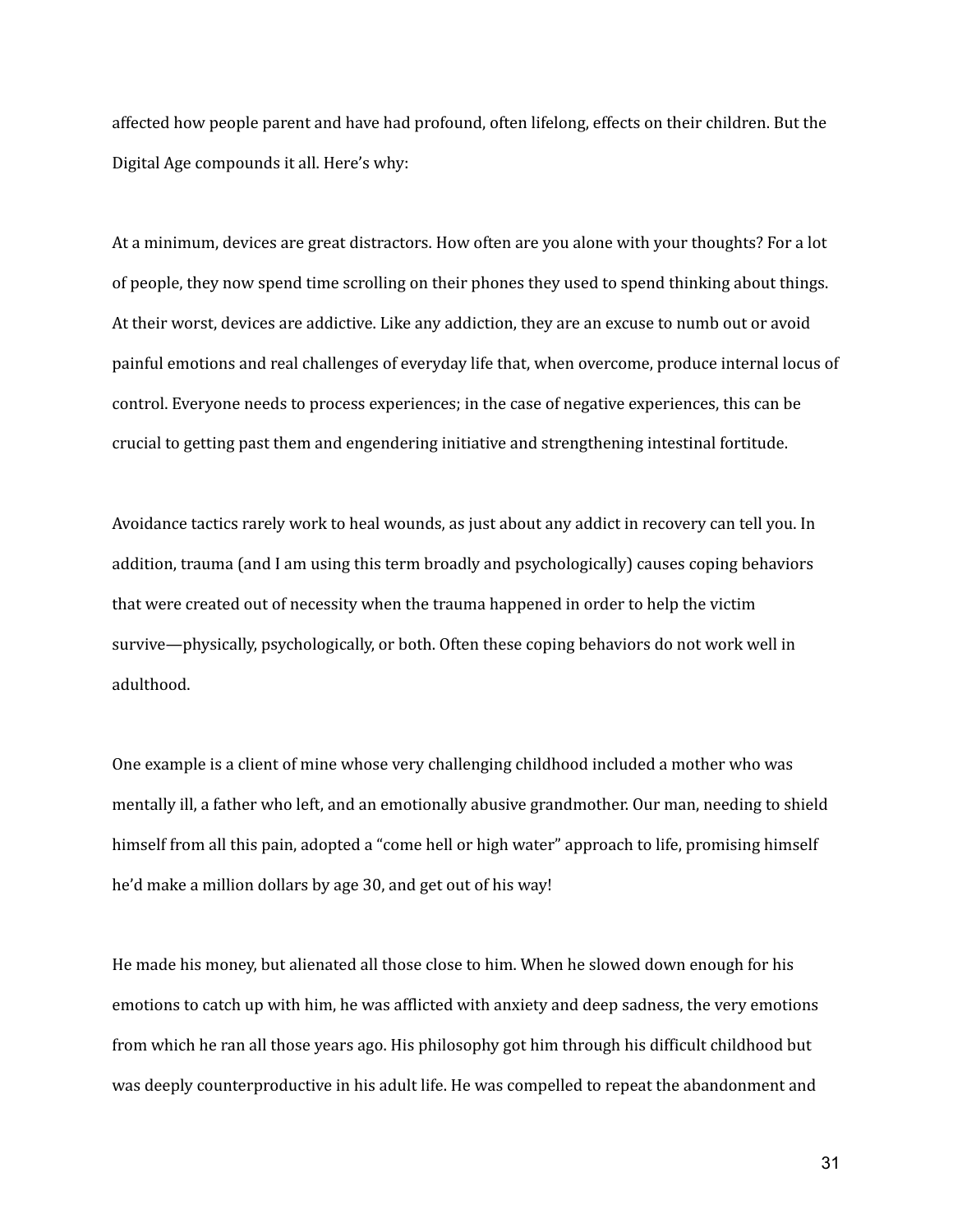sadness of his childhood (Freud's Repetition Compulsion—a common problem) as he pushed away his wife and kids. Obviously, his old coping strategy no longer worked.

Trauma doesn't need to happen over an entire childhood to affect you. A wonderful client I had told me this story:

"When I was in sixth grade, I was the smallest kid on the football team, and a couple of those *kids had already been bullying me for a couple years. I never told my parents because I didn't* want them to worry. So one of those kids, he told me the first day of practice that football *players, when they had to pee, they didn't bother going in and taking of all the gear—they just peed in their uniform. So that's what I did."*

My guy was sobbing like the story happened that very day.

That's what trauma does: it finds a secret pathway deep into your body, heart, and mind and stays buried there, even if you train yourself to not consciously think about it. It reaches from that dark place and comes out in your relationships, including your relationships with the kids in your life.

So people carry these wounds and outdated coping behaviors with them, and it just so happens that they have to check for texts and emails a hundred times a day and answer everything the second it comes in. They couldn't possibly put their phones down for a few minutes to check in with themselves to see how they're feeling. I'm guessing, if they are avoiding trauma, that if they were to check in, they would be feeling pretty darn bad. So they avoid checking in by focusing on their phone. And, although they get that little dopamine shot every time the phone beeps, big-picture, this probably isn't working very well for them, or, obviously, enriching their parenting.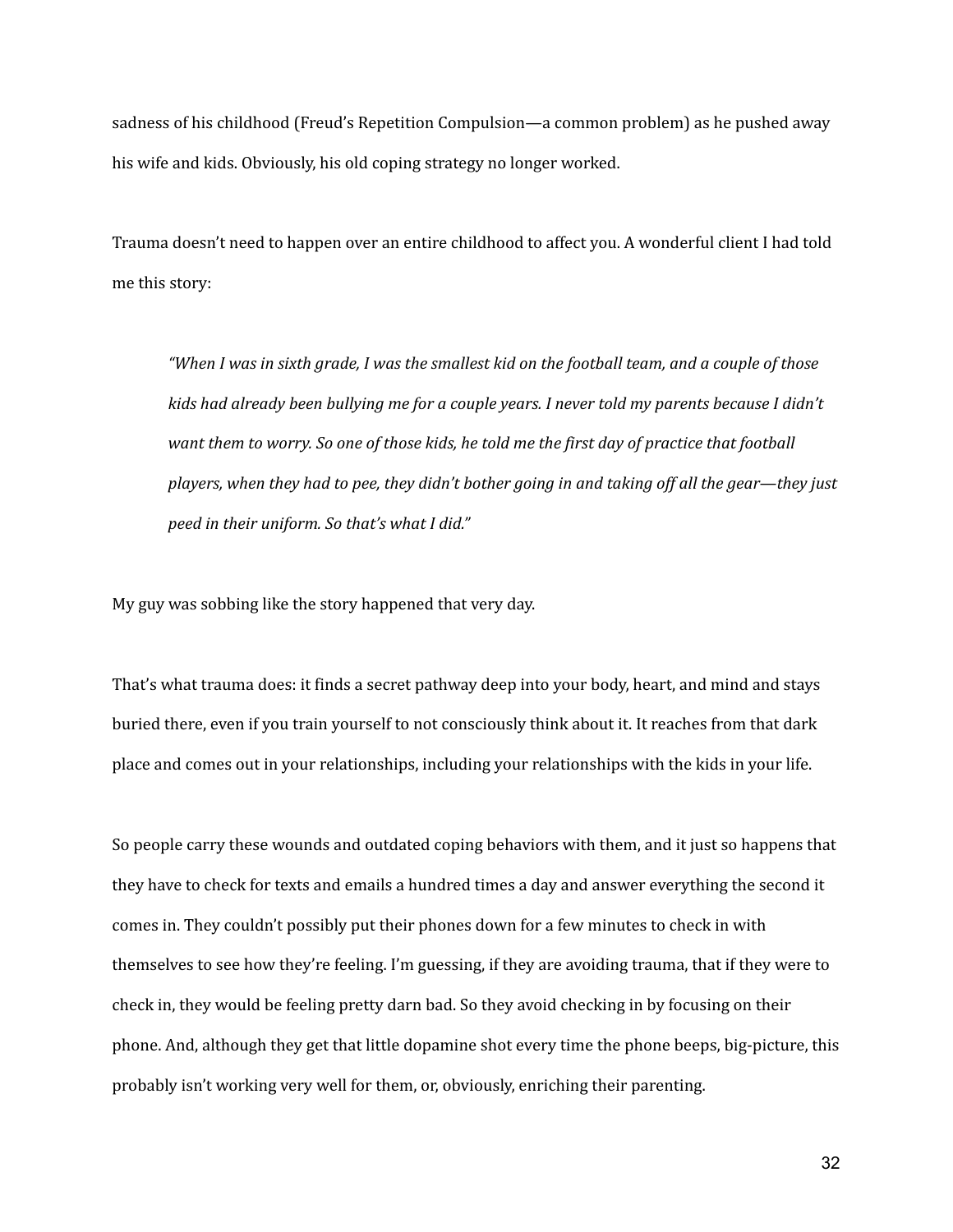The Digital Age amplifies these kinds of "blind-spot" problems or any challenging sequelae of negative emotional experiences of childhood. Ironically, although people are communicating all the time on their devices, and they think they are "connected," they are actually less connected emotionally, which leads to their emotional problems getting worse.

*As a result, many parents—from the distracted to the addicted—today haven't dealt with their issues and are less aware of how they feel.* And when a parent hasn't dealt with their own issues, they are unable to follow their own path—they haven't come to terms with their life's journey or who they are. So you have adults who haven't begun to figure out their own lives or who haven't found their own "voice" controlling their children's lives to an unhealthy degree, thus preventing their children from finding their own paths and voices. It truly is the blind leading the blind. Adults without emotionally meaningful lives of their own tend to live through their kids, including the multiple check-ins a day, steering/forcing their kids to do things the kids don't want to do, snowplowing, and/or helicoptering.

Also, adults who haven't faced their own issues are generally not very courageous. Yet courage is exactly what parents have to be in order to let their children become more independent and go out in the world. This is especially difficult in the Digital Age, where the world appears to be so scary. So parents follow the New Parenting Playbook, which tells them to not let their children go out in the (scary) world.

Check out the lyrics to "If I Could," written by Ron Miller, Ken Hirsch, and Marti Sharron and performed by many artists—a beautiful lament about the reality of having to let kids fall. This has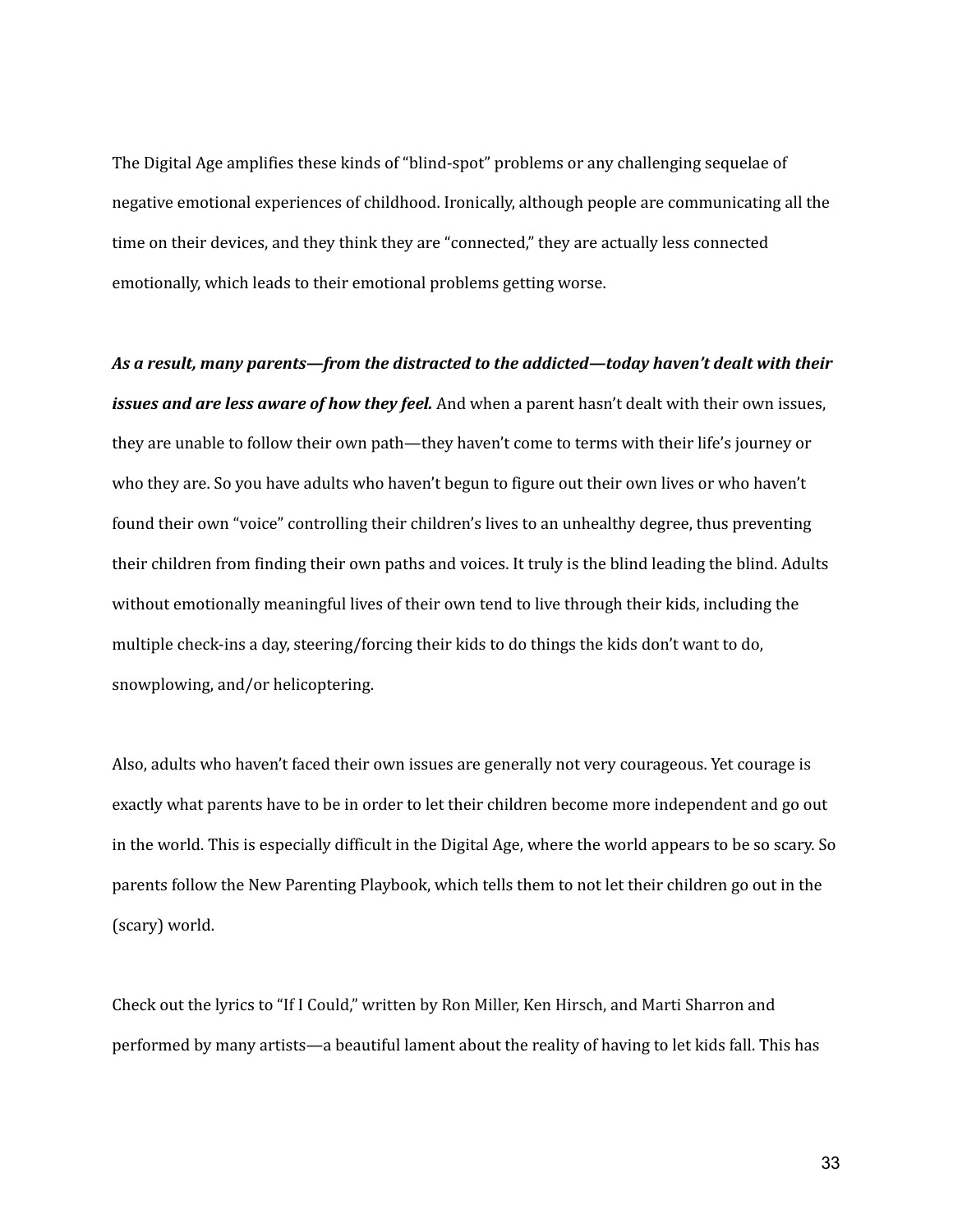always been a challenge for parents—that song was first recorded in 1988—but now it is even more of a challenge.

Jung also said, "Children are educated by what the grown-up is and not by his talk." As I said, the greatest predictor of whether or not I will be able to help a kid is the parents' willingness to change. Often, for the families I help the most, I end up working with the parents more than the child. If you are a parent who is worried about your kids, perhaps one place to start is for you to look at your own issues. You will be amazed at how your issues tie in with your children's behavior.

So, for instance, someone who was emotionally or physically abused as a child often gets triggered when their child raises their voice and yells. How can you deal with your child when you are experiencing a rush of terror like that? Another example is overly controlling parents. Sometimes people are controlling because their own childhoods were out of control. Common causes were having parents who were addicts, mentally ill, or abusive. If a controlling person gets ahold of the New Parenting Playbook, which is all about controlling everything having to do with your child, you can end up with one miserable kid playing video games in the basement.

If there were issues in your childhood such as lousy parenting, booze, drugs, emotional/physical/sexual violence or other trauma, more subtle emotional abuse, blurred boundaries, bullying, etc., whether you are aware of it or not, these negative experiences have shaped who you are and, in many cases, are shaping who your kids are, too.

If you've had bad experiences during any of the Erikson Ages, you've probably accommodated your pain by taking it out on yourself and/or others. For example, trust is the first building block: if you did not have sufficiently nurturing caregivers during Erikson's First Age, then you could struggle to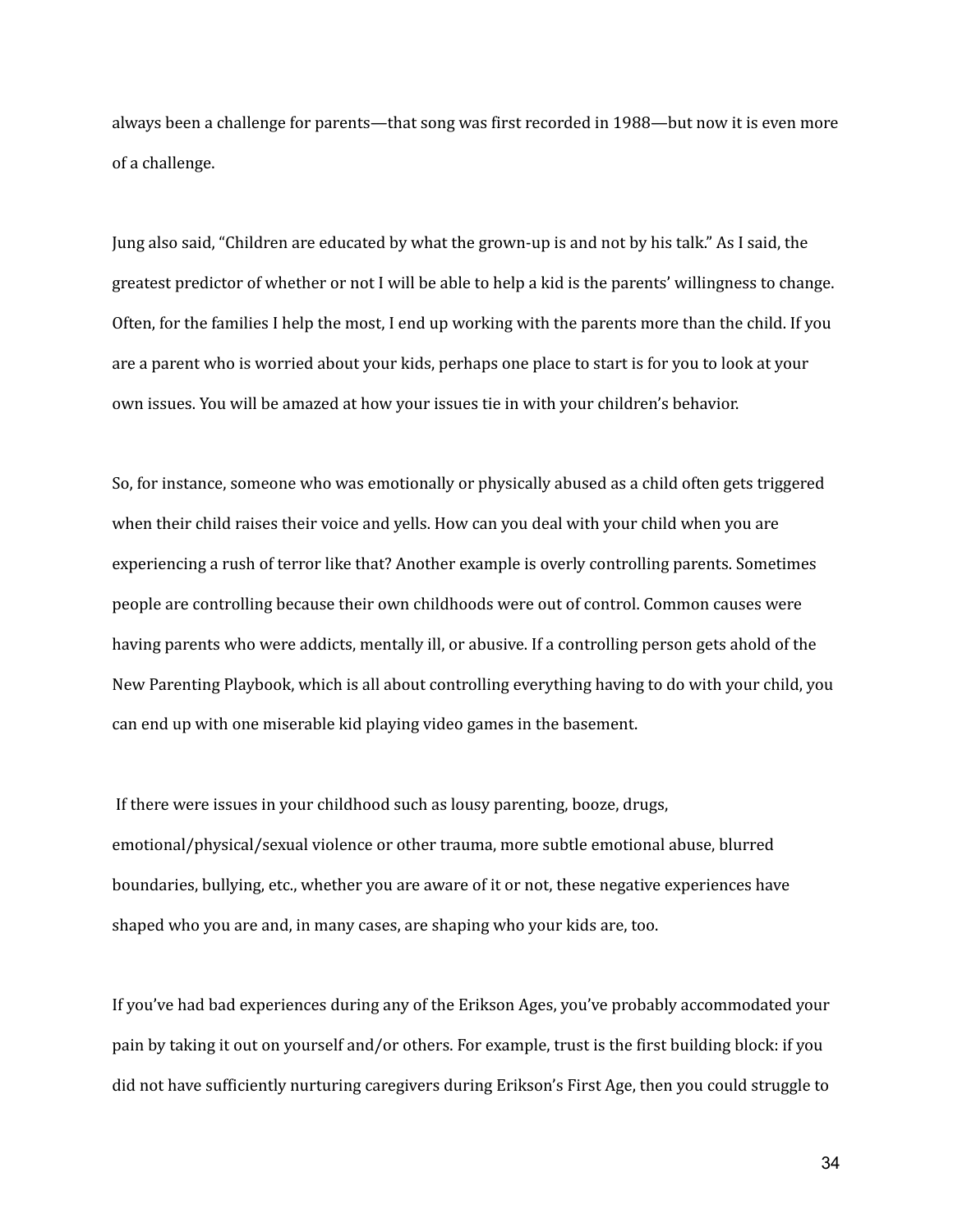trust others and/or yourself, no matter how hard you try to work around it. That underlying distrust influences every relationship you have, even with the kids in your life, whether you are a parent, teacher, or coach. Or perhaps you're depressed, or addicted to something, be it booze, drugs, sex, work, exercise, your phone, or subtle self-loathing. Your mind's probably not too serene.

The good news is we can rectify the bad things that were done to us—by facing and understanding them. Unlike the tips we give below, doing this is not easy, and you will almost definitely need professional help, such as a therapist, but for the sake of the kids you care about—not to mention yourself—it may be time to open that can of worms.

It is hard work, but remember the motivator: you want to spare your kids the same kind of pain you went through.

*A fifteen-year-old boy was out of control: weeping, screaming, smoking weed. Deeply learning disabled and unhappy, his only outlet appeared to be the aforementioned "symptoms." His father wasn't having* it: "My kid will not be an a\*\*hole!" he literally proclaimed to his wife and me. You can imagine how that *went. The child was sent to almost a year of wilderness therapy (to the tune of \$80,000).*

*However, the father had not really delved into his own childhood with his dysfunctional parents. He's a very financially successful, insecure fellow who'd never seen the inside of a counselor's of ice, and therein lay the core of the problem. Prone to pedantic lectures, occasional screaming, guilt trips, and self-pitying "I-can't-handle-this" escapades, it was clear to me that he needed to change before we could help his son.*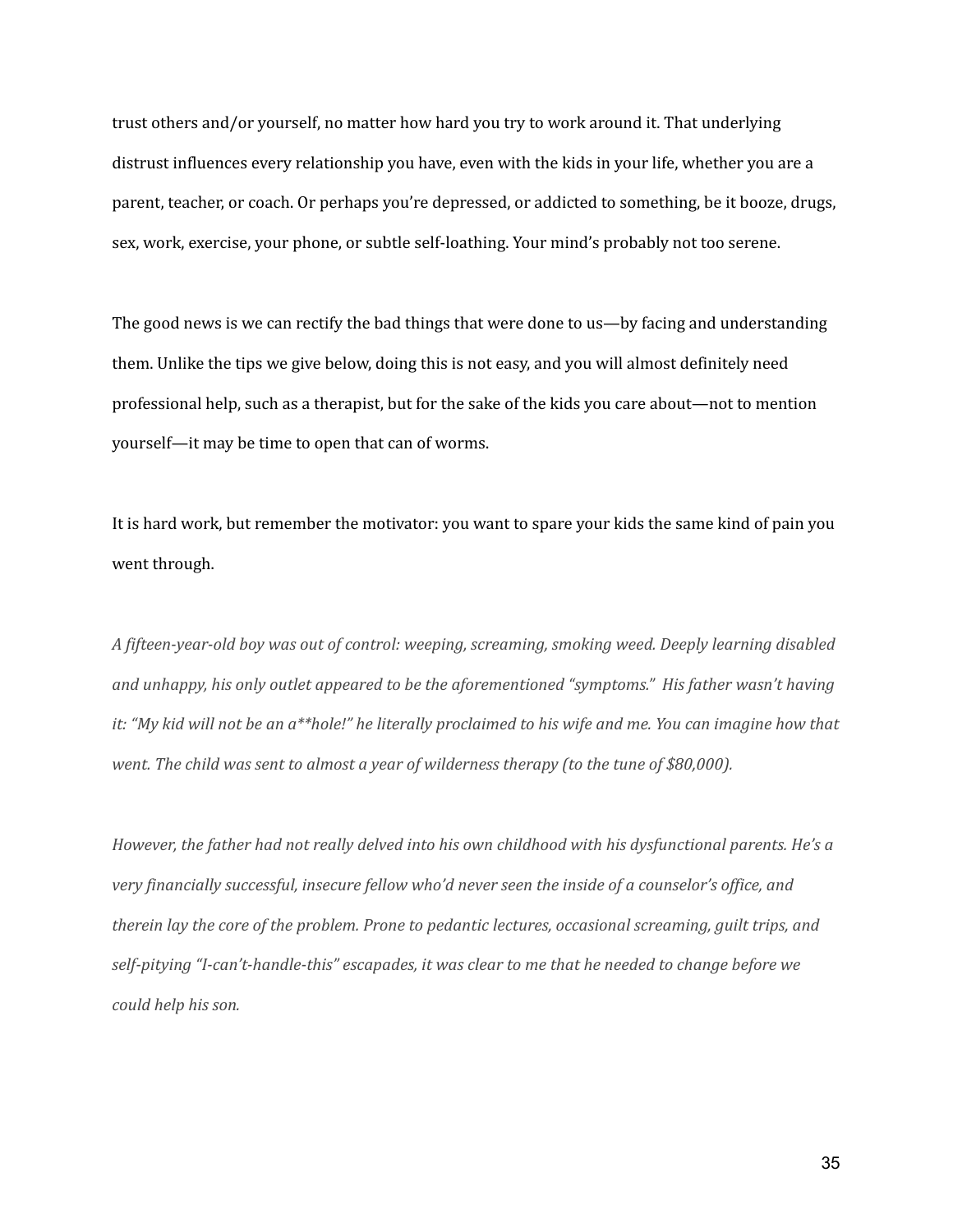After countless individual and marital meetings with me, the father was able to see his role in the *family and his son's problems. The very behaviors he wanted his son to demonstrate were essentially out of his own reach, particularly when it came to parenting.*

It took almost losing his marriage and his son for this man to realize that parents must practice what *they preach, and running away from their own issues can prevent parents from doing that. The father* has made amends to his son and is working hard to change. Not surprisingly, everyone is doing better.

Change is possible and indescribably rewarding, but it requires a new kind of honesty, because it's going to reveal emotions from which you've been trying to hide, although they still probably complicate your life and cause you great suffering. You put the lid on the worm can for good reasons: it hurt, it was too scary, it was too upsetting. Denial, at times, works. Tread carefully, and find a therapist to help you if it's too much for you to handle alone—which it very well might be, as childhood issues run deep. So don't hesitate: get help.

However, working on your demons gives you confidence and courage, both of which you need as a parent, directly and to model for your child. And facing your own demons also sets a great example for your kids, so much better than the patina of denial, which benefits nobody. Also, as my buddy Carl says, "Knowing your own darkness is the best method for dealing with the darknesses of other people." You will understand your children so much better once you understand yourself. And you will feel so much better for having unloaded that baggage.

#### **What We Can Do Right Now**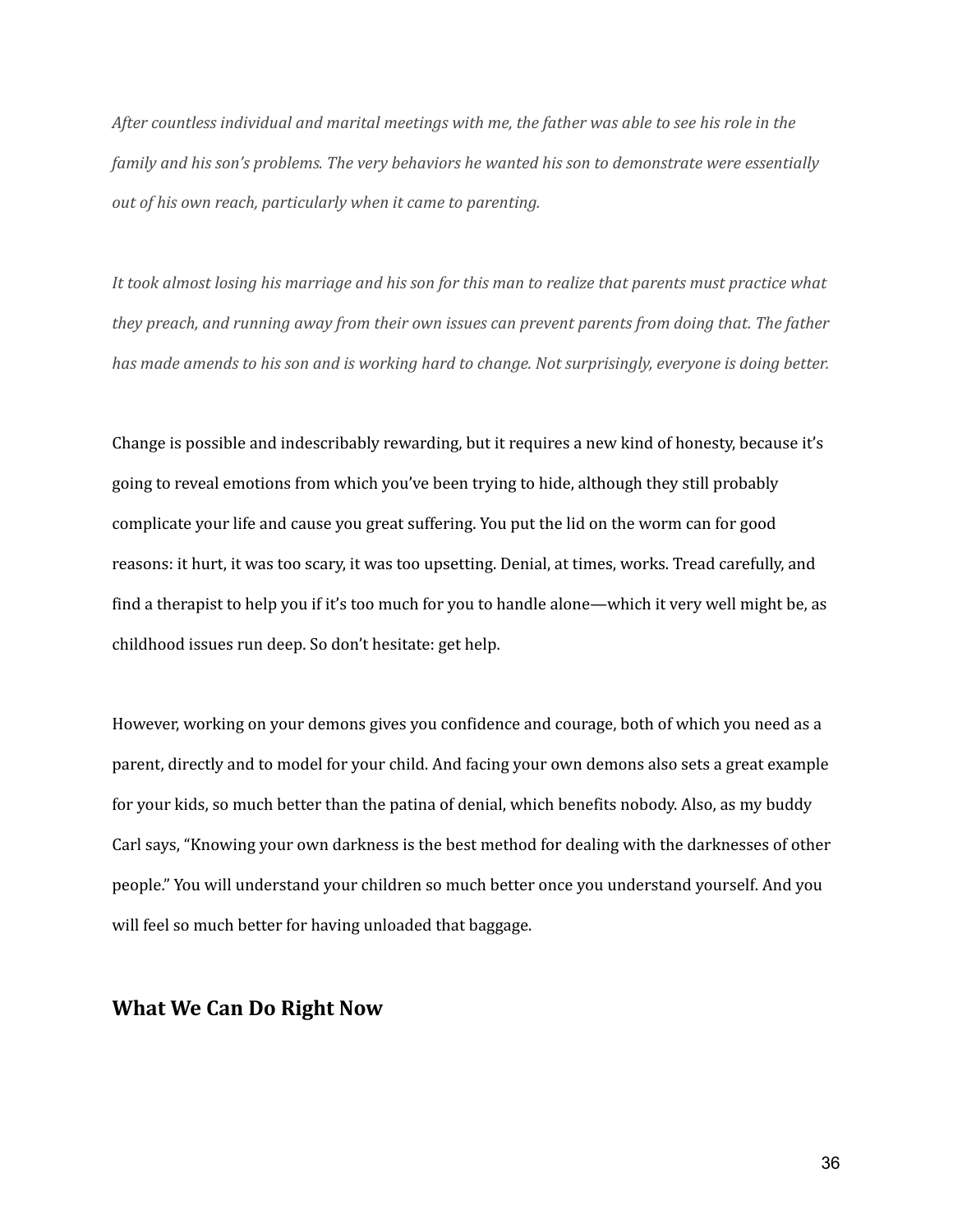As I have said, the good news is there are many things we can all do immediately to reduce stress, and the resulting anxiety and depression, in kids' lives. Here are some suggestions on how you can start the process. The beauty of a lot of the things we can do is they are easy to try and need no professional help to do them. There may be times when you will need professional help—and if you think your child is seriously depressed or at risk of hurting themselves or others, you definitely need professional help right now—but in many cases you don't need anything except an honest desire to change things to get started.

#### **Do-Overs Are Possible! The Gift of Remediation**

The wonderful thing is there are many simple, free things parents can do to help their kids right now.

One of the easiest things any parent can work on immediately and on their own is that first building block from the Eight Ages: mirroring. It is never—NEVER—too late to mirror. It's as easy as turning your phone off and putting it away, inviting your child to do the same, looking them in the eye, smiling, and having a positive conversation, with them doing most of the talking. Mirror a lot. Do it consistently.

It is very important that you turn off your devices and model that behavior before you ask your kids to do the same— don't proclaim it; do it yourself first. You won't be getting off on the right foot if you hold your kids to a higher standard than you hold yourself.

Also, you are mirroring, not staring.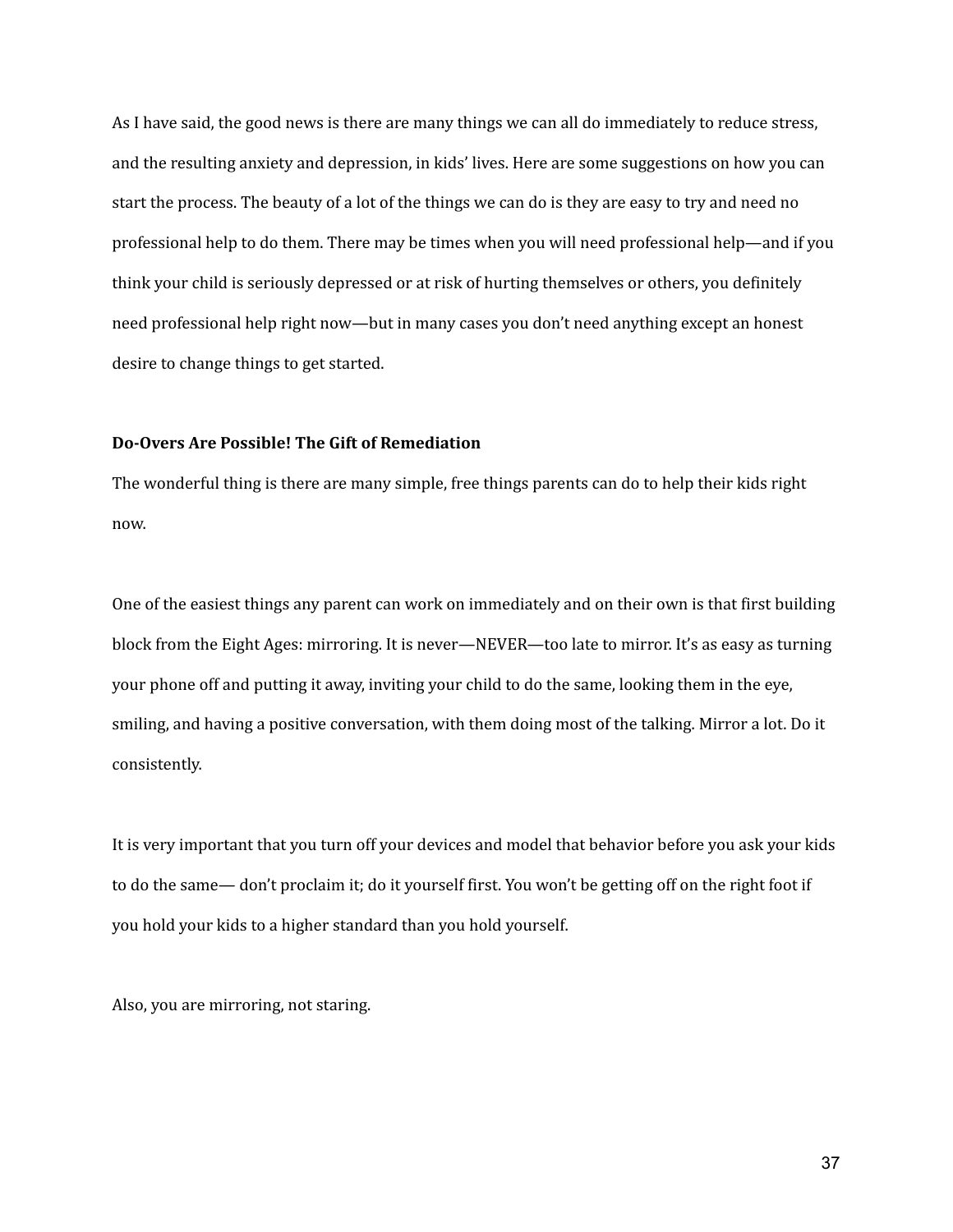What you may find when you first start to mirror, especially if your child is older, is you will look your child in the eye, but they cannot return your gaze. What we have found is many kids cannot maintain eye contact. Just keep going—keep looking, keep encouraging them to talk. If you keep at it, one sign that you are making progress is your child will be able to look you in the eye with comfort. That will be a major step forward.

If you suspect that your child lacks confidence because they never successfully completed Ages 2–5, then you can go back and work to give them increasing independence and initiative remedially. Starting can be as easy as giving them household chores to do on their own and building from there—we have more suggestions below. However, you must work on the mirroring for a while first, for without that basic trust that you believe in THEM, NOT IN WHAT THEY ACCOMPLISH, no Eriksonian progress will ensue. Many people will need help—some schools might have the resources for this, or a family therapist—because a lot of this is habit, often unconscious, and it is so easy to fall into old patterns. But it is possible to fix these habits, and it is worth it.

Just keep in mind that change isn't easy for anyone. Remember the adults in your childhood who gave you trust (if you were lucky enough to have had some), who supported your own autonomy, initiative, and sense of industry and purpose. Take lessons from those visceral experiences and internalized wisdom. You will need to take baby steps with yourself and your kids and be patient. You might need to get help, and there is no shame in that.

With kids, especially device-addicted kids, change can be especially tough. You will get nowhere by imposing a long list of new rules. You will get farther by starting with very small steps and by modeling the behaviors you want for your children. So, for instance, if a new policy is dinner together four nights a week, then parents must leave work on time to be home in time for dinner.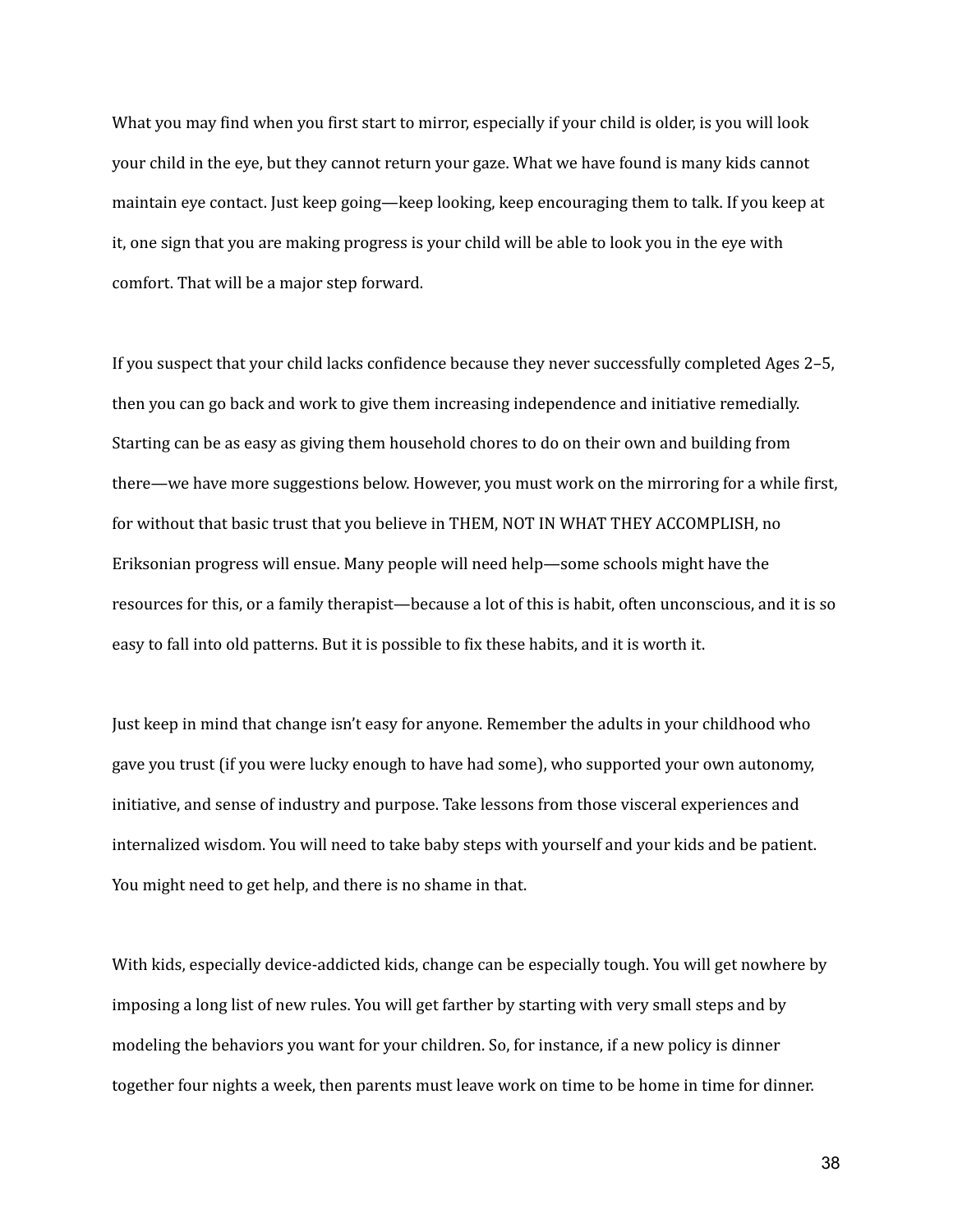Parents must lead the way in turning their phones off during dinner. And parents must tell their children to not check in so much during the day and to save sharing their day for the dinner conversation. Once that becomes a habit, then perhaps you can add some household tasks as well as phoneless and uninterrupted time together on weekends. Build gradually.

Here's what one teacher had to say on family dinners:

*Family Dinner. The words alone conjure many dif erent mental images, thoughts, and feelings for people. When I was growing up it meant all family members were present and my mom always "set the table." Childhood friends thought we were fancy because she used cloth napkins, napkin rings, and usually had candles lit. The reality was cloth napkins were cheaper, napkin rings meant you didn't have to fold or iron the napkins, and candles just made the* house smell good. She also has a thing for dishes and table linens. To this day if you go to her *house, the table is always set for the next meal.*

*Fast forward to my home and family dinner. I started out trying to be like my mom because I wanted my three children to have fond memories, too. Well, I don't have the panache for setting* a table like my mom—and that's ok. Also, I hate to admit it, but things were different when I *was a child. My teenage children are busy, my husband works the 4pm–10pm shift, and I'm a kindergarten teacher. Our schedules and needs are dif erent. During the week it's usually just the kids and I or some combination of; during the weekend we strive for at least one meal together. Sometimes it's a full Sunday dinner, other times it's breakfast or lunch. It could be roast chicken and vegetables, or it could be pizza and paper plates. What I have come to realize is the food and dinnerware don't matter. It's the people around the table, at the restaurant, or*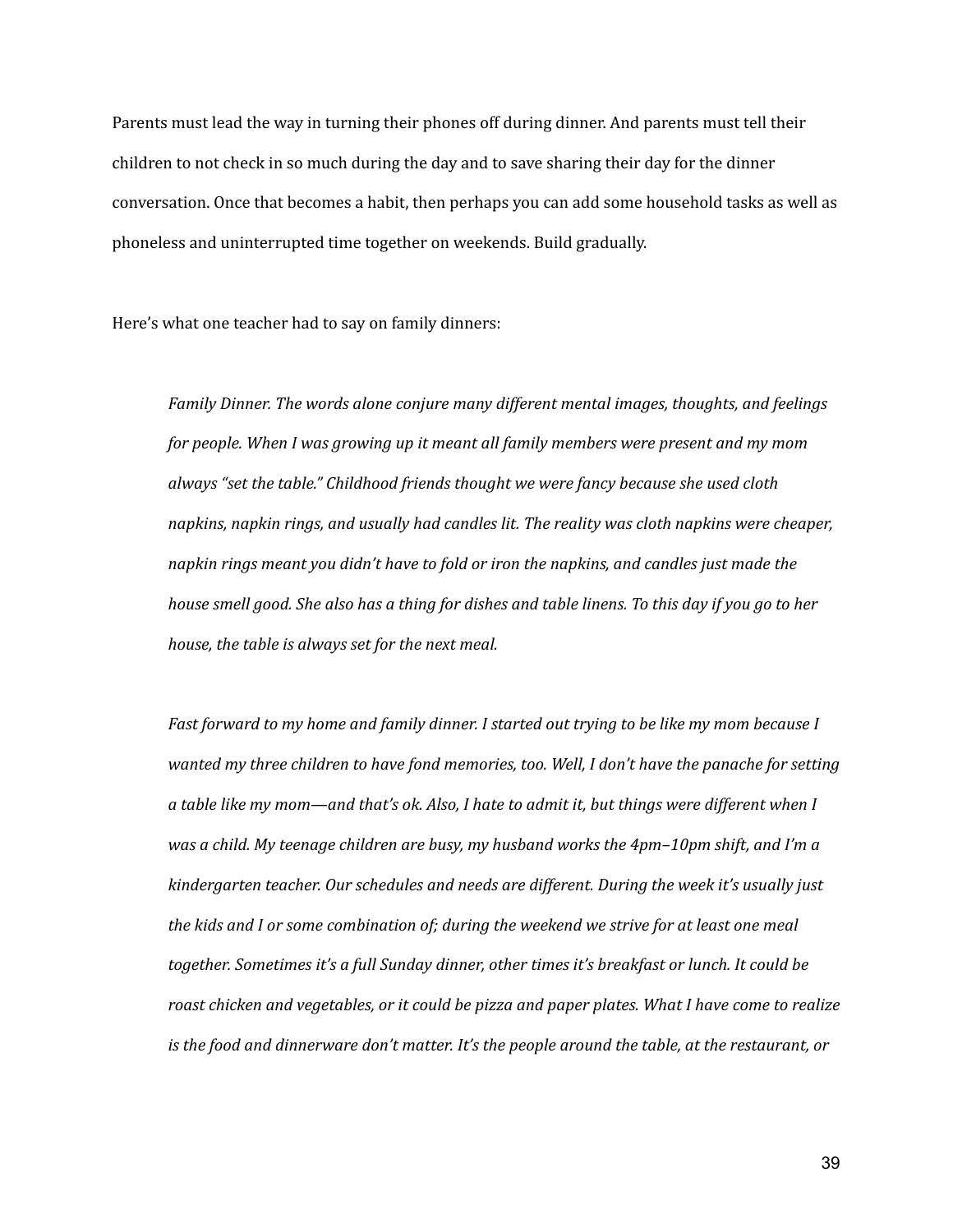*in the car eating drive-thru. That is when the memories are made, the heart-to-heart talks happen, and the laughter is spontaneous.*

You don't have to exactly duplicate your childhood—just do your best, and it will help.

#### **Protection/Preparation Back in Balance**

In a nutshell, parents must bring the protection from harm vs. preparation for adulthood scales back into balance. For New Parenting Playbook parents, that means a lot of catch-up on the preparation-for-adulthood part.

To do this successfully, you have to do four things:

First, you have to consciously and remedially teach emotional skills we all learned by osmosis. Thankfully, kids crave this structure, freedom, and connection. They are waiting for you to do it!

Secondly, as we've said, you have to model the behaviors you are teaching. It is perhaps the most difficult thing for many parents to do—this is where the going can get really tough! But it is really important. As Jung said, "You are what you do, not what you say you'll do." So, I am afraid, you must do.

We know we are repeating ourselves, but one of the things you must do is you need to model disconnecting from phones. Phones are infinitely useful and part of our lives, but they shouldn't take over our lives. Phones encourage a certain kind of multi-tasking thinking that is great for a lot of things, but we also still need to learn how to deeply focus on something, which phone use does not teach us. And we all need to learn to "power down" by doing [mindless](https://www.jefflevincoaching.com/beauty-mindless-tasks/) tasks and letting our minds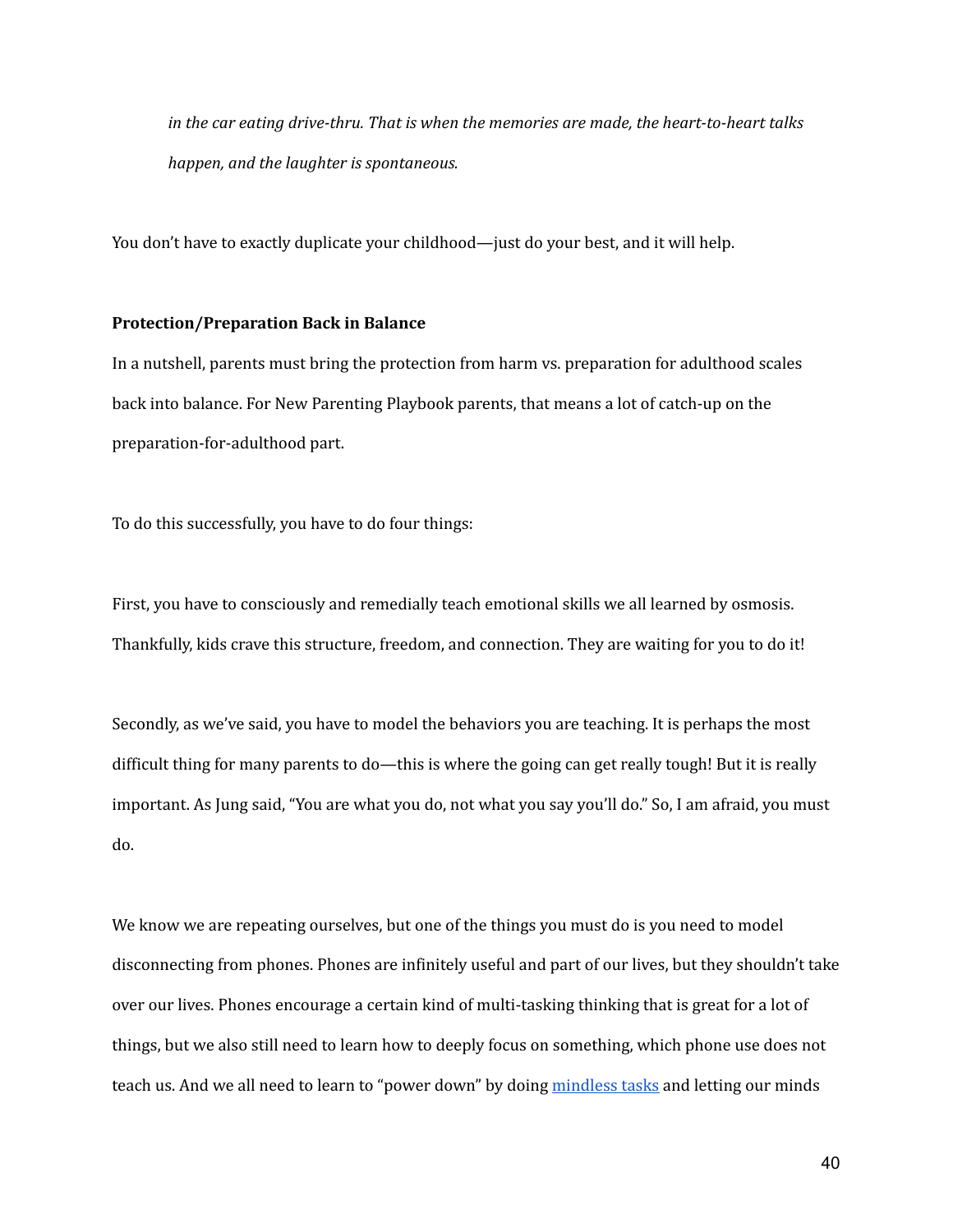wander, which is when some of our best ideas come. So use phones appropriately by all means, but it is important that we all have significant time, every day, without them. This might be tough to implement, both with yourself and your family, so, with this, as with all the suggestions in this booklet, start small. Here are a few ideas:

- As we have said, have dinner together as a family as often as you can, and turn phones off. Have a designated place where family members place their shut-off phones as they walk into the kitchen to prepare the meal and then to the table.
- Food preparation and doing the dishes are just the kind of mindless tasks you should give your kids to do. Preparing meals teaches your kids how to feed themselves when they go out on their own. Teaching them how to do dishes helps prevent boo-boos such as the college students who had never done a single dish before college so put dish detergent in a dishwasher and ended up sudsing their whole kitchen! And teaching them how to take care of themselves builds confidence, which reduces anxiety. The key is to do these things with your phones off.
- Don't check in with your kids—and encourage them to check in with you less—by phone during the day so you can save your catching up for the phone-free dinners you have.
- Go for walks with your family. It's a great mindless task, it encourages conversation. But only if you all shut off your phones.

#### And build from there.

I work with a 14-year-old boy and his family. The boy, like 98% of kids I meet, is addicted to his phone to the tune of at least five hours a day, non-school-related. His mother and father both work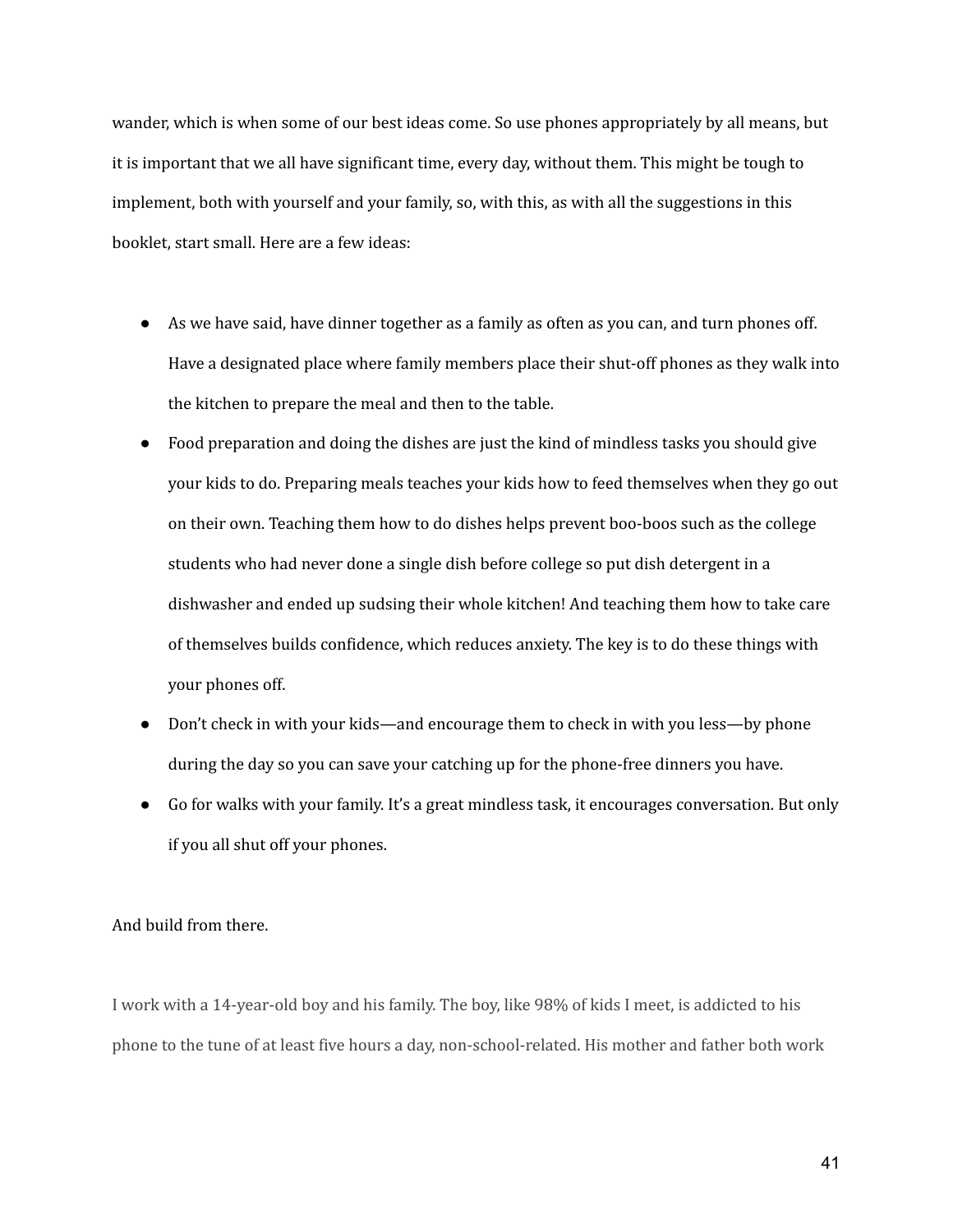on computers all day long; his father's business is to provide digital networking support for companies.

I was called because his parents were worried about their son. "What's wrong with him?! Is he lazy? Angry? Defiant? On a terrible path?"

Nope. What we all discovered together is he's just addicted to his phone. And, like all addicts, he can and will never be happy until he kicks the addiction.

What we also discovered, unsurprisingly, is so are his parents, and his 12-year-old and nine-year-old sisters. And this family is not unusual: I would estimate that with at least 80% of the families with whom I work, everybody is glued to their screens to a problematic degree.

As Justice Broderick likes to say, "There's no connection and no social-emotional growth on a screen," and that's true for this family. The parents get that now! So they established the following house rules:

- 1. No devices—for anybody—from when dinner begins for an hour.
- 2. All devices are again off and placed on the kitchen counter one hour before bedtime.
- 3. If you violate this rule even once, you lose your devices for a week.

After an initial outburst, protests have subsided, and guess what?! This family of five is connecting and having a pretty good time of it now! It's going to be a long process, because, unlike alcohol or cigarettes, in this day and age is it unrealistic to give up phones entirely, so people have to "take the tiger by the tail" every day and risk falling off the wagon, but they have made a great start.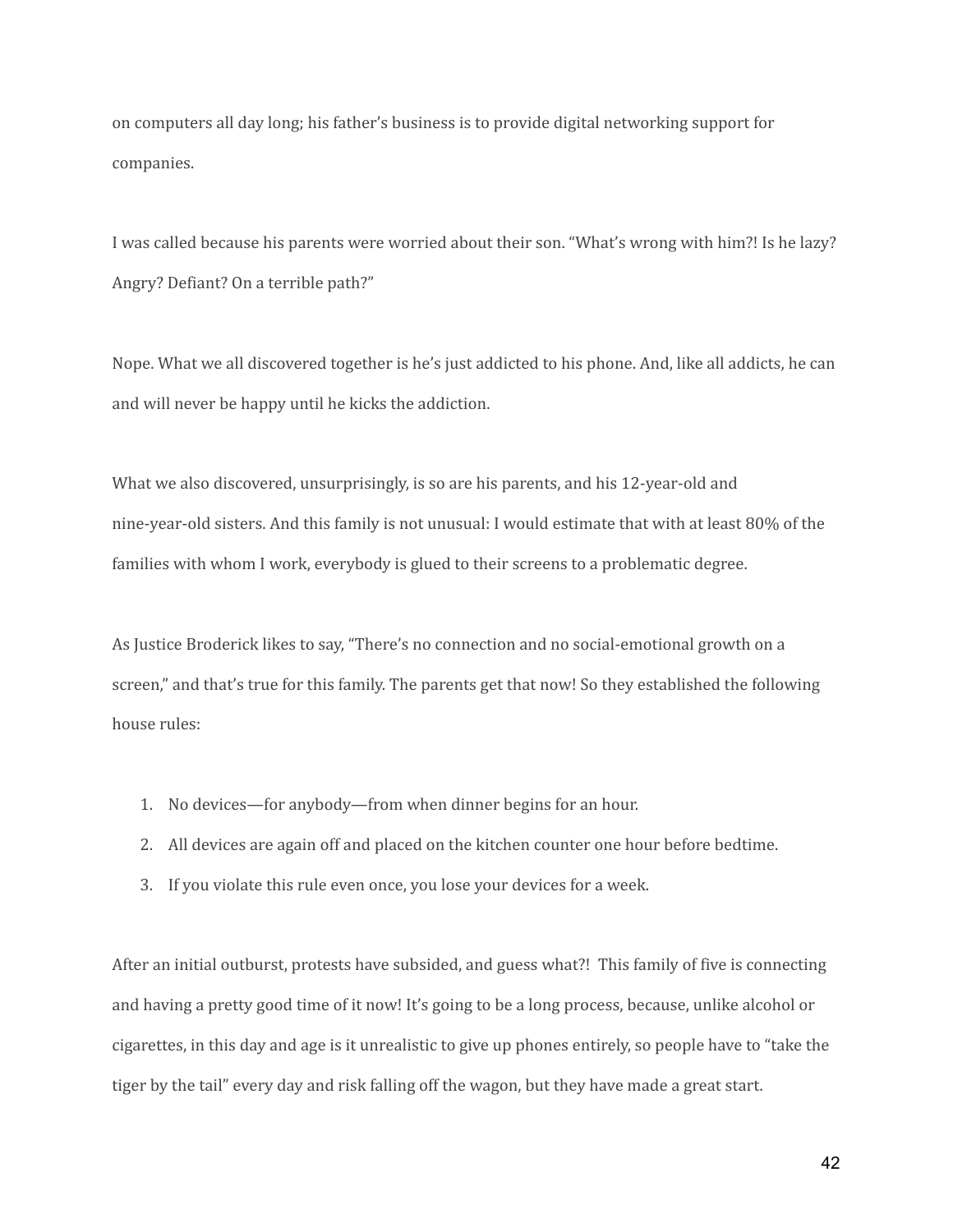Thirdly, you have to stop enabling your children. The New Parenting Playbook makes it easy for parents to enable their children. Most people associate enabling with addiction, but enabling happens in a lot of other scenarios as well. It often happens with parents. As Jeffrey Bernstein puts it in this article about adult children<sup>5</sup>, "Enabling is fixing problems for others and doing so in a way that interferes with growth and responsibility. An enabler rushes in and removes the consequence, giving the adult child no reason or opportunity to learn a valuable lesson. When you enable your adult child you are compromising and eroding their independence." This applies to all children no matter what their age. You must become conscious of your efforts to help: *Are you empowering your child by giving them tools to learn to do something on their own, or enabling them and taking authority, autonomy, and responsibility away from them?*

Take the now common example that youth athletic coaches encounter all too often. A child is on a team but is not working hard in practice. So the coach cuts their playing time so the child faces some consequences for their lackluster work ethic. The parents are at a game and see that the child's playing time has been cut. When they ask the coach why and are given the reason, they berate the coach, not only to the coach's face, but to their child and the school athletic director, principal, and anyone else they can think of in order to get the coach fired for cutting their child's playing time. A more empowering approach would be to support the coach's decision with their child and find out why the child wasn't trying hard. Depending on the answer, the parents could find help for the child, if, say, the child had a physical injury. Or they could tell the child that how much playing time the child gets is totally within the child's control—they can keep doing what they're doing and expect the same results, or they can work harder in practice and get more playing time.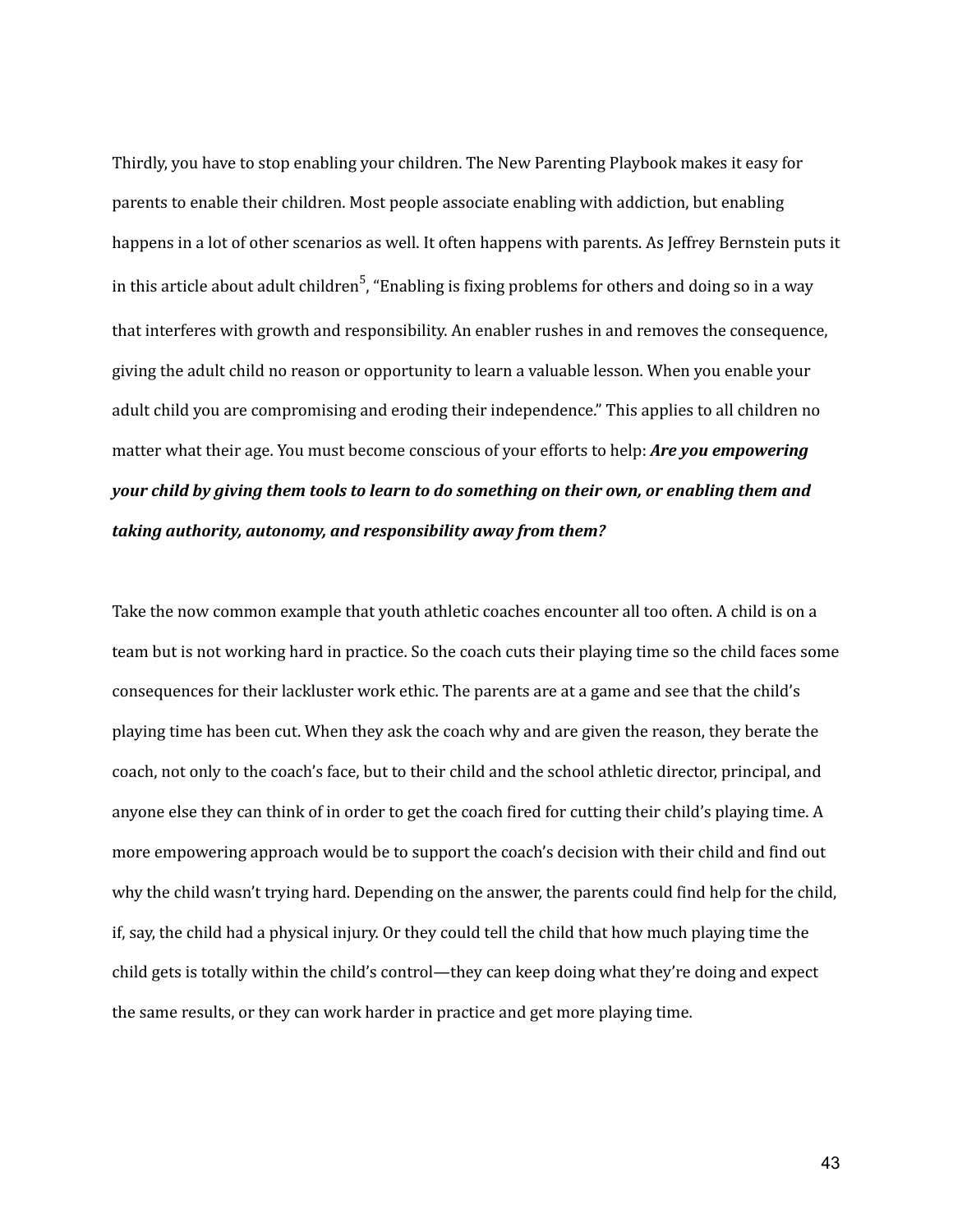What is becoming a classic case of enabling is the 20-something, often a kid who returned home from college for some reason, playing video games in their parents' house for most of every day. And their parents are worried and upset. What I often hear in our initial meeting is "When I was my child's age, I was…" Fill in the blank—some common ones are "married," "pregnant," "had children," "was in grad school," "or well along in a career." I hear it all the time. But when I ask the parent what they are doing to get the child to move on with their lives, I get silence. Sometimes the parent says, "Well, at least he has a job," referring to some low-wage job the kid is doing. But the parent doesn't understand why the child doesn't do more.

The answer is the child doesn't do more because they don't have to. Because they are being enabled. For instance, what is the incentive to get a job, or a more challenging job, when you have no rent and your food and utilities are being paid for?

Think, for a minute, about human nature. There are some self-starters who crave additional responsibility and ask for it. They are the exception. Most people do what is expected of them, and responsibility has to be thrust upon them. Learning how to be responsible is a learned skill. Many people in previous generations got a good start on their adult lives because the general expectation—it probably was never even discussed, it was such a given—was that once a person graduated high school they were supposed to start their own lives, and their parents prepared them for that. That is not the case with these children, whose parents let them stay home indefinitely. Also, these children are often lacking the emotional skills we've talked about in this booklet and are often afraid to go out into the world—so they are not only not motivated to leave, they are motivated to stay. And now their parents are concerned and often unaware of their role in this vicious cycle.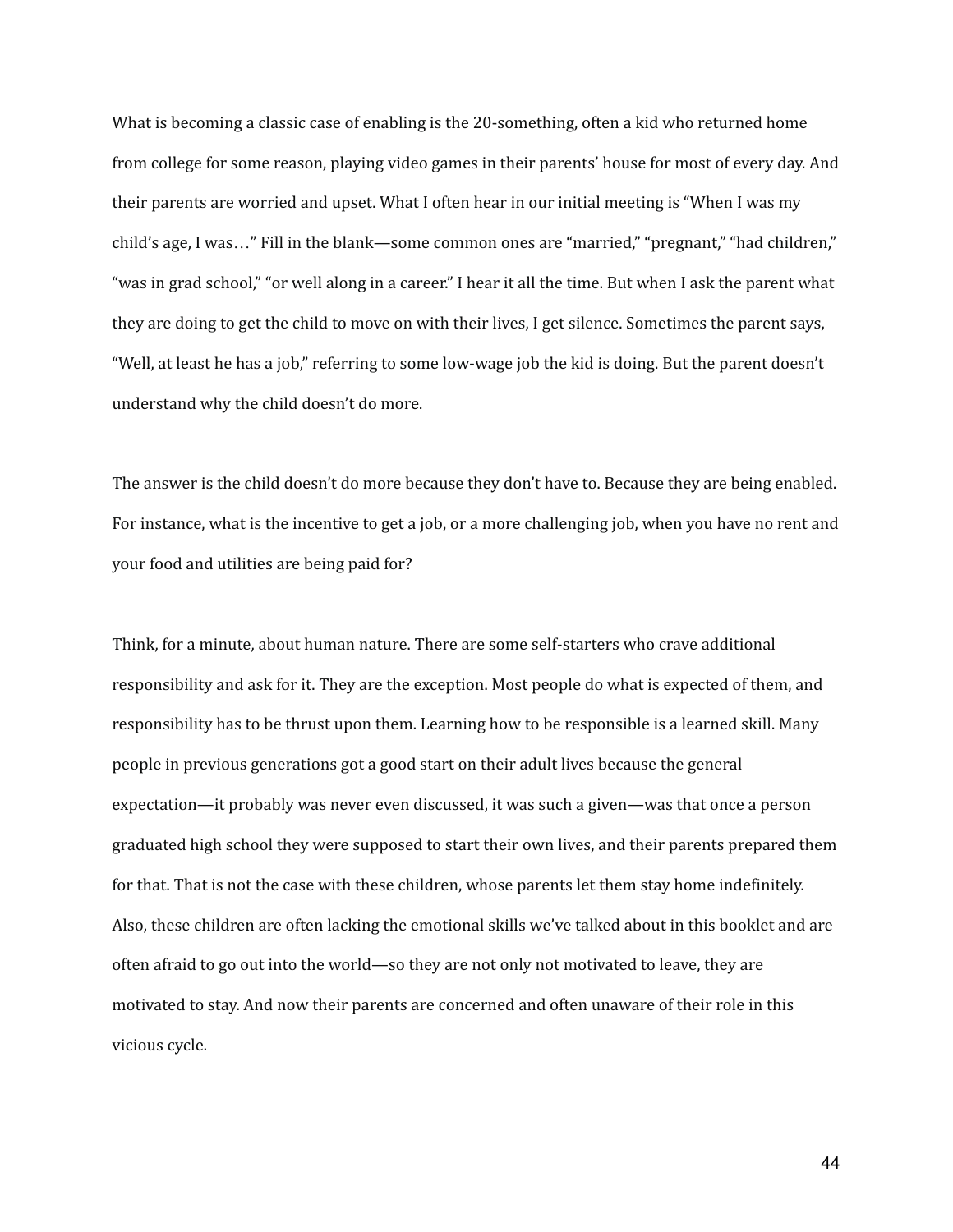In these cases, much of my work is with the parents. They have to first realize their role and how they have enabled their children—which is news to many of them, because so much of all this is unconscious. Also, importantly, these parents have to understand that they have ceded their authority. They are the parents. It is their house. Therefore, *they* make the rules, not their children. However, often—thanks to the New Parenting Playbook—these children are not adequately prepared to go out on their own. So parents must both remedially teach their children how to accept and handle responsibility and the consequences that follow that responsibility and also provide rules, structure, and the impetus to get their children out in the world. And there have to be consequences—not punishment, consequences—if their child does not comply. So, for instance, if the child dropped out of college, they need to understand the consequences of doing that: they should be required to find a job and pay normal expenses—rent, utilities, and food—so they understand what kind of job they can expect to get without a college education and how far their job's wages will go.

*Remember, you aren't your kid's friend—you're their parent.* It's your job to teach your children some hard lessons.

Keeping all of these things in mind, when thinking about preparing kids for adulthood, you can roughly divide it into three general areas:

**Practically:** Do your kids know basic cooking and cleaning, so when they go out on their own they know how to take care of themselves? Do they know how to budget and manage their finances, both when they have money and when they don't? Do they know rudimentary household and car maintenance? It may seem weird to list these things as essential for mental health, but not knowing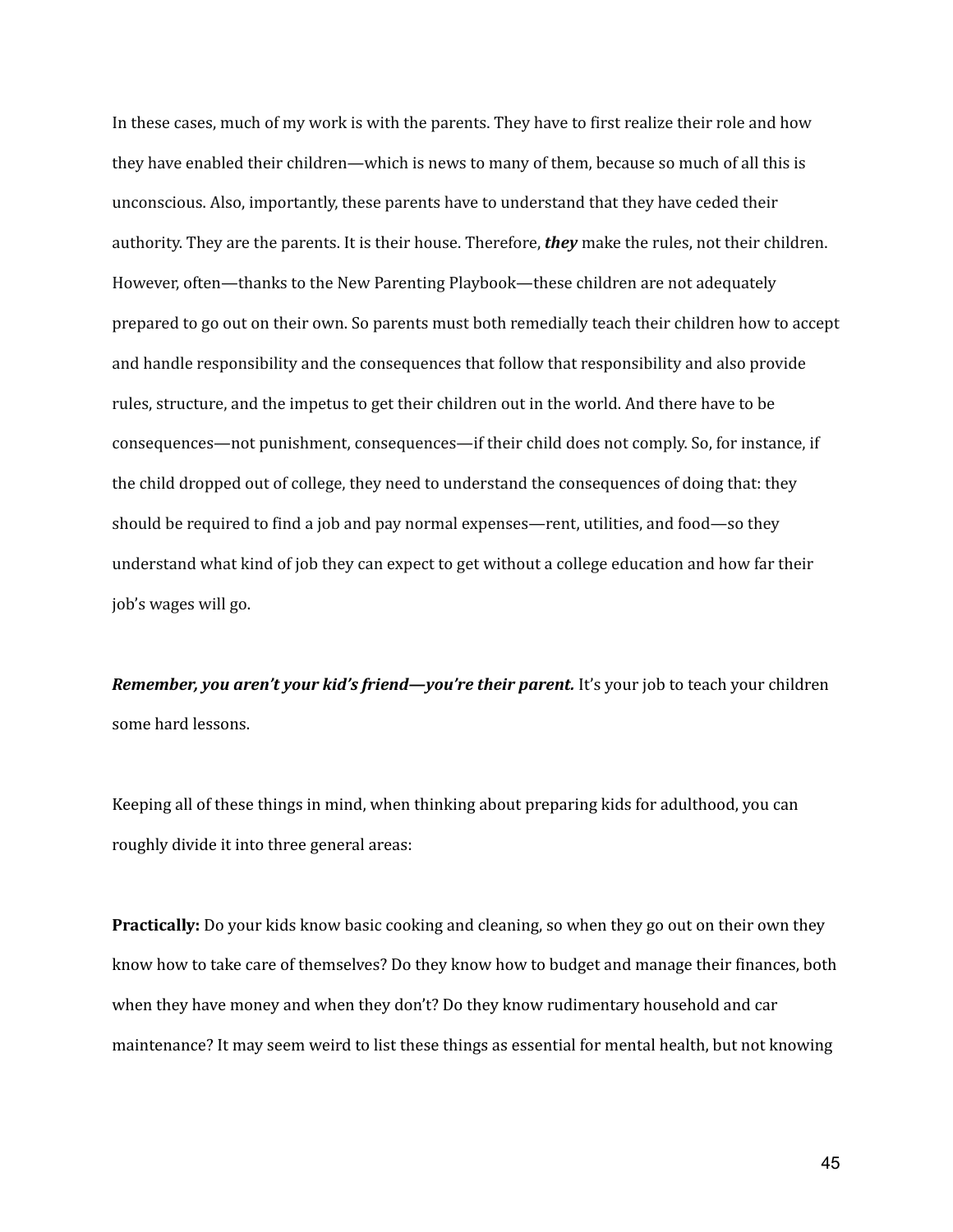how to take care of yourself is stressful, like when some college students called the police a few years ago because there was a mouse in their apartment. $^6$ 

You can immediately start to increase your kids' confidence and reduce their stress levels by teaching them these skills. Make sure phones are off when you are doing this so they can focus on what they are doing, can take advantage of the down time for their brains while they do mindless tasks, and can start and finish in a reasonable amount of time. Not only that, when you do things together with phones off, it gives you time to talk and just be together.

Parents should rethink chores. Instead of them being "chores," they should be times for teaching and spending some phone-free time together. With that attitude, the younger you start enlisting your kids to help, the better. When your toddler wants to help, let them—in an age-appropriate way, of course. You will be teaching your kids how to take care of themselves; developing good work habits, problem-solving skills, and independence; teaching them that being part of a group brings with it responsibility to the group; teaching them how to relax their minds…who knew that chores would reap such enormous benefits?

Again, start small. Rather than order your unsuspecting teenager to clean the whole house (much though we would like to), just ask them to help you with a single, small task. And then build from there.

**Physically:** Do your kids understand how to take care of themselves physically? Do they know how to make healthy food choices? Do they know how to shop and cook for themselves? What kind of exercise habits do they have? How much sleep do they get? Do they know how to relax? Statistically speaking, the answer to all of these questions is probably "no."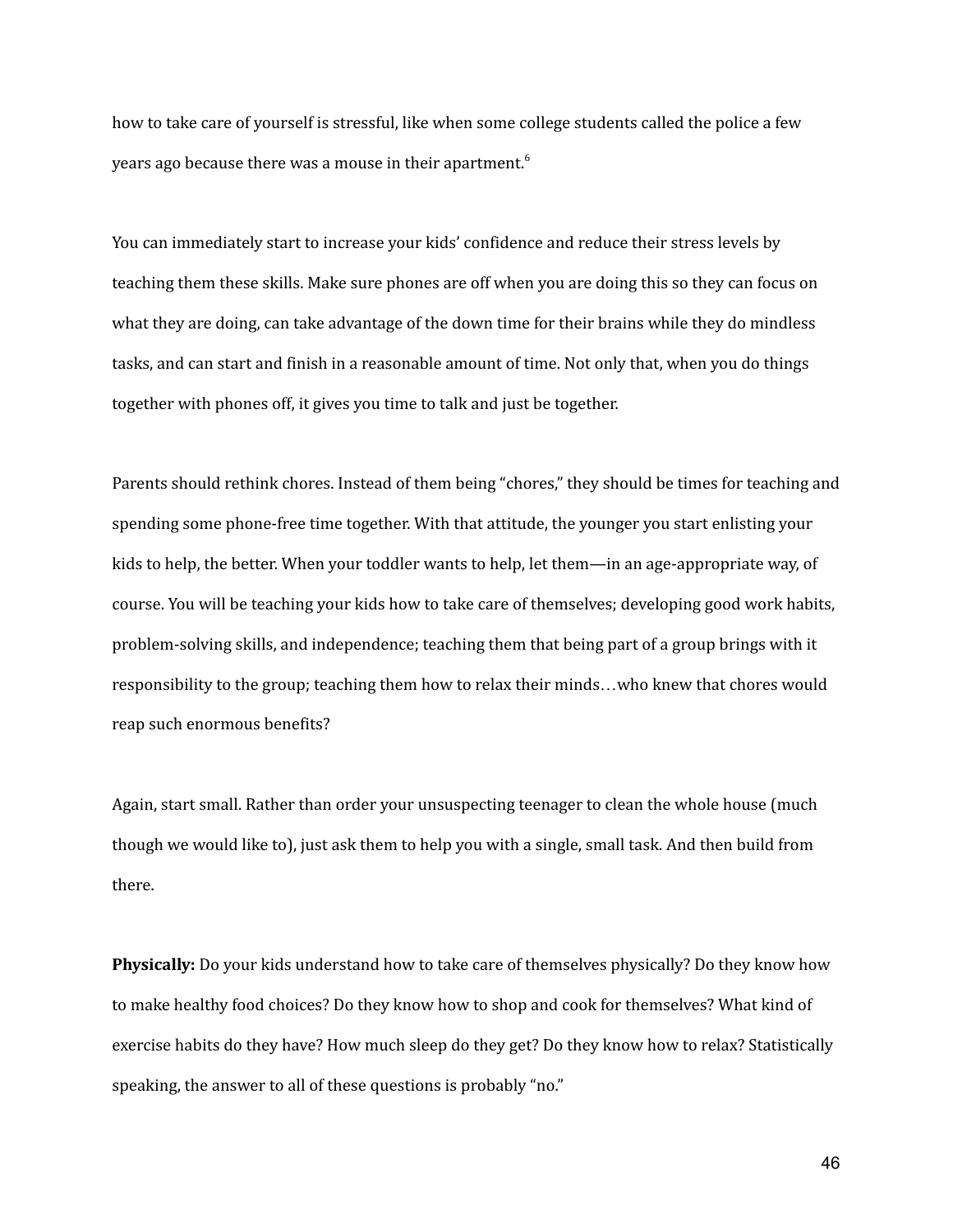According to the CDC, the number of high school students in the national Youth Risk Behavioral Survey who didn't get enough sleep was 72.7%<sup>7</sup>, and only 21.9% met the CDC's guidelines for aerobic and muscle-strengthening physical activity<sup>8</sup>. What habits do you model for them? The bottom line is when they go out on their own, will they know how to take care of their health and well-being? The importance of a healthy diet, sleep, and exercise are well documented—again, modeling this behavior is critical. For instance (and as we have said), going for a walk (with phones off) can be a great time to stretch your legs, relax, and catch up with your child. Many kids are up until all hours on devices or playing video games; maybe a solution to that is to remove them all from your child's bedroom at a certain time. If your high school student protests, the answer is that they are not regulating their device use themselves so you have to step in for their well-being. And don't fall for the "I-use-my-phone-for-my-alarm" line. You can still buy an alarm clock!

The same applies to amount of sleep: you need to have a discussion with your teenager on the importance of sleep every night—not just catching up on weekends by sleeping until two in the afternoon—and tell them that you are willing to give them the chance to be responsible for getting the required amount of sleep, but if they don't, you'll have to step in because their physical and mental health depends on it.

**Emotionally:** We have mentioned the 6I's a few times in this booklet: Imagination, Independence, Intestinal Fortitude, Intimacy and Integrity, which combine to form Identity. We can't cover everything in this booklet, but you would be making a great start if you focus on developing the 6I's in your child. There are endless ways to build these skills (and model them!), so we'll only give you a couple of suggestions for each: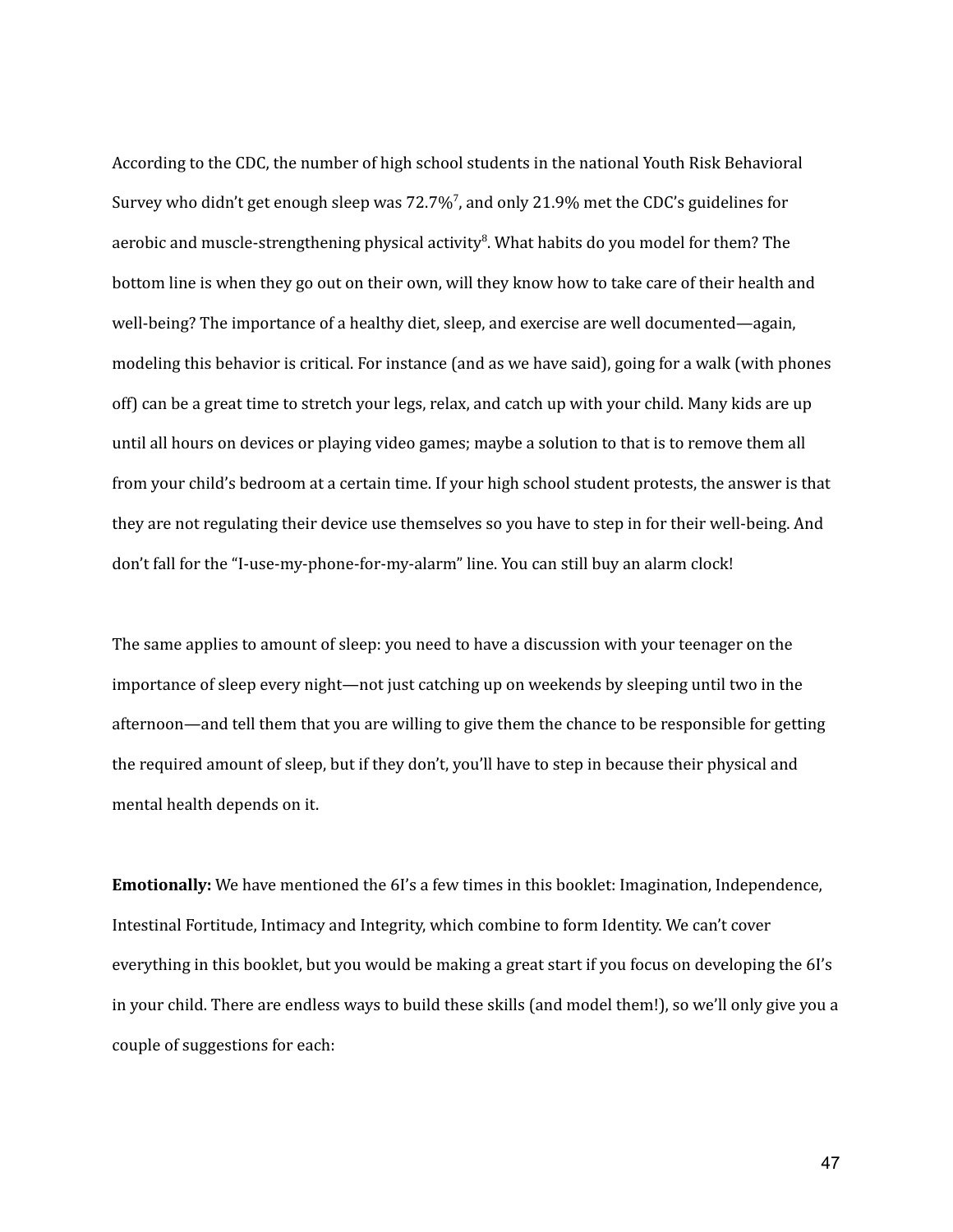*Imagination:* The best way for your child to develop their imagination is to have unstructured play, including with other kids and excluding their parents. Whether you form an (unstructured) play pod with other families in the neighborhood, hire a teenager to be with your kids outside, have parents switch off watching (from a distance so they are not tempted to interfere), or whatever, we encourage you to find some way to let your kids play, especially outside, without you without worrying yourself to death.

Encourage your child to use their imagination when they are problem solving (which they are doing because you are allowing them to do things on their own—see below).

*Independence:* Giving children age-appropriate opportunities to do things on their own and increase independence is one of the best ways to prepare them for adulthood. Send the message, "Mom/Dad trust you." We've already touched on this when it comes to household chores, but there are many more arenas in which you can do this.

#### *Intestinal Fortitude:*

"Mistakes are, after all, the foundations of truth, and if a man does not know what a thing is, it is at *least an increase in knowledge if he knows what it is not." C.G. Jung*

So many kids today are terrified to fail, which leads to a lack of resilience and perseverance. One simple thing you can do to increase these things is to teach your child to embrace failure. They need to learn how to look at failure as a positive so they can pick themselves up when they fail, figure out what went wrong, and try again, maybe using their imagination to try something different. The importance of learning how to fail can't be over-emphasized. Challenge them to do something difficult (age-appropriate, of course) and let them persevere, even when the going gets tough.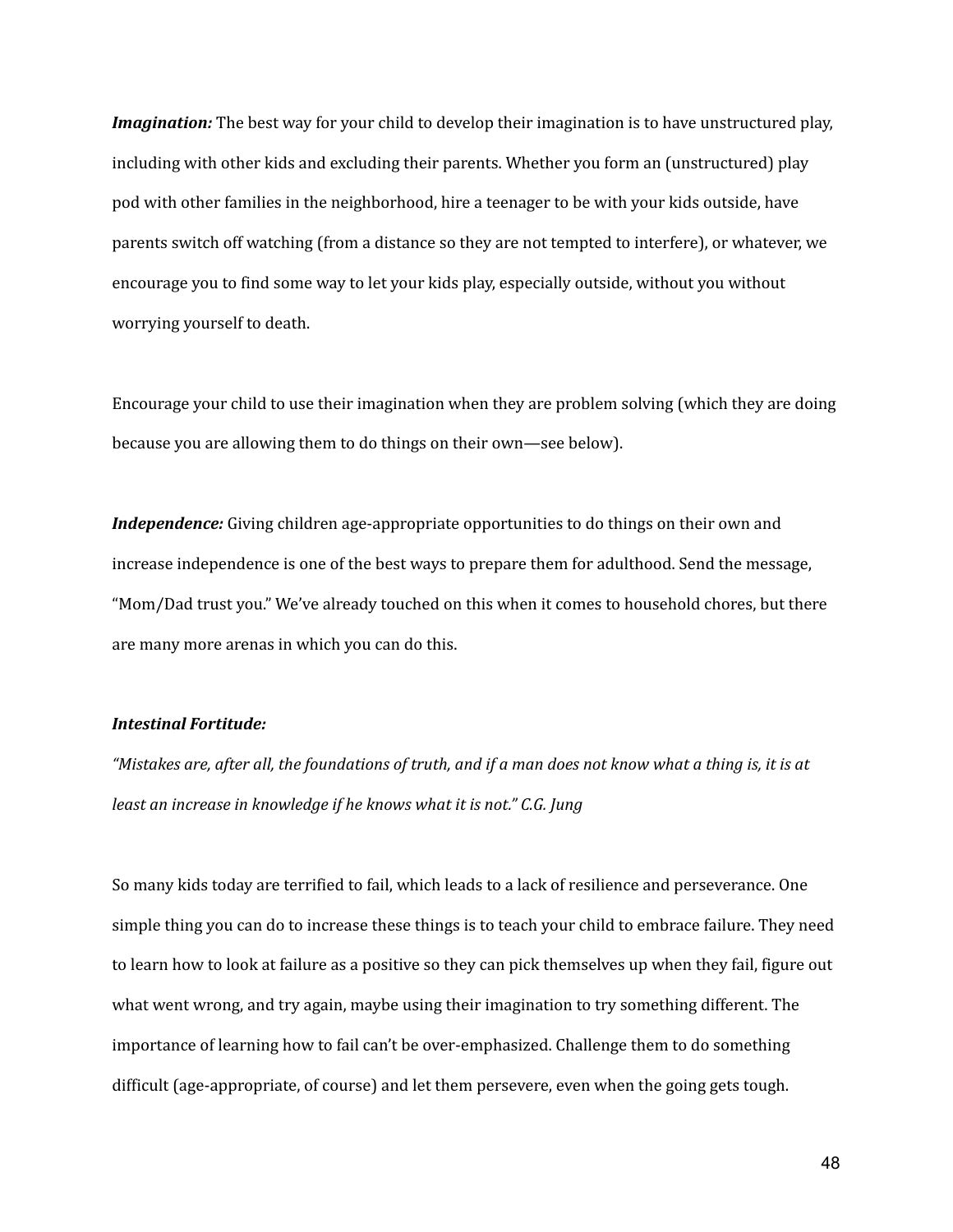An easy way to get your child to embrace failure is to let them make mistakes or not be good at something:

Justice Broderick publicly tells the story of his granddaughter playing on a "soccer" team when she was five years old. John reports they played a very rigorous three-game schedule, were given fancy uniforms, the whole deal. John and his wife came to watch one Saturday and found that either their granddaughter was the most strategic and effective defender ever, or she was scared of getting kicked in the shins! John guesses it was the latter.

Upon the game's conclusion, she was given a medal to wear around her neck and a trophy for the shelf. She had literally run from the ball every time.

Think of what this child learned from this regarding mastery, courage, talents, and reward.

I work with a high school hockey team with three beloved, all-bald coaches. On the top of each coach's head are printed, in succession, the words:

#### **"WE" "WELCOME" "MISTAKES"**

You don't need to shave your head, but take it to heart with your kids. And then let them fix the mistakes themselves.

*Integrity:* There is so much to this point, and it goes to the heart of parenting. But a great start is teaching and modeling the Golden Rule. Think of all the wonderful (and crucial) emotional skills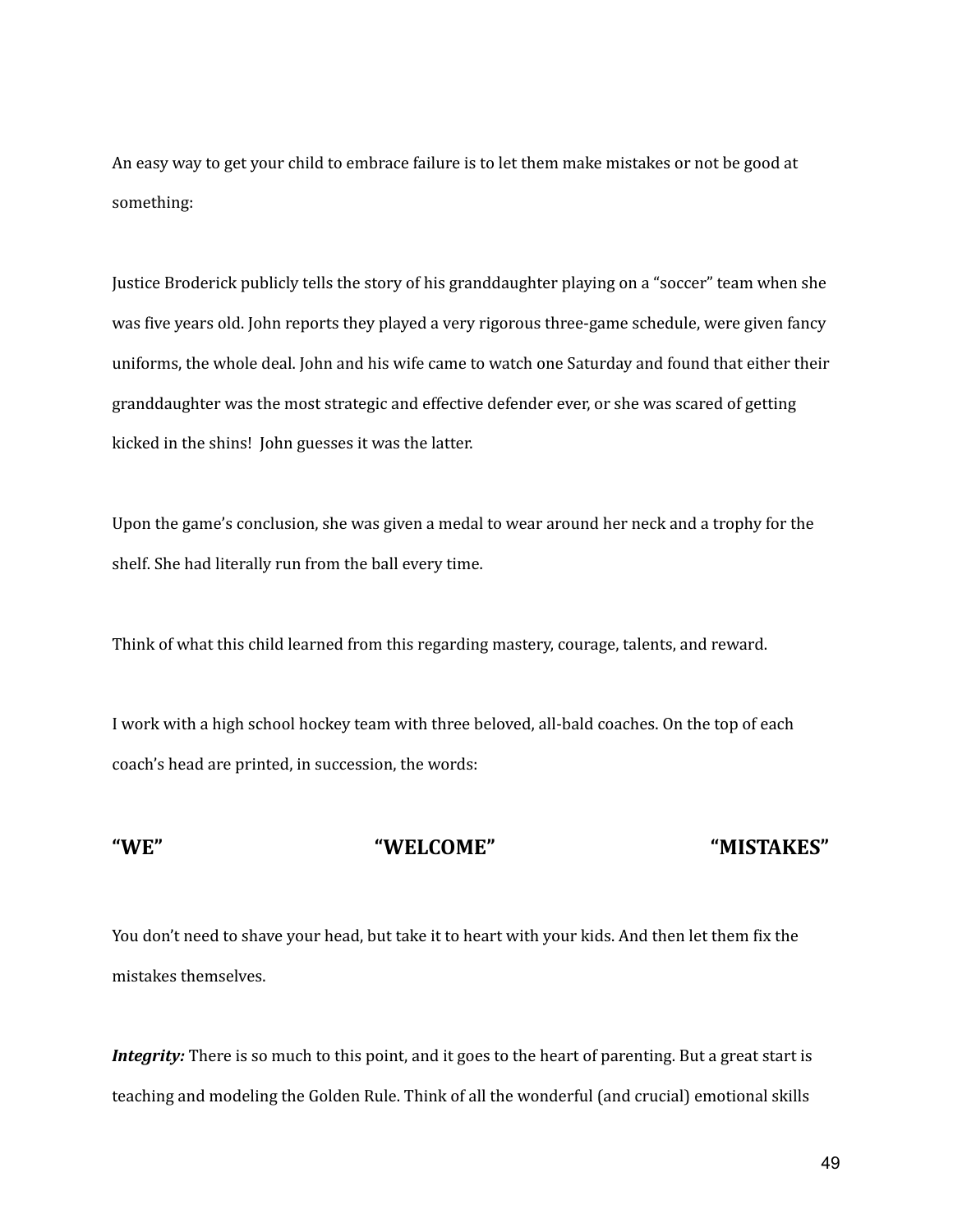this simple rule encompasses: it teaches your child to develop empathy, take responsibility for their actions, face consequences (in an age-appropriate way), and make amends, if called for.

Don't forget to model empathy and integrity: Do you gripe about neighbors, your kids' teachers, or coaches? Do you model the Golden Rule? Do you scream at the TV? Do you collaborate with your kids' teachers and coaches or complain about them? Do you understand your own beliefs and have a philosophy of empathy and fair play in all that you do?

#### **Here are some other things you can do:**

*Help your child to be in the moment:* People struggling with anxiety are often worried about something they did in the past or what is coming up in the future. What they don't do is live in the present. We all experience a negative internal dialog where that fault-finding gremlin or tape just keeps looping in our brain. With anxious kids who are judged on their performance, a lot of internal dialogue is dwelling on a past mistake or they're worried they're going to make a mistake. We need to change the tone and content of kids' internal dialog so they can live in the moment.

In my work recently with a Division I men's soccer team, we worked on teammates supporting each other, improving communication, and being vulnerable with each other—because giving a sport your all is a form of vulnerability. So for one session, I had a group of the six sophomores learn a song called "This Magic Moment," which was composed by Doc Pomus and Mort Shuman and first recorded in 1960 by The Drifters.

The previous Saturday, the team had defeated their opponent 7–0 in a literally magical performance, their best of the year. I wanted to teach them that that kind of coming together, that kind of ineffable chemistry and focus generates a primal, absolute being in the present moment, and, thus, "magic" happens on the field.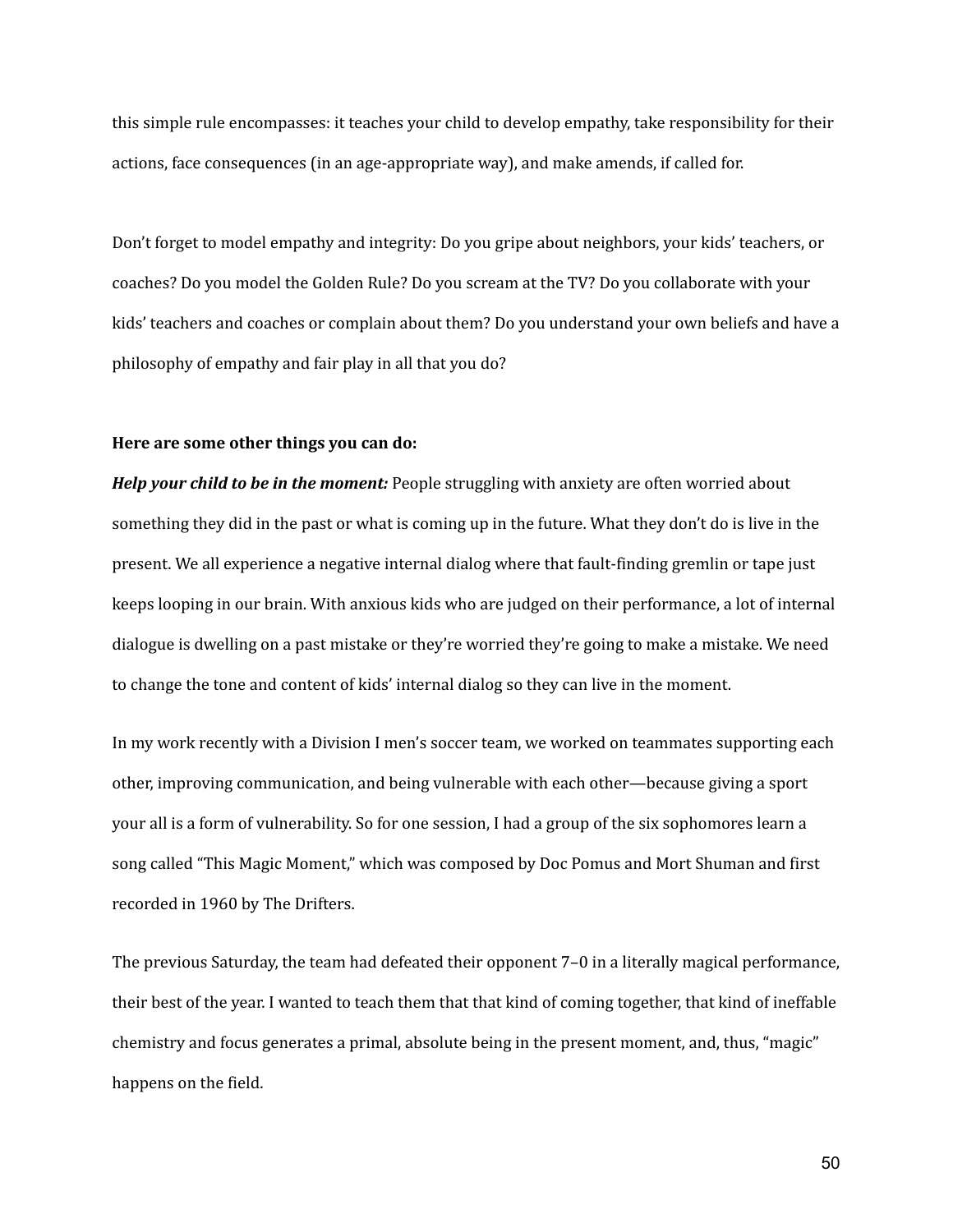However "in the moment" they might have been during the game, these young men were super ambivalent about learning to sing this song. But they did, and the performance brought the house down with their teammates!

Why? They were vulnerable. Courageous. Intimate. They stuck together (integrity). I taught, and then withdrew; they were independent. The sophomores developed an identity that day, and they went from reluctant to asking me when they could do another one!

One of the best ways to be in the moment more is to identify the "gremlin"—the voice in all our heads that sells us on negativity and low self-esteem. (See Rick Carson's wonderful book, *Taming Your Gremlin* for more on that.) When you are listening to your gremlin you can't be in the moment. Admit to your own gremlins—we all have them—and get your kids to talk about theirs.

Phones exacerbate this problem, so turning the phone off is crucial. Try to model and encourage your child to do things that will keep them from playing that negative tape in their heads and give their minds a rest. Some examples of things that engross us, forcing us to live in the moment: Reading. Writing. Learning to play an instrument or playing music with friends. Playing games, indoor or out. Doing puzzles. Focusing hard on a project or hobby. Participating in sports, formal or informal, or after-school programs—for fun, not for résumé building. A lot of people find that cooking/baking, gardening, woodworking, etc., help them stay in the present. Find out what interests your child and go from there.

*Volunteer:* There is no better way to get out of your own head than by serving others. Help your child find a volunteer opportunity your child would enjoy, whether it's volunteering at a nonprofit that is of interest or helping a neighbor in need.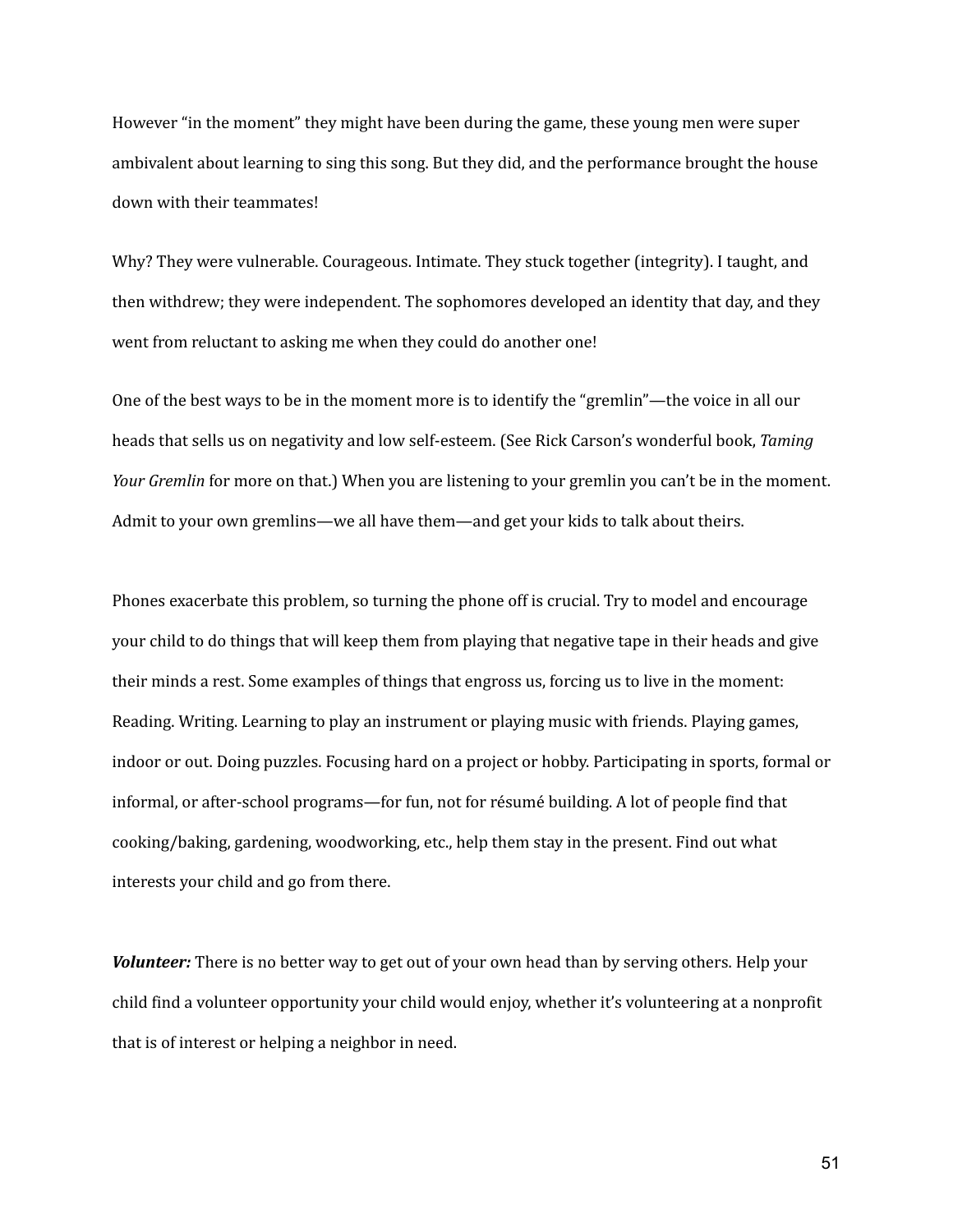Whatever you do on all of these things, take things slowly.

#### **Name the Problem: A First Step Towards Healing**

In addition to teaching and modeling, you will also have to do some talking, especially if you have older kids. You simply must acknowledge what is going on and give your child opportunities to talk about what is bothering them.

So the first discussion you should have in your family's healing process is to acknowledge there's a problem. A great place to start is the Overwhelming Tragedy List (OTL)—the cultural problems (what I call the Elephants in the Room) that are causing all of us to be stressed and anxious.

How often do you talk about the Overwhelming Tragedy List? For many people, the answer is never. But that is actually a big part of the problem. We need to name the Elephants in the Room, because that will make them less scary.

Please remember that the OTL has affected you, too, and caused you to parent differently. It wasn't your fault, but it still needs to be acknowledged to your child. So you need to do some soul-searching. How much have you, as a parent, subscribed to the New Parenting Playbook? It wasn't intentional—in fact, for most parents it is totally unconscious. But it needs to be made conscious now if you want to change. Do you model good smartphone use? Did you give your kid a phone at a young age and let them use it as much as they want? How often do you check in with your child during the day? Have you given your child increasing independence and responsibility so they can become their own person? Do you allow your child to fail? Is your child pursuing hobbies or interests, or even a career, of your choosing or their choosing? How often do you step in on their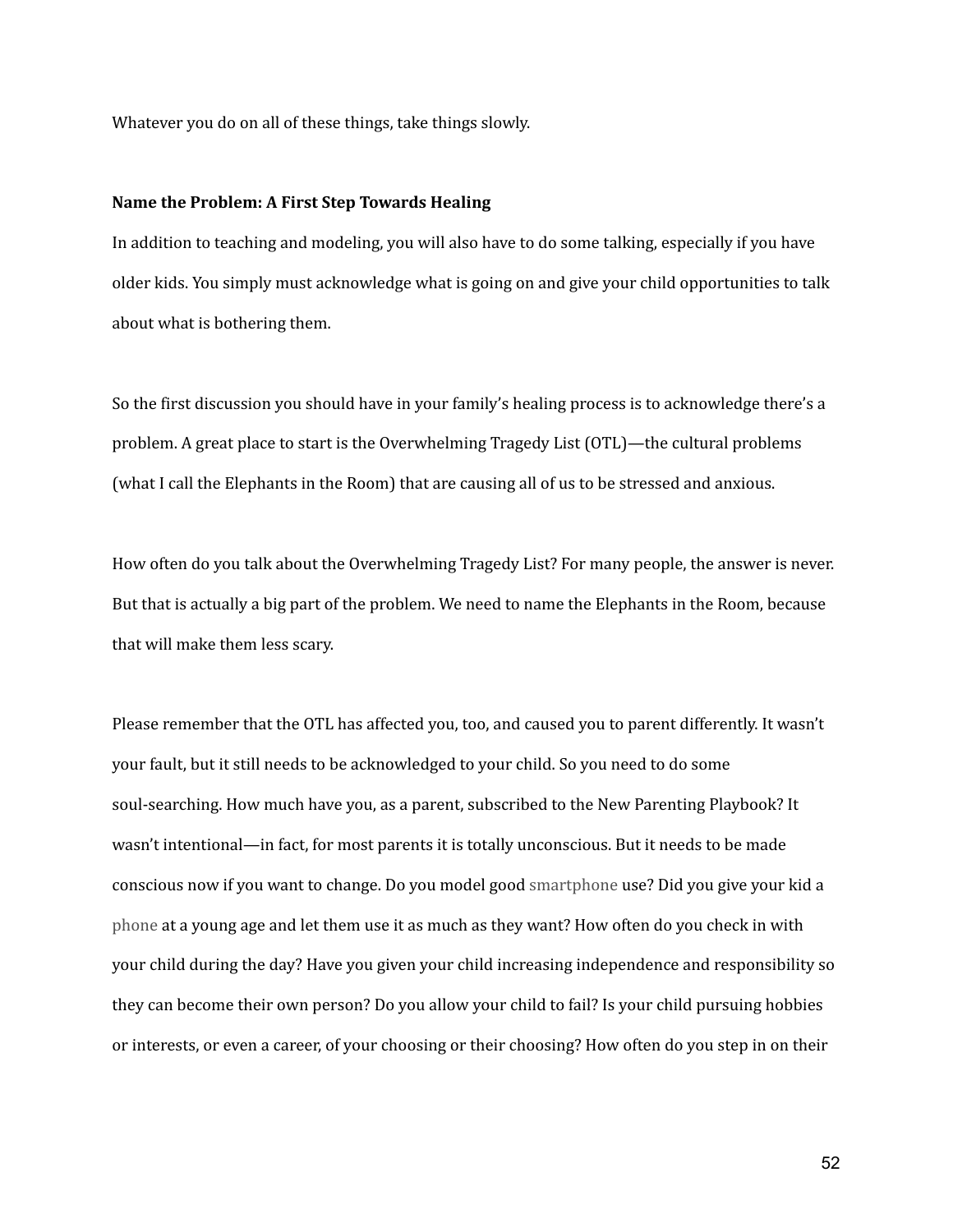behalf at school and extra-curricular activities? Honest answers to these types of questions will clue you in as to your role in this.

For many parents, dozens of niggling uncomfortable feelings that they have had over years crystallize into an intelligible form when they read about the Digital Age, and it can be painful. Talk with your spouse, with family, with friends: do some soul-searching and understand your role. Get an idea about how you really feel, deep down, about all this. Ideally, you want both parents to do this together: involve your spouse or ex-spouse and get on the same page. If your parenting partner won't do it, it will be harder, but do it, anyway. As Justice John Broderick, who has spoken to tens of thousands of people about his own family's mental health journey 9 , says, "We got into this mess as a family, so we were going to get out of it as a family, too."

For most parents, the feeling they end up with is guilt. Guilt that they were using the New Parenting Playbook, even though they never intended to hurt their child. Guilt that they had succumbed to Outcome Fever. You might reach a point where you conclude that "I screwed up my child; I must be a terrible parent." Please do not blame yourself—it wasn't your fault. The really good news about all of these problems is they are, to a great extent, fixable, if the parent is willing to do the work.

You shouldn't feel guilty, but you should feel humble. Because humility is the place from which you must come when you have this conversation with your kids. It has to be a conversation, not a lecture: you want to hear your child's honest feelings. You want to listen without judgement, so your child can tell you how they really feel, maybe for the first time, which will take courage on their part as well as yours. And you will only get honest answers when you come from a place of honesty and humility. You have to be authentic and communicate your journey and feelings on this. You have to show your child that you want the truth, not to be protected because they think you can't handle the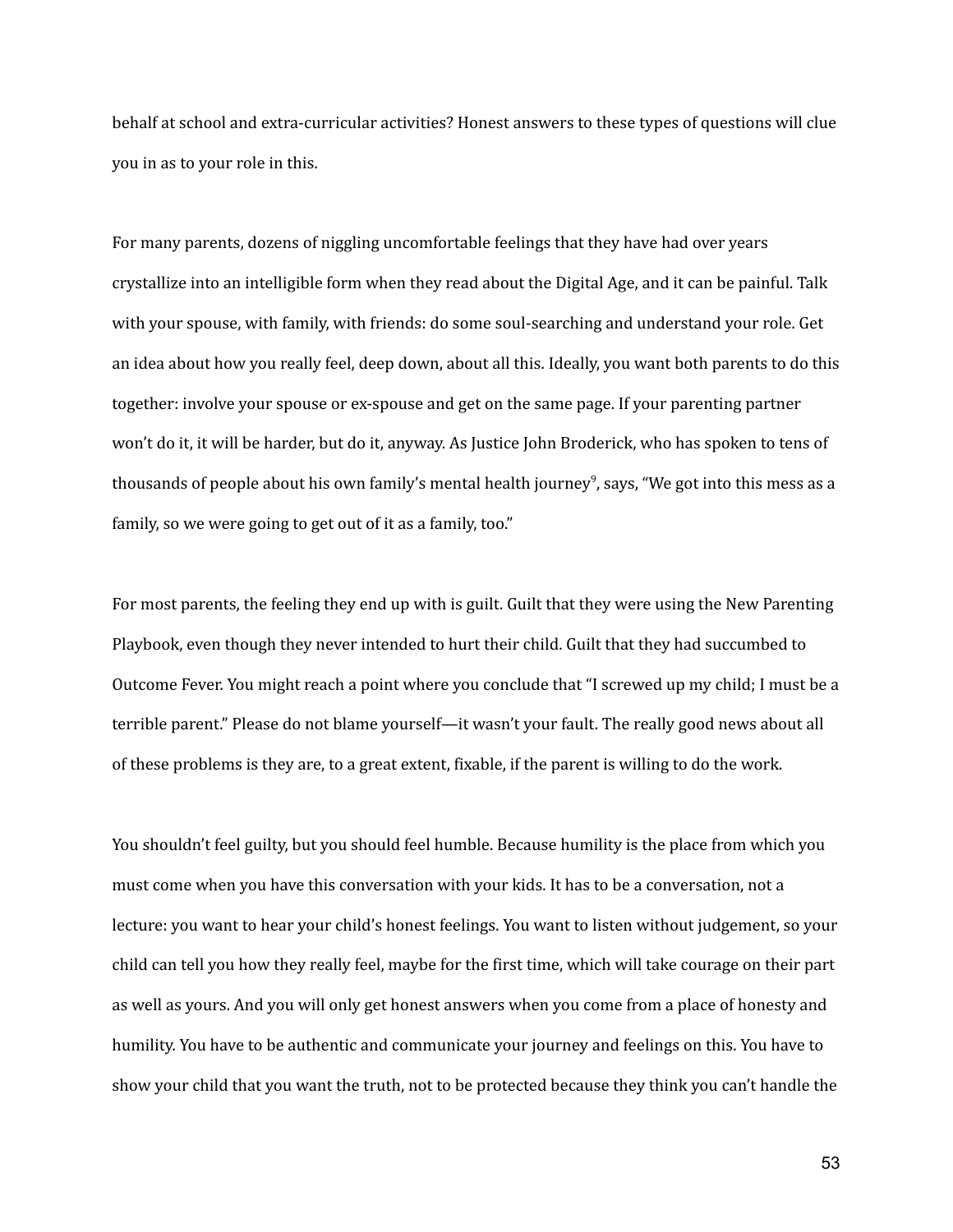truth because you have so much—too much—invested in their lives. Kids can smell inauthenticity from across the globe, never mind a mile away. You need to understand yourself and get rid of those fears that caused you to be afraid to be honest in the past so you can look your child in the eye now and ask them how they truly feel. And get them to tell you, even if it is painful.

In our experience, this conversation has the best chance of going well when it is undergirded by apology. "I have something I'd like to apologize about, when you have time. I've thought a lot about this, and I realize that being a kid today is really challenging, way different from when I was a kid." This is a really special conversation—you are introducing a truly life-or-death topic that probably no one has ever talked about in the child's life—approach it with humility and treat it as the special conversation it is.

#### Some tips:

- Think about your children and their ages and how you want to unveil this. Think about the developmental level of your child. A conversation with a high-school student sounds very different from one with a middle-school student.
- Read your child's body language in addition to listening to what they are saying. You also have to listen carefully to their answers. You would be surprised at how many children lie to their parents simply because they know their parents don't want to know the truth, often about how miserable they are in the life their parent has chosen for them. You have to break through that, and it can be tough.
- Ask open-ended questions. Ask them how they *feel* about some of these phenomena.
- Do not interrupt, contradict, correct, deny, or get defensive. Just listen quietly. Do not speak until your child has finished speaking. As I said before, this is a conversation, so it goes both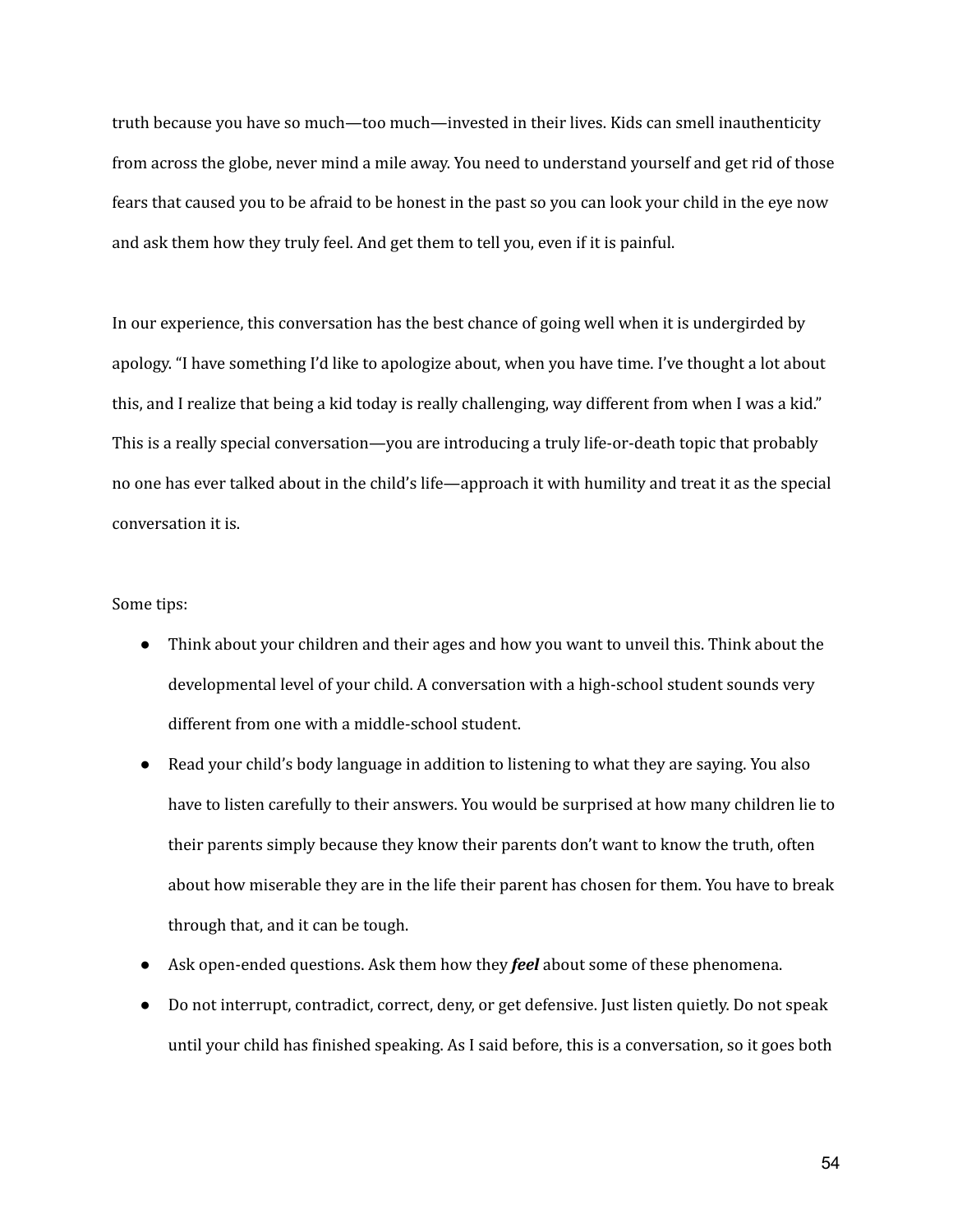ways. You have asked your kids to participate in this conversation, so resist the urge to talk and give your kids an opportunity to express their opinions and feelings.

- Stop yourself from judging. Just listen. I can't stress enough how important this is.
- And, of course, keep the gizmos off and away.

Usually, after these conversations, it becomes clear that some things need to change. Once you uncover how phones, political rancor, sexting, etc., are affecting you and your family, you can't go back into denial. You need to make a commitment to change things around the house, not as a punishment in any way, but so you can all heal together. Commonly, screen time for everyone in the house needs to be reined in. You have to change work habits, sleep habits, all sorts of habits. And you need to keep talking.

#### **The Gift of a Life**

Some things must come completely from the parents. For example, how are you about your child's participation in after-school activities? Did your child pick their activities, or did you? Is your child pretending to like the activity because they know you want them to do it? Do you go to every practice as well as the games? Do you berate coaches and officials?

Here we want you to give both yourself and your child the gift of a life.

Take Julie Lythcott-Haims' advice from *How to Raise an Adult* and stop going to every one of your children's practices, or even every game, and instead do something that interests you or that you enjoy. What would you do for fun or to relax? What do you do to contribute to the collective good in your community? Give yourself the gift of a full life—including fun and relaxation. You will also be giving your child the gift of *their* own life by giving them some much-needed autonomy (by giving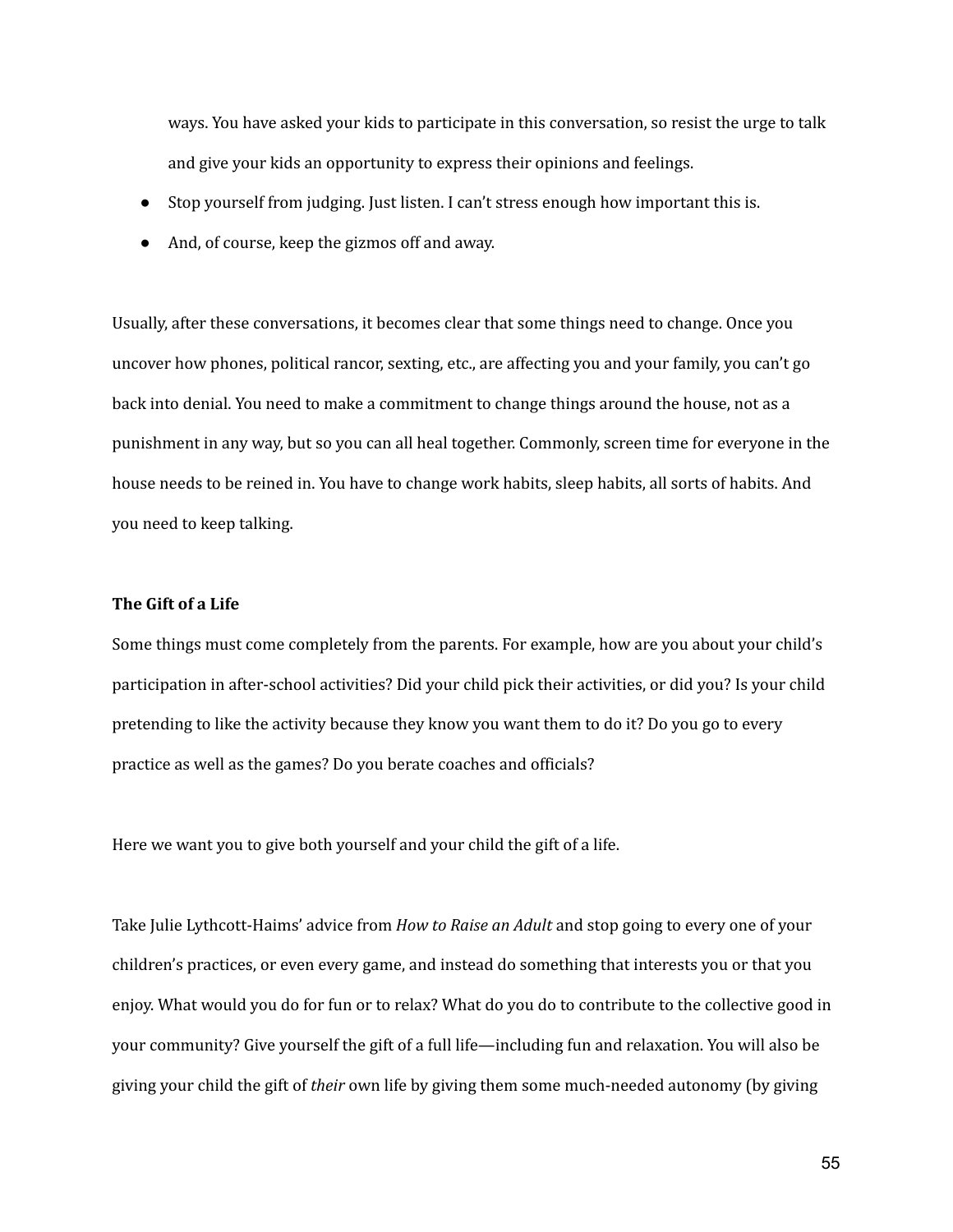them the relief of doing things without your watching their every move and then the pleasure of telling you how the practice or game went from their perspective over dinner) and modeling for them an important lesson—that adulthood is more than kids and jobs, that it can be relaxing and enjoyable…that it is worth living. Get your own life, and make it a full one!

And, because you are now empowering your children to resolve their own problems and modeling the Golden Rule, if your child is on a team, stop the routine complaining about playing time or berating the coach. Break your Outcome Fever. Separate your enjoyment of watching your kids play from their achievements. And if you enjoy watching them, no matter what the outcome, tell them.

My friend has an 11-year-old who loves tennis. When his child started to really want to learn the game, he said to his son, "I want to tell you four things." When his son asked him what they were, his response was

- 1. Have fun.
- 2. Work hard, do your best, and be a good kid.
- 3. Treat people the way you want them to treat you.
- 4. Have fun.

My friend, who is a high-school athletic coach who sends kids to DI schools regularly, doesn't care about his child's résumé or whether he plays DI tennis. He wants his child to love playing tennis and get a valuable lesson or two from playing sports. He is not going to attend his kid's practices. He wants to teach his son that the world is a good place, and you can do great at anything you want if you are a good person and work hard. He wants to teach his son that fun and passion are a big part of the equation.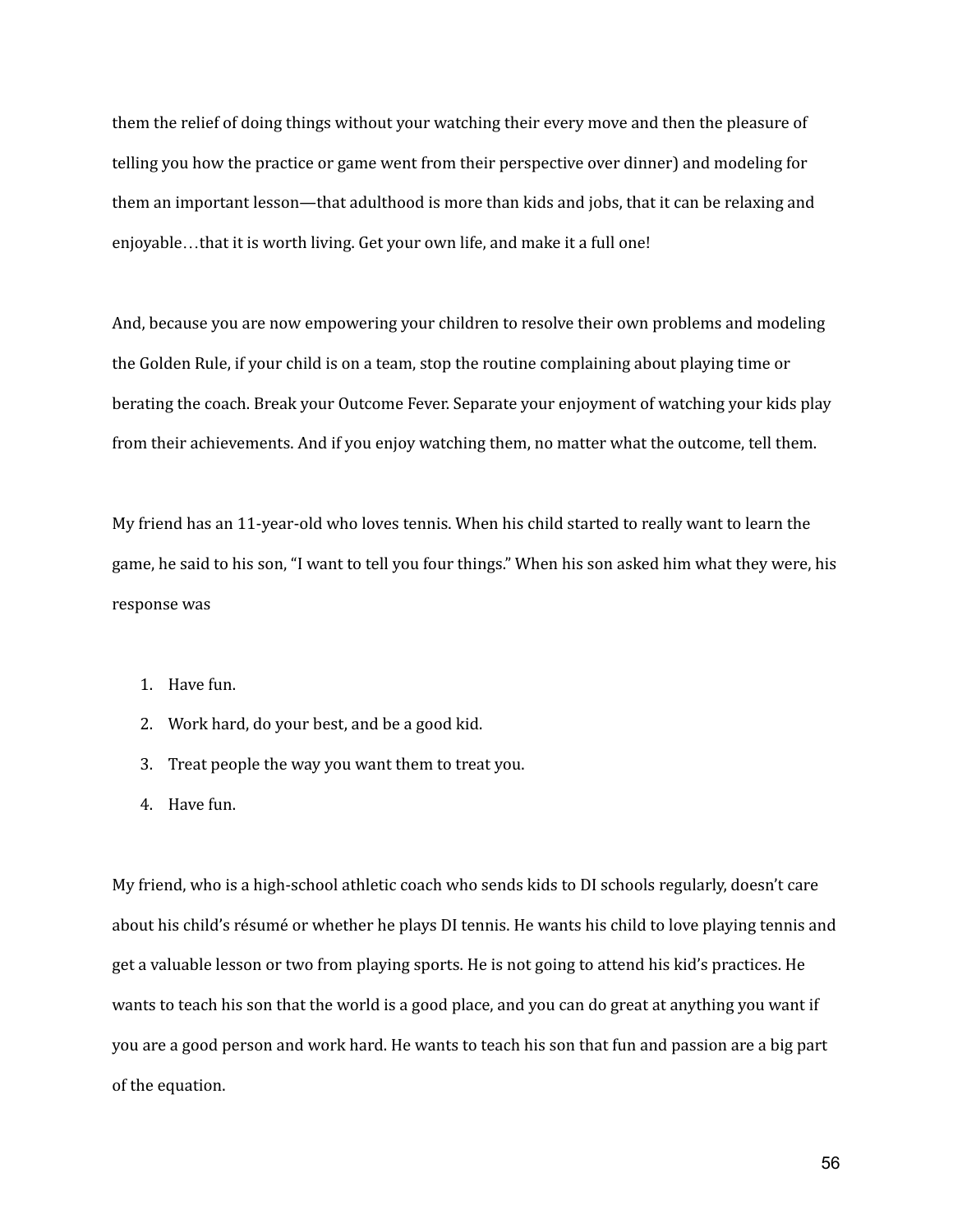I suspect some parents reading this will feel like "easier said than done," if you see sports (or other extracurriculars) as your child's path to an elite college. If you take a step back, is it possible your child will get less playing time, get overlooked by the coach, and not get recruited for an elite college? Maybe. Or maybe not. This is Outcome Fever talking. Your child has a better chance of excelling at their chosen sport or activity if they are having fun with it and don't look at it as a job—which many kids do whose parents look at it as a ticket to college. You need to step back and ask yourself why your child is doing this activity. If the answer is to get into some special college, then I would argue that it is your college plans that need to be changed so your child can get the most out of—and learn the most from—their chosen activity. They will be less anxious from all of that pressure. And, actually, they will be much more successful in the long run.

#### **When You Are Above Your Pay Grade**

If you feel out of your depth at any point, you need to get help: a pediatrician, guidance counselor, or school principal can be good places to start. Some people, both adults and children, need professional help to get past this. There is no shame in asking for help when you need it. Just remember that you want real help—someone who will help you get at the emotional truth—not someone who will be a "yes" person to you because you are paying the bills.

The Change [Direction](http://changedirection.org) initiative is a collection of concerned citizens, nonprofit leaders, and leaders from the private sector who have come together to change the culture about mental health, mental illness, and wellness. The Change Direction initiative talks about the five signs that may indicate a mental illness, or, at the very least, mental distress:

● Uncharacteristic anger, anxiety, agitation, or moodiness.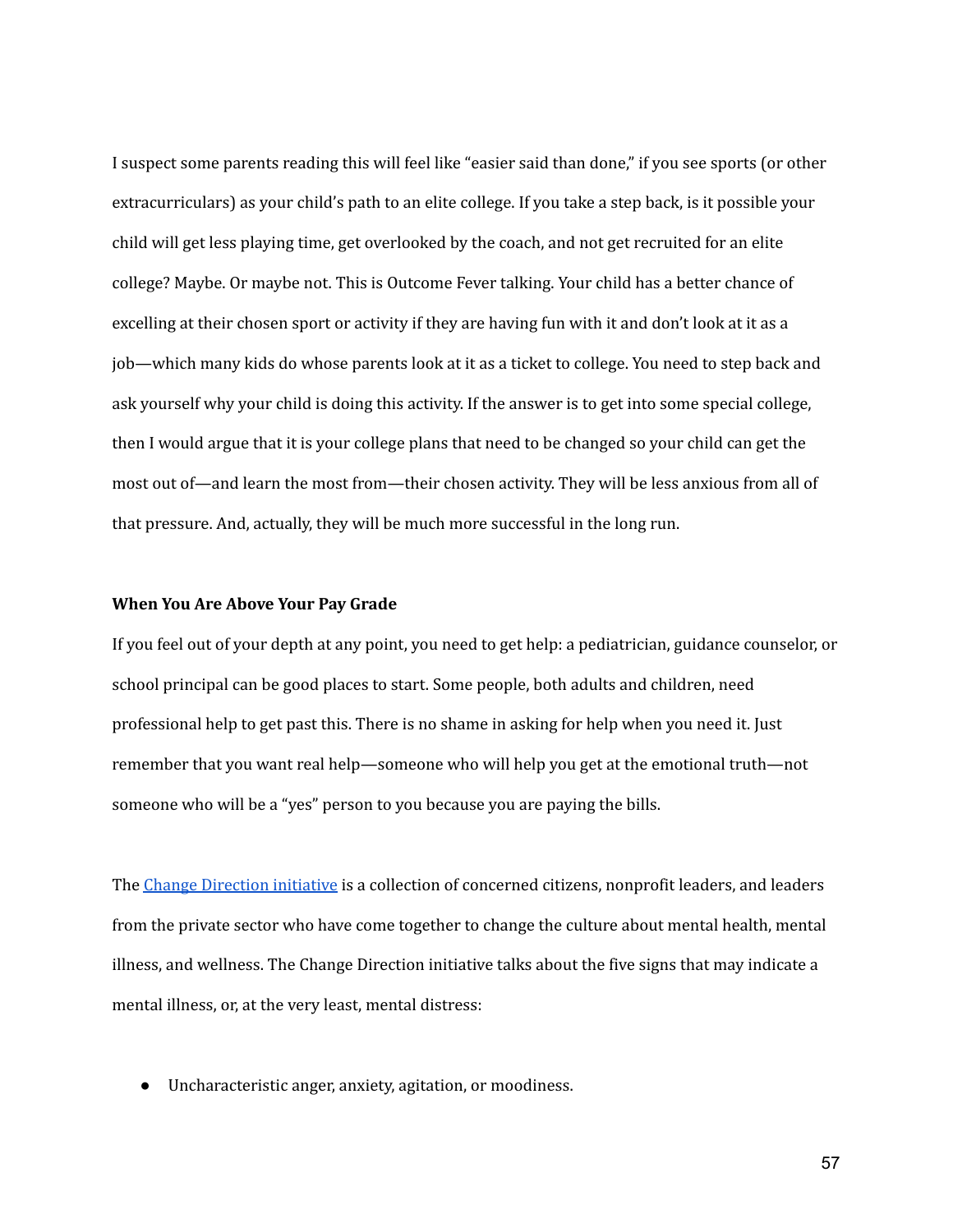- Sudden or gradual changes in behavior.
- Change in personal hygiene, substance [and I would add device, video game, and social media] misuse, or other self-destructive behavior.
- Withdrawal and isolation from family and friends.
- Feelings of worthlessness or guilt, or even suicidal thoughts.

Granted, several of these signs can be found in almost every teenager to some degree. But I am telling you that many, many children truly have one or more of these signs because of the stressors of the Digital Age, and the earlier you face them and deal with them, the better the outcome for your child and family. And if you feel that your child might be in any danger of hurting themselves or others, you need to get help *right now*. Call your pediatrician. The [National Suicide Prevention Lifeline](http://suicidepreventionlifeline.org/) is 1-800-273-8255 (en español: 1-888-628-9454; deaf and hard of hearing: 1-800-799-4889) or the Crisis [Text Line](http://www.crisistextline.org/) by texting HOME to 741741. Get help before it is too late!

And, finally, keep doing what we have already mentioned above: keep mirroring. Looking someone in the eye with unconditional love is something anyone can do, anytime. Keep talking—acknowledging the problems is only the first step towards a journey of healing together and being stronger because of it.

We hope this booklet has given you an introduction about both the causes and a few possible first steps towards solutions to the current epidemic in children's stress and anxiety we are all facing today. However, it is just an introduction to explain some basics and get your family started on a better path. It is by no means exhaustive or a replacement for professional help. Please contact your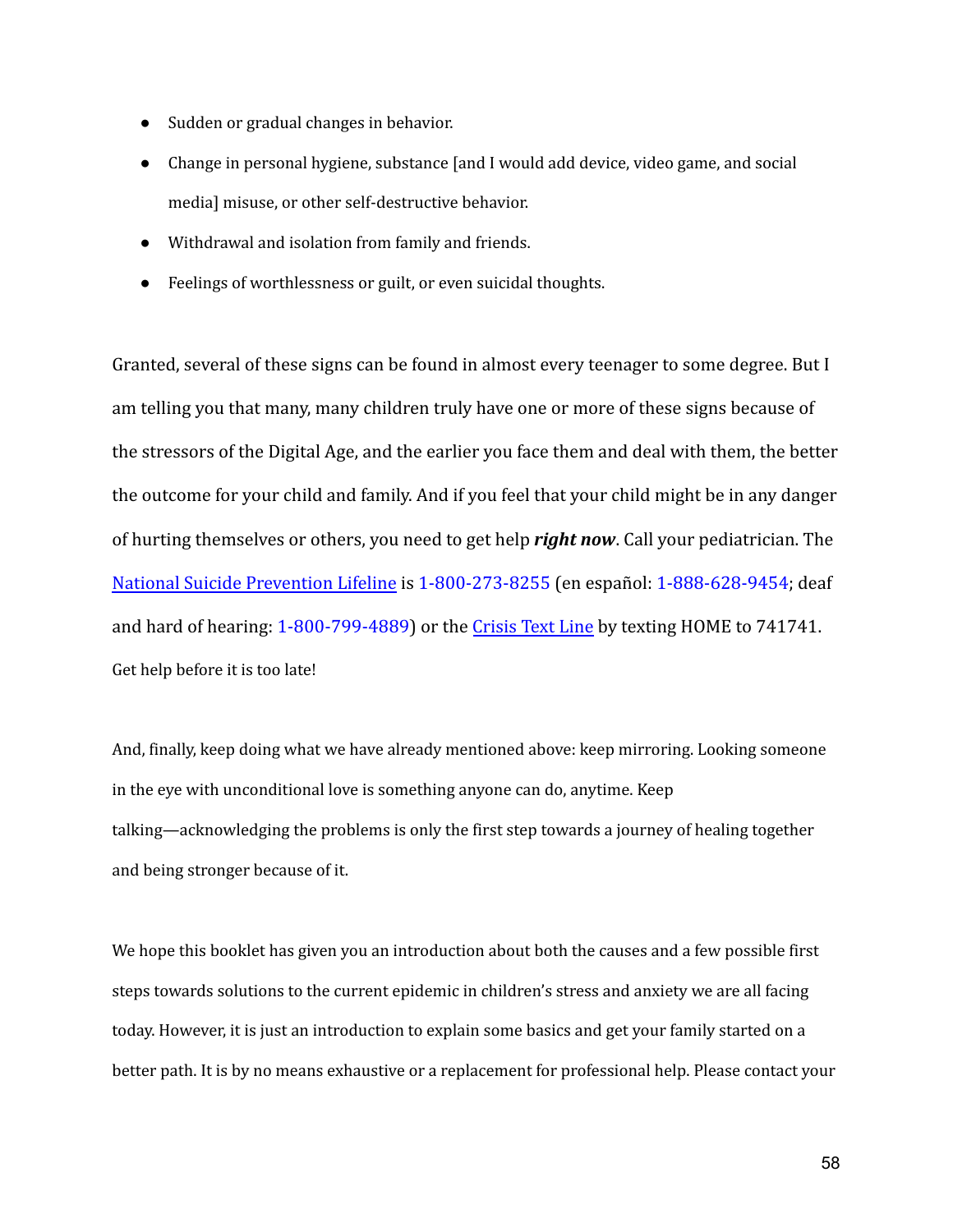pediatrician or school counselor or principal for additional support and resources. And if your family is in crisis, please get immediate help.

We wish you and your children all the best.

*Jeff Levin Coaching* works with individuals, teams, and we work with schools through the Reconnection Project. See more of what we do at [jefflevincoaching.com](https://www.jefflevincoaching.com/).

#### **Notes**

- 1 https://www.cdc.gov/healthyyouth/data/yrbs/overview.htm
- 2 https://www.cdc.gov/mmwr/volumes/69/wr/mm6932a1.htm
- 3 (https://www.pewinternet.org/2018/05/31/teens-social-media-technology-2018/)
- 4

https://www.reuters.com/article/us-wisconsin-missinggirl-data/kidnapped-children-make-headli nes-but-abduction-is-rare-in-u-s-idUSKCN1P52BJ

[https://www.psychologytoday.com/us/blog/liking-the-child-you-love/202003/2-ways-get-your-ad](https://www.psychologytoday.com/us/blog/liking-the-child-you-love/202003/2-ways-get-your-adult-child-pull-their-weight) [ult-child-pull-their-weight](https://www.psychologytoday.com/us/blog/liking-the-child-you-love/202003/2-ways-get-your-adult-child-pull-their-weight)

6

https://www.psychologytoday.com/us/blog/freedom-learn/201509/declining-student-resilience-s erious-problem-colleges

7 https://www.cdc.gov/mmwr/volumes/67/wr/mm6703a1.htm

8 https://www.cdc.gov/mmwr/volumes/69/su/pdfs/su6901a8-H.pdf

9 <https://www.facebook.com/watch/?extid=SEO----&v=462758291159198>

Here's more information on sleep guidelines for children:

<sup>5</sup>